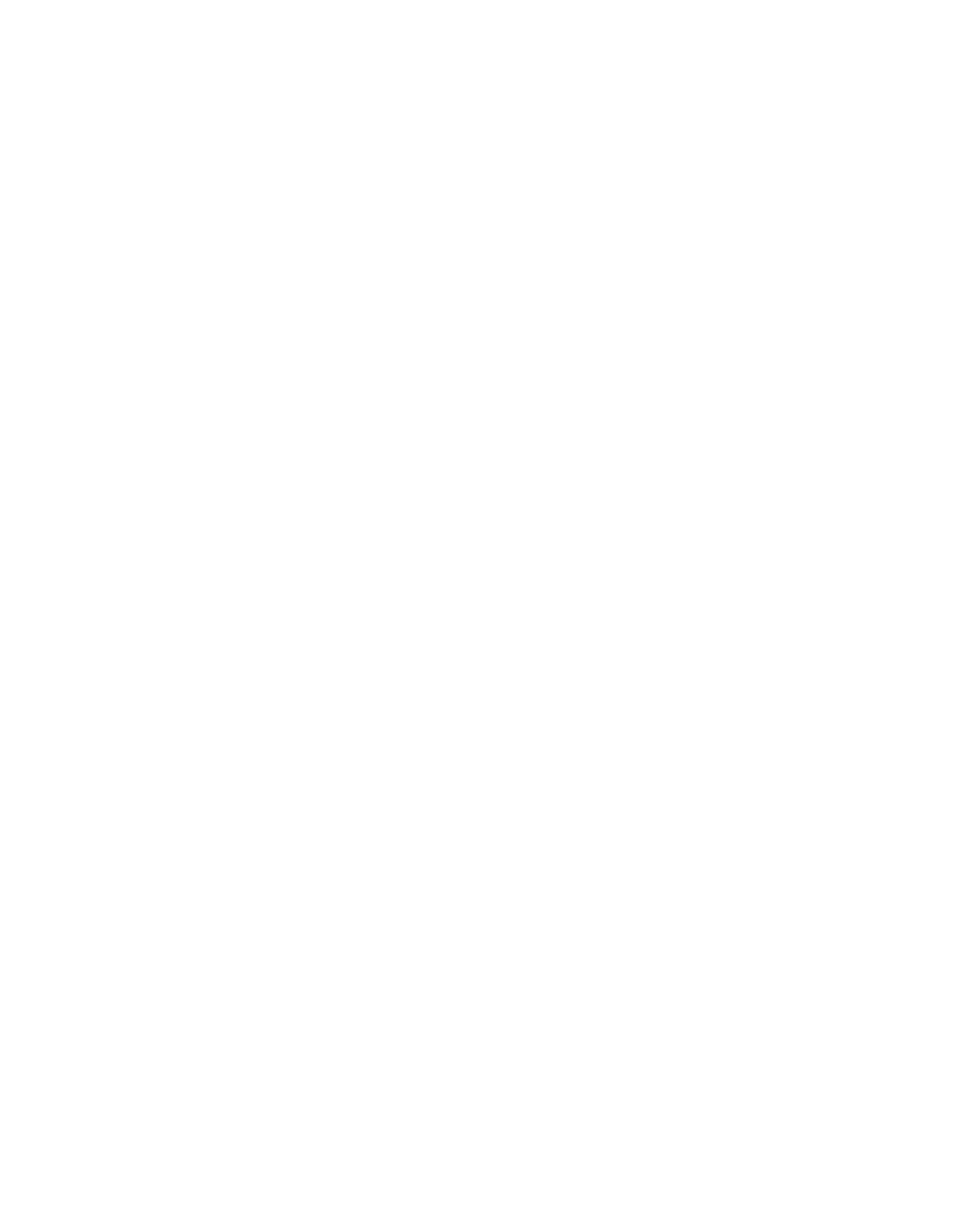#### INTERNATIONAL MONETARY FUND

#### CHILE

#### **Staff Report for the 2006 Article IV Consultation**

Prepared by the Staff Representatives for the 2006 Consultation with Chile

Approved by Markus Rodlauer and Adrienne Cheasty

July 11, 2006

- The 2006 Article IV consultation discussions were held in Santiago during May 15-26, 2006. The staff team comprised Mr. Terrier (head), Ms. Karasulu, Mr. Walsh, Ms. Tsounta-EP (all WHD), and Ms. Holland (MFD). Messrs. Singh and Rodlauer (both WHD) participated in the policy discussions.
- The mission met with Minister of Finance Velasco, Central Bank President Corbo, Minister of Labor Andrade; Economy Minister Antonijevic; other senior officials; and labor union and private sector representatives. Drafts of the Selected Issues Papers were discussed in a seminar.
- Ms. Bachelet, the candidate of the *Concertación* coalition, was elected President for a four-year term in January 2006. In the December 2005 congressional elections, the *Concertación* coalition also won a majority of seats in both chambers of congress.
- In previous consultations, the Fund commended the Chilean authorities for their continued implementation of sound policies, centered on a prudent fiscal rule, the inflation targeting framework, and trade liberalization. They noted that these policies, together with a robust and deep financial system, have led to sustained economic growth and contributed to a marked reduction in poverty. Prudent policies have continued to be implemented since the last Article IV consultation, in line with the recommendations of Executive Directors. In the fiscal area, higher copper revenues have been sterilized and the overall surplus of the government has been used to selectively prepay debt and accumulate financial assets.
- Chile maintains an exchange rate system free of restrictions on payments and transfers for current international transactions and has accepted the obligations of Article VIII, Sections 2, 3, and 4 (Appendix I).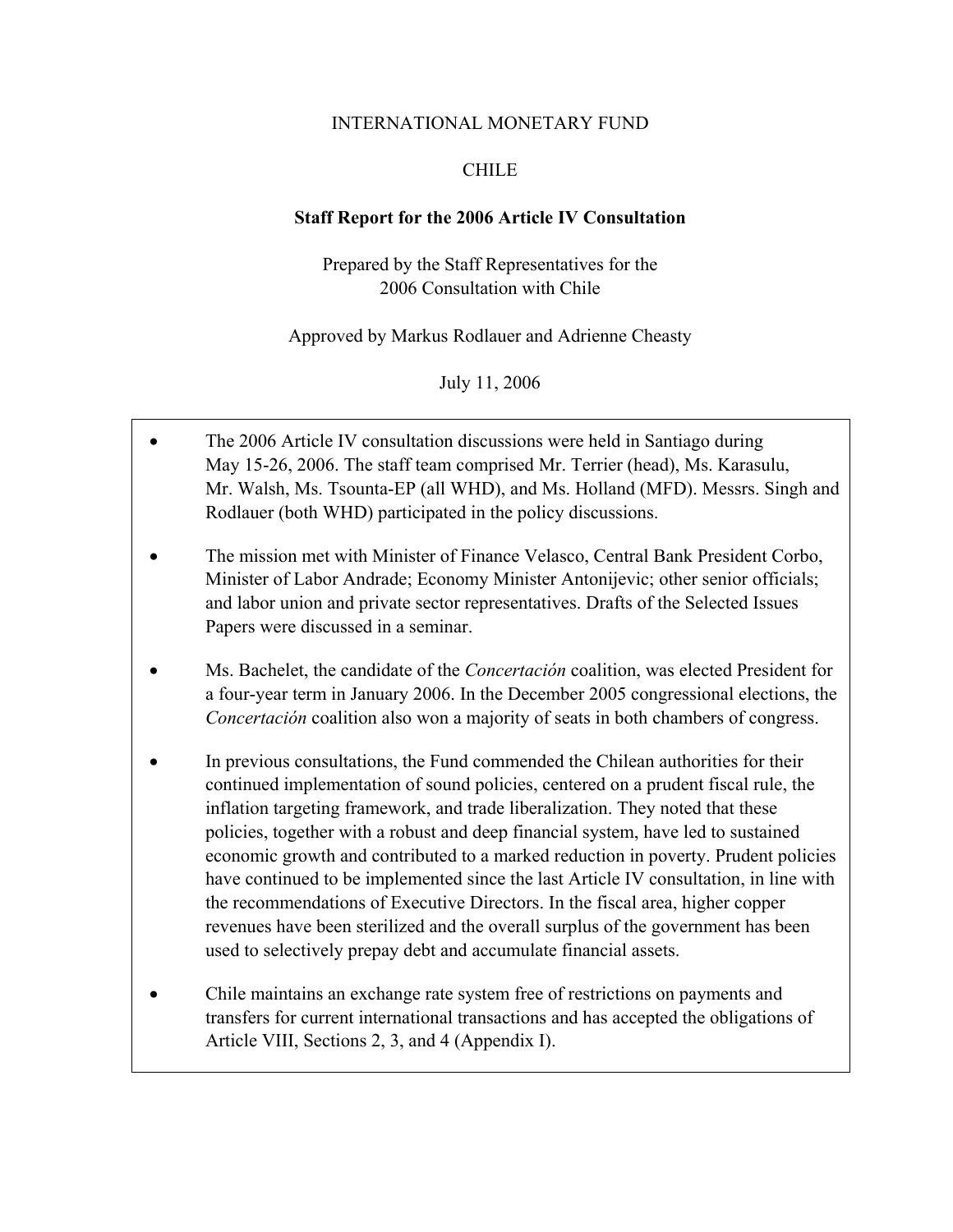| I.               |  |
|------------------|--|
| $\Pi$ .          |  |
| III.             |  |
| IV.              |  |
| IV.              |  |
| <b>Text Box</b>  |  |
| 1.               |  |
| Tables           |  |
| 1.               |  |
| 2.               |  |
| 3.               |  |
|                  |  |
| 4.               |  |
| 5.               |  |
| 6.               |  |
| 7.               |  |
| 8.               |  |
| 9.               |  |
| 10.              |  |
| Figures          |  |
| 1.               |  |
| $\overline{2}$ . |  |
| 3.               |  |
| 4.               |  |
| 5.               |  |
| 6.               |  |
| 7.               |  |
| 8.               |  |
| 9.               |  |
| 10.              |  |
| 11.              |  |
| 12.              |  |
| 13.              |  |
| 14.              |  |
|                  |  |
| Appendices       |  |
| $I_{\cdot}$      |  |
| II.              |  |
| III.             |  |
| IV.              |  |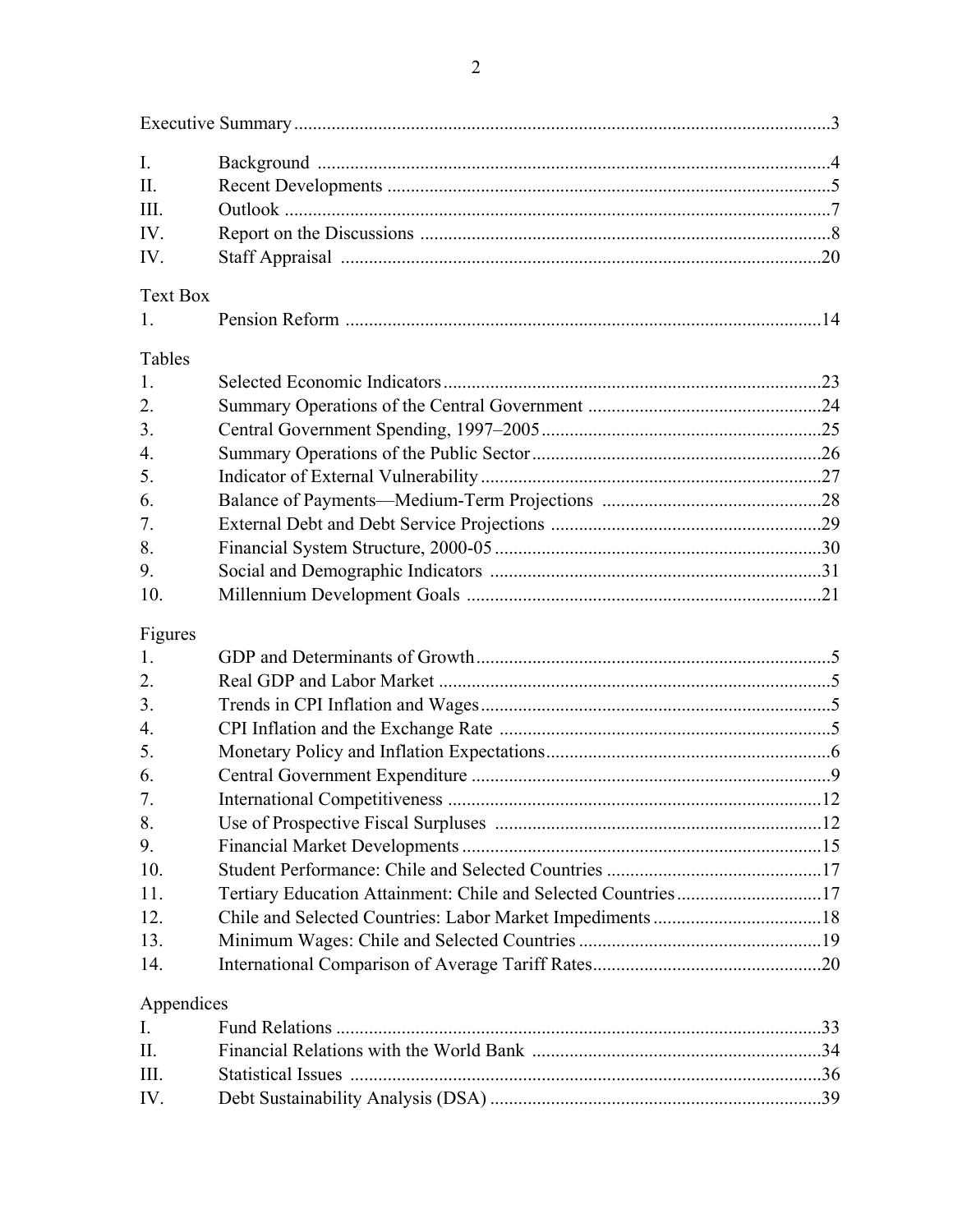#### **EXECUTIVE SUMMARY**

*Structural reforms and prudent economic policies have helped anchor Chile's successful economic performance over the last one-and-a-half decade.* Fiscal restraint, including under the structural surplus rule since 2000, prudent monetary policy in the context of the inflation targeting framework and a freely floating currency, a sound and deep financial system, and an outward-looking trade policy have provided Chile with enviably high rates of economic growth and low inflation.

*President Bachelet's administration, which assumed office in early March, has reaffirmed its support for the current macroeconomic framework*. The new administration has announced that it would abide by the structural fiscal surplus rule of 1 percent of GDP, while announcing plans to strengthen social services and undertake a comprehensive reform of the private pension system.

*The authorities are cognizant of the need to gear macroeconomic policies toward managing the copper boom.* Since 2003, the price of copper, Chile's main export commodity, has more than tripled. Consistent with the structural surplus rule, and in line with projected copper prices, the central government would register an overall surplus of close to 6 percent of GDP in 2006. In 2007, an expected increase in the copper reference price would accommodate higher fiscal spending under the structural surplus rule, but the authorities are firmly committed to keeping the rate of growth of such spending at a moderate level.

*The government has sent a bill to congress to establish rules for investing and managing the fiscal surpluses.* The draft bill envisages using part of the surpluses to invest in a pension fund and to gradually recapitalize the central bank, and to lodge any remaining surpluses in a newly-created Fund for Economic and Social Stabilization (FESS). The FESS will be allowed to invest its assets abroad, to help alleviate upward pressure on the currency.

*The central bank is planning to continue gradually removing monetary stimulus.* The central bank considers the policy rate, set at 5 percent since April 2006, below the neutral rate and projects the output gap to close in 2007. However, in light of a recent slowdown in economic activity, further interest rate hikes would be largely data-dependent, particularly with respect to core inflation, non-mining output growth, and the possibility of additional fiscal stimulus in 2007.

*Improving Chile's private pension system is one of the main priorities of the government.*

The government has appointed a commission to formulate proposals on the five main following issues: low density of contributions; coverage of the social pillar; lack of competition in the system; rules governing the investments of the funds; and how to increase the participation of women. The commission is expected to report by early-July to an interministerial committee which will draft reform legislation. The congressional process is expected to take place in 2007.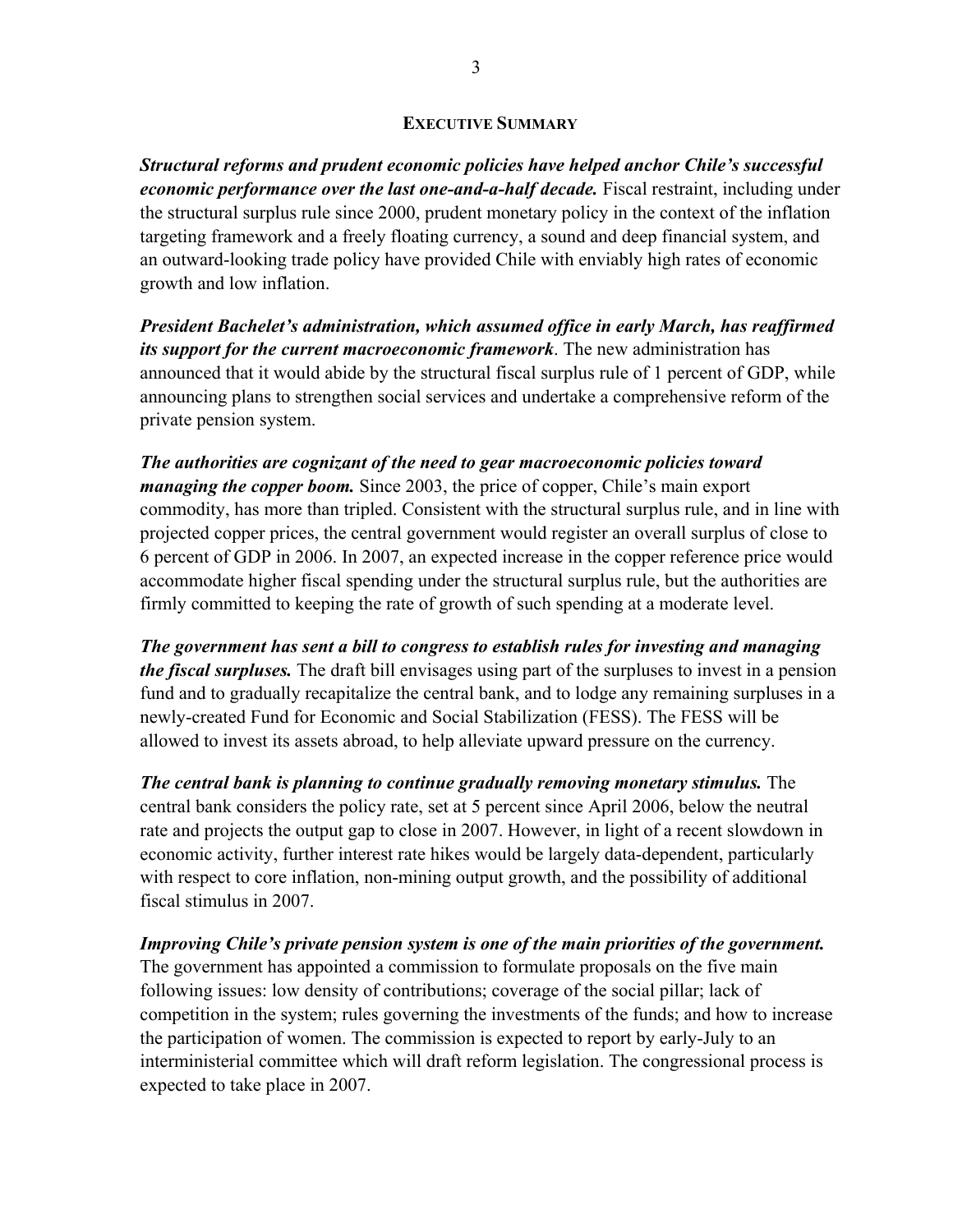## **I. BACKGROUND**

1. *Structural reforms and prudent economic policies have helped anchor Chile's successful economic performance over the past fifteen years.* Fiscal restraint, independent monetary policy, a sound and deep financial system, and an outward-looking trade policy have provided Chile with enviably high rates of economic growth and low inflation. During the 15–year period through 2005, its rate of economic growth averaged 5½ percent a year, per capita income tripled in U. S. dollar terms, and the poverty rate was cut in half, to about 18 percent.<sup>1</sup> Income inequality, however, remains high.

2. *Following a sharp slowdown during 1998–2003, Chile has returned to a path of strong economic growth.* In 1998, a sharp drop in the terms of trade, combined with the impact of global financial turmoil, initiated a prolonged period of slow growth and led to a jump in the unemployment rate. This was compounded by a sharp increase in domestic interest rates, which contributed to a contraction in consumer spending. With the improvement in the global economy and the rise in copper prices since late 2003, economic growth has rebounded in recent years, from 2½ percent a year on average during 1999–2003 to 6¼ percent during 2004–05. This recovery also testifies to the credibility of Chile's consistent policy framework and to the strength of its institutions.

3. *Since 2003, the price of copper, Chile's main export commodity, has surged to record-high levels***.** Chile is the world's largest copper producer, with one third of global supply (the copper sector accounts for 15 percent of Chile's GDP and over 40 percent of its total exports). Copper prices rose from US\$0.8 a pound on average in 2003 to US\$3.7 in May 2006, but have eased somewhat, to US\$3.5 in mid-July 2006. The strength in prices has been driven in part by an increase in world demand (particularly from China), capacity constraints, low inventories, and a worldwide shift in financial investments toward commodities.

4. *President Bachelet's administration, which assumed office in early March, has reaffirmed its support for the current macroeconomic framework*. Upon taking office, the new administration confirmed that it would abide by the structural surplus rule of 1 percent of GDP, but also announced its intention to strengthen social services and to undertake a comprehensive reform of the private pension system.

5. *Against this backdrop, the 2006 consultation discussions centered on three key issues:* (a) the appropriate policy mix, given the current stage of the economic cycle and the social spending plans of the government; (b) how to manage best the copper boom; and (c) how to help ensure long-term sustained growth.

 $\overline{a}$ <sup>1</sup> See companion Selected Issues Paper on The Experience of Poverty Reduction in Chile.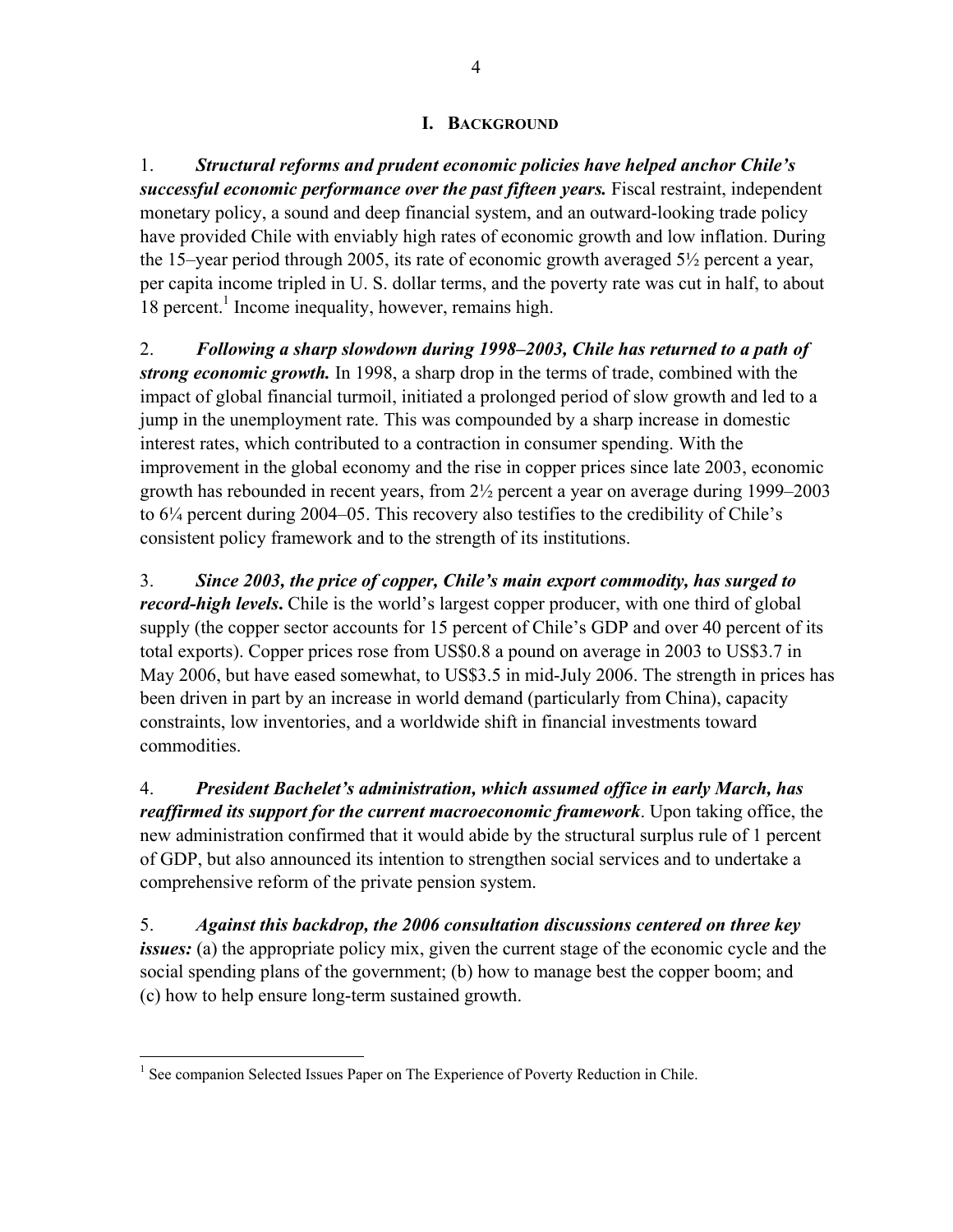6. *Since mid-2005, Chile's rate of economic growth has moderated, reflecting a slowdown in investment.* 

Annualized quarterly GDP growth has slowed to about 4 percent since mid–2005 (Figure 1). Domestic demand remains the main driver of economic growth but, after a surge in 2004–05, the rate of investment growth has sharply decelerated while consumption continues to be strong. Year-on-year real GDP growth was 5.1 percent in the first quarter of 2006.

# 7. *The unemployment rate has dropped to its lowest level since 1999, but it remains above the level of the last economic expansion*

*(Figure 2).* Employment has increased sharply since end–2003, registering a cumulative increase of 8½ percent through end-May 2006. Nevertheless, the unemployment rate has continued to hover around 8 percent in seasonally-adjusted terms (near the top of the central bank's estimate of the NAIRU), with still high unemployment among the young (close to 20 percent). Since mid-2005, the 12–month rate of wage increase has been close to 5¾ percent in nominal terms (Figure 3).

**Figure 1. GDP and Determinants of Growth** Contribution to GDP growth (ctg) from investment, total consumption





**Figure 2. Real GDP and Labor Market developments**







#### 8. *Headline inflation has*

*moved to the upper limit of the target range, primarily reflecting higher energy prices.* Since the beginning of 2003, the Chilean peso has appreciated by 25 percent in nominal terms against the U.S. dollar and by 22 percent in real effective terms (Figure 4). Despite this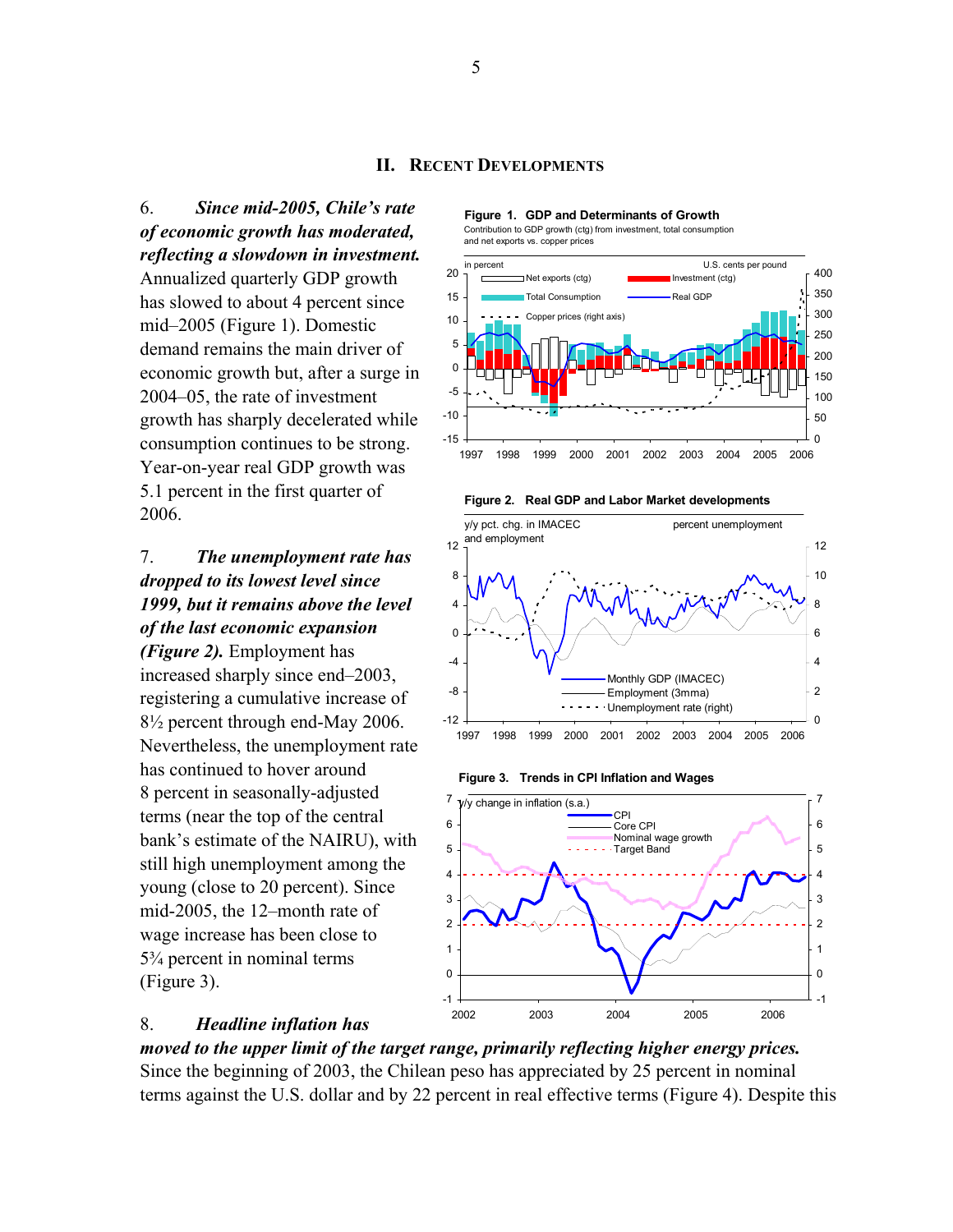appreciation, 12–month headline CPI inflation rose steadily during 2005, moving at the top of the central





#### 9. *In 2005, the external current*

*account surplus narrowed from 1½ percent of GDP in 2004 to ½ percent of GDP.* Driven by the rise in copper prices, Chile's terms of trade improved by 12½ percent, on top of a 21 percent increase in 2004. Despite the appreciation of the peso, non-mining exports have continued to grow strongly, albeit at a slower pace than in the previous year (volume rose by 10 percent in 2005). These factors were more than offset by a drop in mining export volume (by 3 percent from 2004, a year during which exports had been boosted by inventory sales) and a sharp rise in imports (21 percent in volume terms).

#### 10. *Chile has continued to adhere strictly to a sound macroeconomic framework*.

Consistent with the structural surplus rule and copper price levels, the central government registered an overall surplus of 4¾ percent of GDP in 2005, up from 2¼ percent in 2004. The surplus was used by the government in broadly equal amounts to prepay debt and increase its liquid asset holdings. The central bank continued to manage monetary policy prudently, in the context of the inflation targeting framework. Since September 2004, it has raised its

policy rate by a total of 325 basis points, to 5 percent, in response to the economic recovery and a gradual closing of the output gap (Figure 5). Since April 2006, it has kept the policy rate unchanged, citing the deceleration in growth, moderation in trend inflation, and well-contained inflation expectations. The authorities view present monetary conditions as still somewhat expansionary, with the policy rate at about 1 percent in real terms.

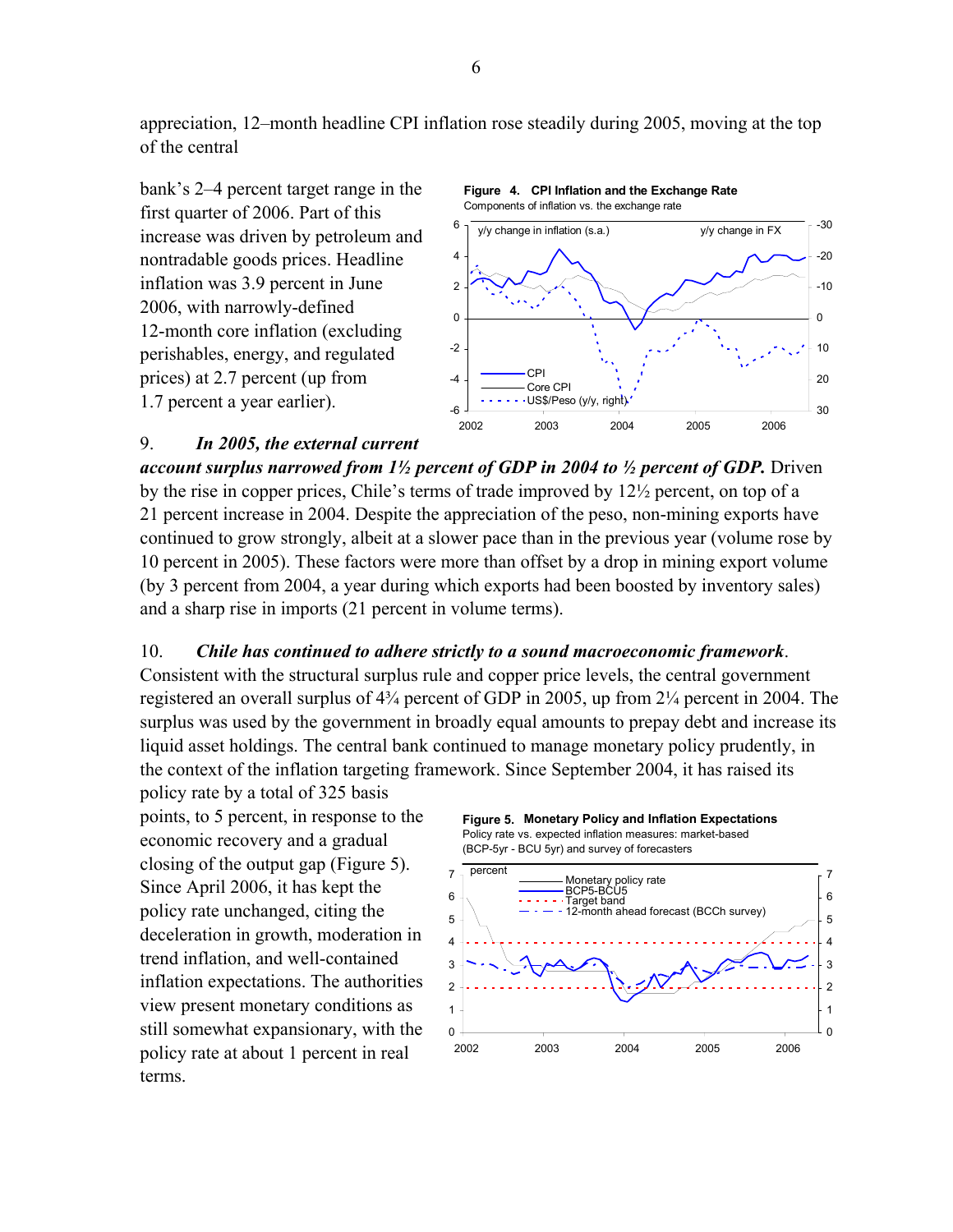11. *Vulnerability indicators have continued to improve, reflecting strong economic growth and the strengthening of the fiscal position.* The ratio of net public sector debt (including central bank debt) to GDP fell from about 13 percent in 2003 to 7½ percent in 2005; over the same period, gross public sector debt declined from 44½ percent of GDP to 31½ percent. Private sector indebtedness abroad fell sharply (by 15 percentage points), to close to 31 percent of GDP at end–2005. Gross official international reserves, at US\$17 billion (15 percent of 2005 GDP), are equivalent to close to 110 percent of Chile's short-term external debt, covering close to five months of imports of good and services.

12. *The recent correction in emerging market assets had a limited impact in Chile, confirming the resilience of the economy.* In June, the Chilean peso depreciated by almost 3 percent against the U.S. dollar and the stock market fell by about 1½ percent, both from elevated levels. Chile's sovereign spreads, however, tightened slightly, to around 80 basis points, in contrast to the widening in Latin America EMBI spreads.

# **III. OUTLOOK**

13. *The outlook for Chile is positive, reflecting strong prospects for copper and robust domestic demand.* Global demand and the improvement in the terms of trade are expected to support investor and consumer confidence, underpinning strong domestic demand. Real GDP is projected to grow by 5-6 percent in 2006–07, as the economic cycle matures, and inflation is projected to gradually return to the middle of the inflation target range. Reflecting the impact of higher copper prices, the central government is expected to register a surplus of close to 6 percent of GDP in 2006, while the external current account surplus would widen to about 2 percent of GDP.

14. *The risks to the outlook appear broadly balanced.* Global imbalances remain at elevated levels, carrying the risk of a disorderly adjustment and a sudden reversal in investor sentiment. Disruptions in the supply of natural gas from Argentina and further increases in oil prices could also negatively impact growth in Chile. On the upside, the continued strength of global growth could push economic growth in 2006–07 beyond current projections.

• *Global and regional risks.* A disorderly adjustment in global imbalances and increased uncertainty about interest rates in the U.S. could weigh more heavily on emerging market assets than the recent sell-off, lead to a pronounced drop in commodity prices and available financing, and negatively impact growth. Regional political developments could also reduce investors' appetite for Latin American risks and affect capital flows. Chile enjoys an investment grade rating and should, in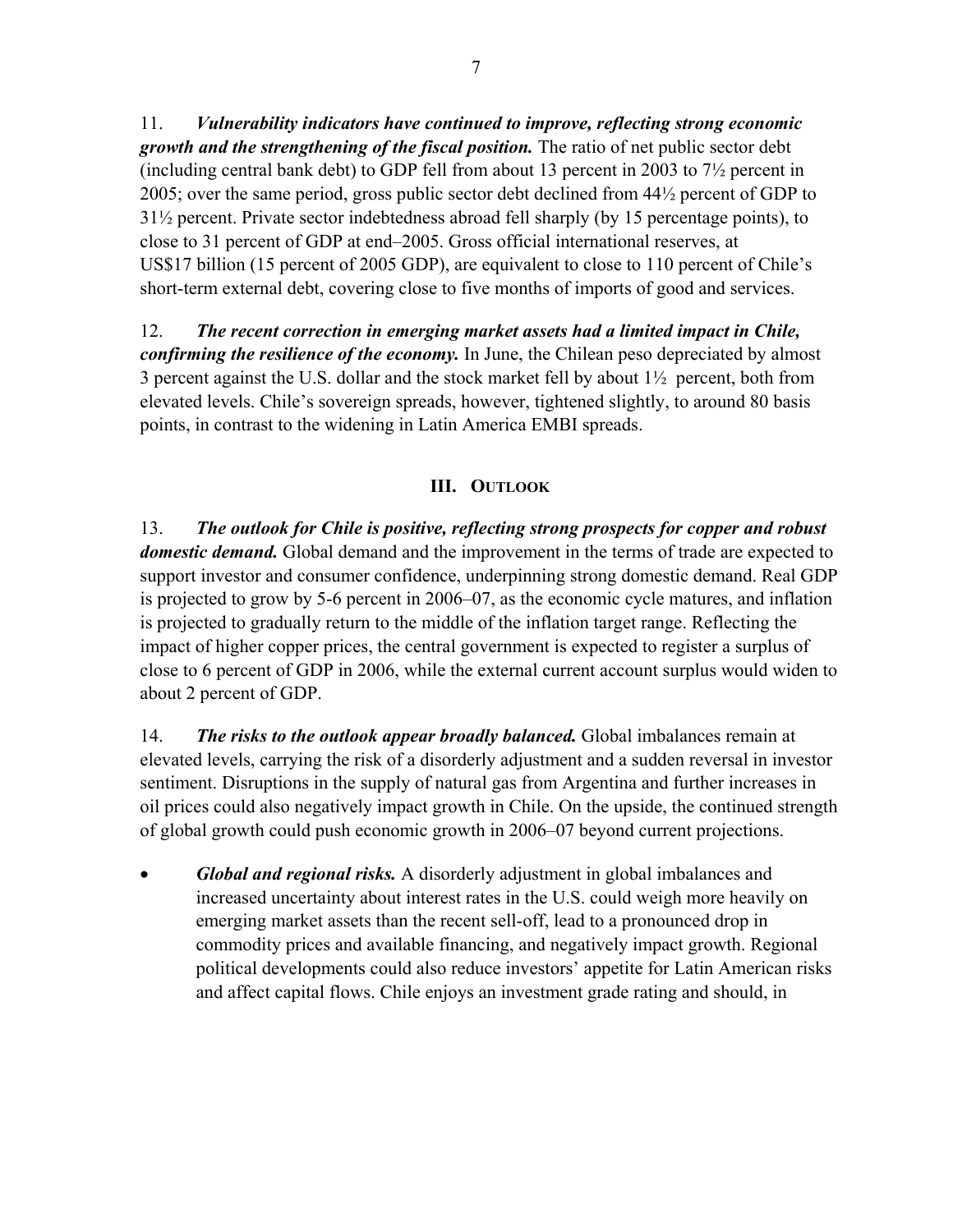principle, be sheltered from such developments, but its asset prices have in the past shown a close correlation with regional movements, especially in Brazil. $^{2}$ 

- *Energy.* Disruptions in the supply of gas from Argentina and further oil price increases could put pressure on production costs and weigh down economic growth. Since 2004, Argentina has reduced its gas exports to Chile. Gas cuts in the second quarter of 2006 were close to 40 percent on average, up from 30 percent during the same period last year. Although these cuts have not thus far had a major impact on economic growth, there is a risk that deeper cuts could materialize. These risks are somewhat mitigated by the fact that three-fourths of Chilean firms that use gas in their production process have already converted their plants to alternative sources of energy. Staff estimates that the effect of further increases in oil prices would be moderate (e.g., a 10 percent increase above the baseline scenario could reduce GDP growth by a  $\frac{1}{4}$  of a percentage point).
- *Copper prices.* Low stocks and little recent capacity expansion have combined with rising demand, especially from China, to raise copper prices to record levels. Speculative capital has flowed into copper as well, increasing volatility and the risk of a sudden price correction. However, analysts expect market conditions to continue supporting high prices, at least in the near-to-medium term.

# **IV. REPORT ON THE DISCUSSIONS**

15. *Discussions took place against the backdrop of the surge in world copper prices.* With the economy close to full potential, discussions focused on how best to manage this stage of the cycle, at a time when the tightening of monetary policy was being gradually felt through the economy. The authorities considered that one of the main challenges for economic policy was how to deal with the copper boom, which they considered temporary. They noted that the attendant increase in government revenue would boost spending pressures at a time when the output gap was closing. However, they were committed to avoid placing excessive pressure on resources and, to that effect, to limit aggregate demand growth. To further help alleviate upward pressure on the currency and avoid Dutch disease effects, the authorities announced their intention to lodge abroad part of the financial assets accumulated by the government.<sup>3</sup>

 $\overline{a}$ 

<sup>&</sup>lt;sup>2</sup> Chile's sovereign spreads remain the lowest in the region. In July, Moody's upgraded Chile's foreign currency sovereign rating from Baa1 to A2, one of only three investment-grade ratings in Latin America.

<sup>&</sup>lt;sup>3</sup>As of April 2006, the government had accumulated US\$6 billion in assets, of which US\$3.8 billion were invested abroad.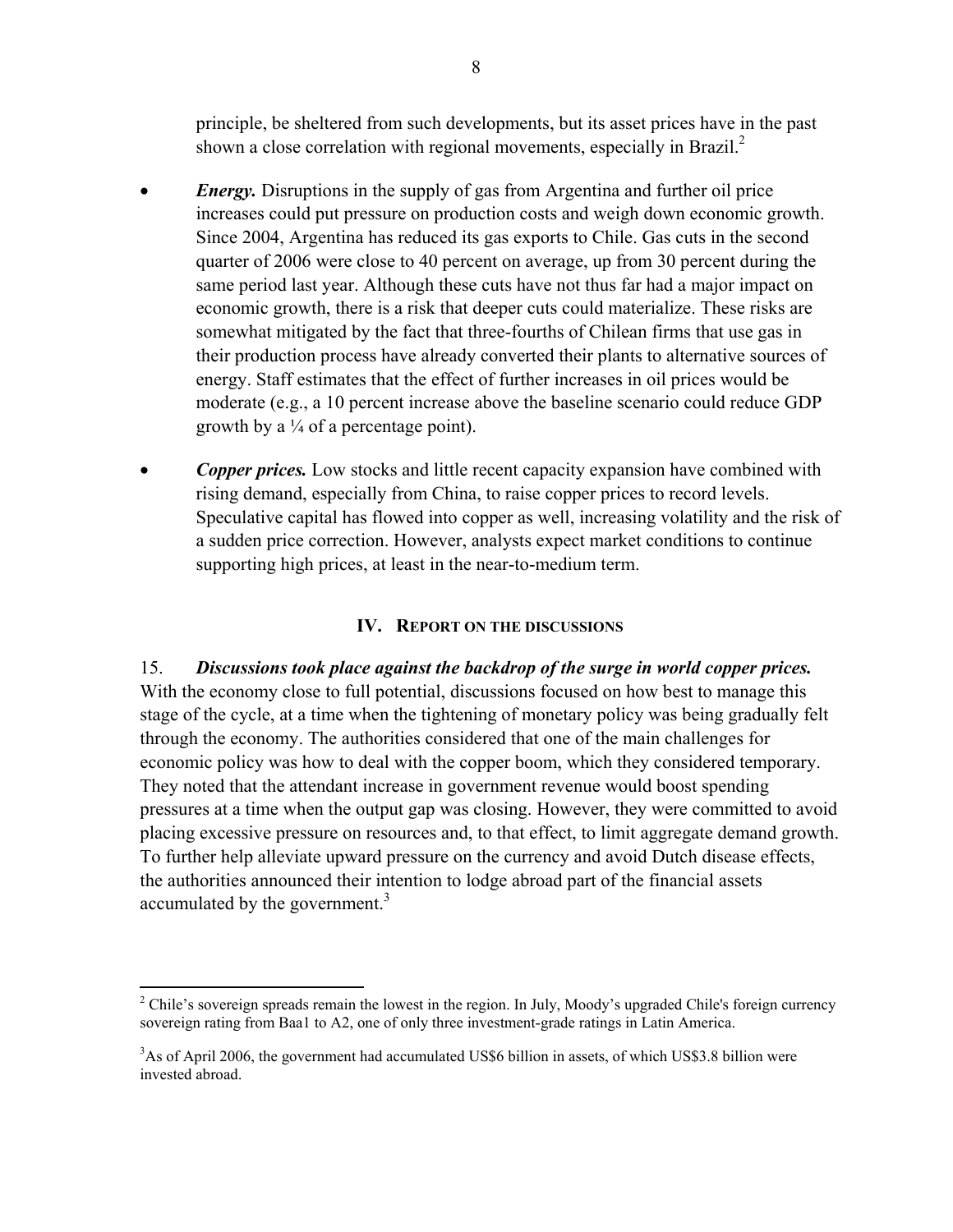16. *A key question for Chile is how to help ensure long-term sustained economic growth*. The potential rate of growth is estimated at around 5 percent a year, with trend productivity growth estimated at  $\frac{1}{2}$  percent, significantly slower than its 2 percent annual growth observed during the 1990s. Increasing long-term productivity growth will require the adoption of structural reforms to improve competitiveness, skills, and economic efficiency at the microeconomic level. Economic growth would also benefit from labor market reform to combat still-high unemployment rates, particularly among the young, and improve labor force participation by women, which remains low by international standards.

#### **Macroeconomic policy mix**

#### 17. *The gradual tightening in monetary policy has helped moderate pressures on*

*resources.* Most analysts were of the opinion that the output gap was gradually closing, but there were differences of views on its timing. Central bank staff considered that the gap would close by early 2007, while some private analysts thought that the large investments undertaken in 2004–05, together with the significant increase in labor force participation, would push the closing of the gap into the future. Given the paucity of data on labor costs and on resource pressures more generally, it was difficult to assess with precision the extent to which the recent increase in various measures of inflation reflected capacity constraints.<sup>4</sup> The staff considered that the increase in headline inflation mostly reflected the pass-through from oil price increases, and that the upward trend in core inflation signaled a meanreversion to its well-anchored level of 3 percent, after a drop in 2004 caused by a sharp appreciation of the peso.

# 18. *Fiscal policy remains guided by sound principles (Figure 6)***.** Beginning with the

2006 budget, the structural surplus rule has been amended to smooth out the impact of higher copper prices on revenue collections accruing not only from the state copper company CODELCO but also from private mining companies.<sup>6</sup> Molybdenum receipts from CODELCO are also now included in the computation of structural revenue, based on the

1



<sup>&</sup>lt;sup>4</sup> A new labor survey, in operation since January, created a break in the series, complicating assessment of labor market conditions since then.

 $<sup>5</sup>$  For a description of the structural surplus rule, see Country Report No. 05/315.</sup>

<sup>&</sup>lt;sup>6</sup> Corporate tax collections from private mining companies rose from less than US\$0.3 billion in 2003 to US\$1.7 billion in 2005.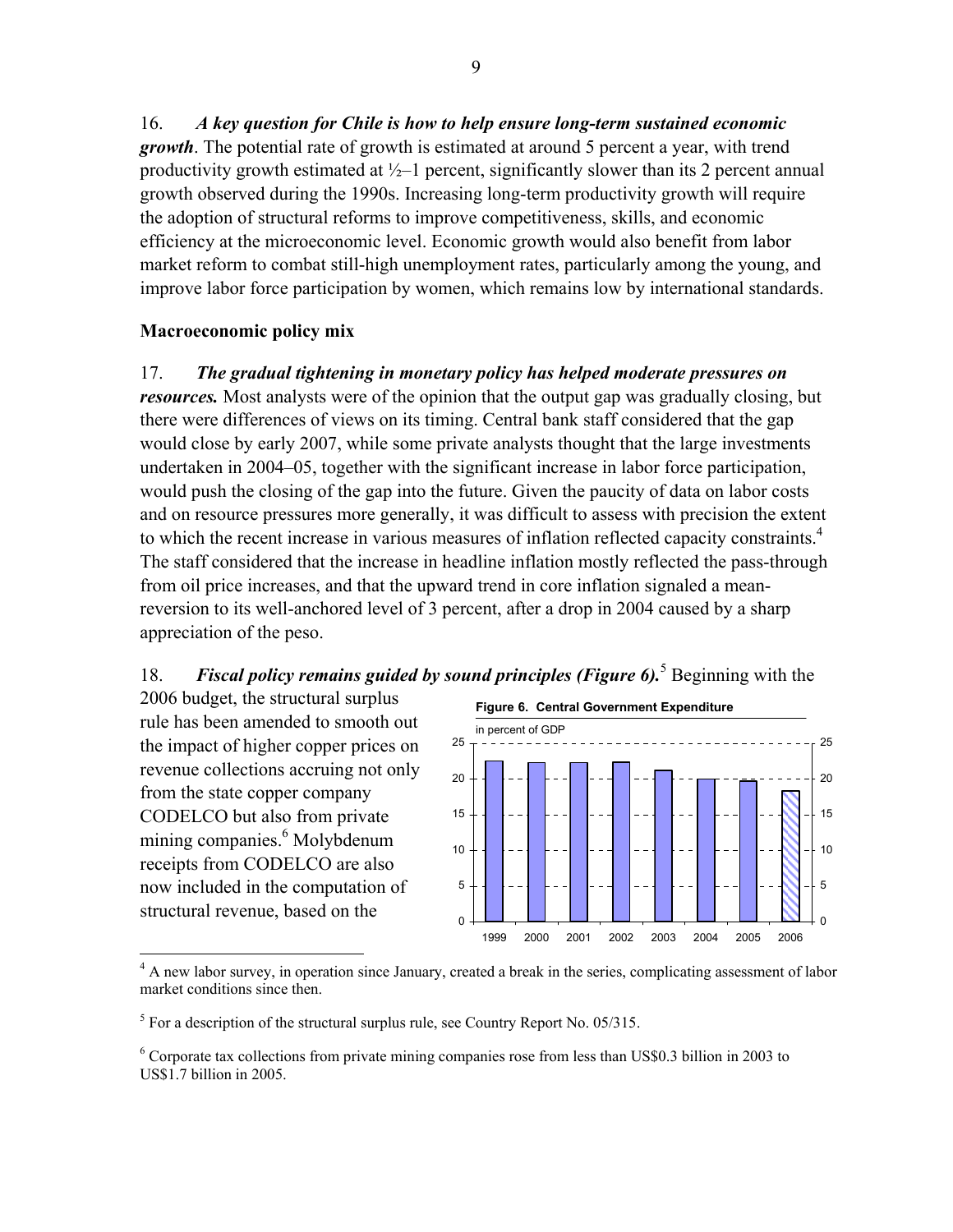average price observed in previous years. These changes have helped reduce the cyclicality of fiscal spending. In the year to April, spending by the central government rose by 5.5 percent in real terms over the same period in 2005, below the budgeted increase of 6.3 percent, while higher copper revenues boosted the surplus to 3.8 percent of annual GDP.

19. *In the period ahead, the authorities are committed to keeping the rate of growth of fiscal spending at moderate levels.* The authorities noted that social spending, particularly in health and education, would rise in 2007 and in subsequent years, consistent with the program of the new administration. However, they also reaffirmed their commitment to the fiscal surplus rule of 1 percent of GDP and emphasized the importance of moderation in expenditure growth, to avoid aggregate demand pressures at a time when the output gap was closing. They recognized that the long-term copper reference price, to be announced by the Copper Committee in July, would be critical to the 2007 fiscal stance, and expressed their confidence that the Committee would be conservative in its assessment.<sup>7</sup> The authorities also noted that the envisaged medium-term increases in social expenditure, planned before the recent upswing in copper prices, were consistent with such a conservative assessment. They also shared staff's view that care should be taken to avoid too sharp an increase in recurrent spending, to avoid creating fiscal rigidities in subsequent years. To that effect, they intended to give priority in the 2007 budget to non–recurrent outlays and the purchase of tradable goods.

20. *Buoyant fiscal revenues offer an opportunity to reduce distortionary taxes.* Staff noted that the stamp tax, which is paid every time a debt security is issued or a bank credit is extended, constitutes an impediment to efficiency in the financial system. It recommended equating the incidence of the tax across maturities and eliminating it for some operations, including on-lent bank borrowing from abroad. The authorities acknowledged the possible efficiency gains from a modification, including through higher competition in the banking sector, but noted that revenue collections from the tax were significant (0.6 percent of GDP in 2005). As a first step, they planned to eliminate the tax for the refinancing of loans (a measure already in place for mortgage loans since 2003) and indicated that they might consider other changes at a later stage. They also planned to send a bill to congress to simplify the tax regime for small and medium enterprises. The mission also suggested eliminating the small tax on electronic transactions and checks, to help widen access to banking services.

21. *The central bank plans to continue gradually removing monetary stimulus.* The authorities and staff concurred that the recent slowdown in economic activity reflected a weakness in supply, driven by specific factors which included the adverse effect of poor weather conditions on agriculture, and that macroeconomic policies could do little to offset

<u>.</u>

 $<sup>7</sup>$  The 2007 budget will include interest on accumulated fiscal surpluses as structural revenue, allowing for an up</sup> tick in expenditure. Beyond this, expenditure increases are expected to remain broadly in line with GDP growth.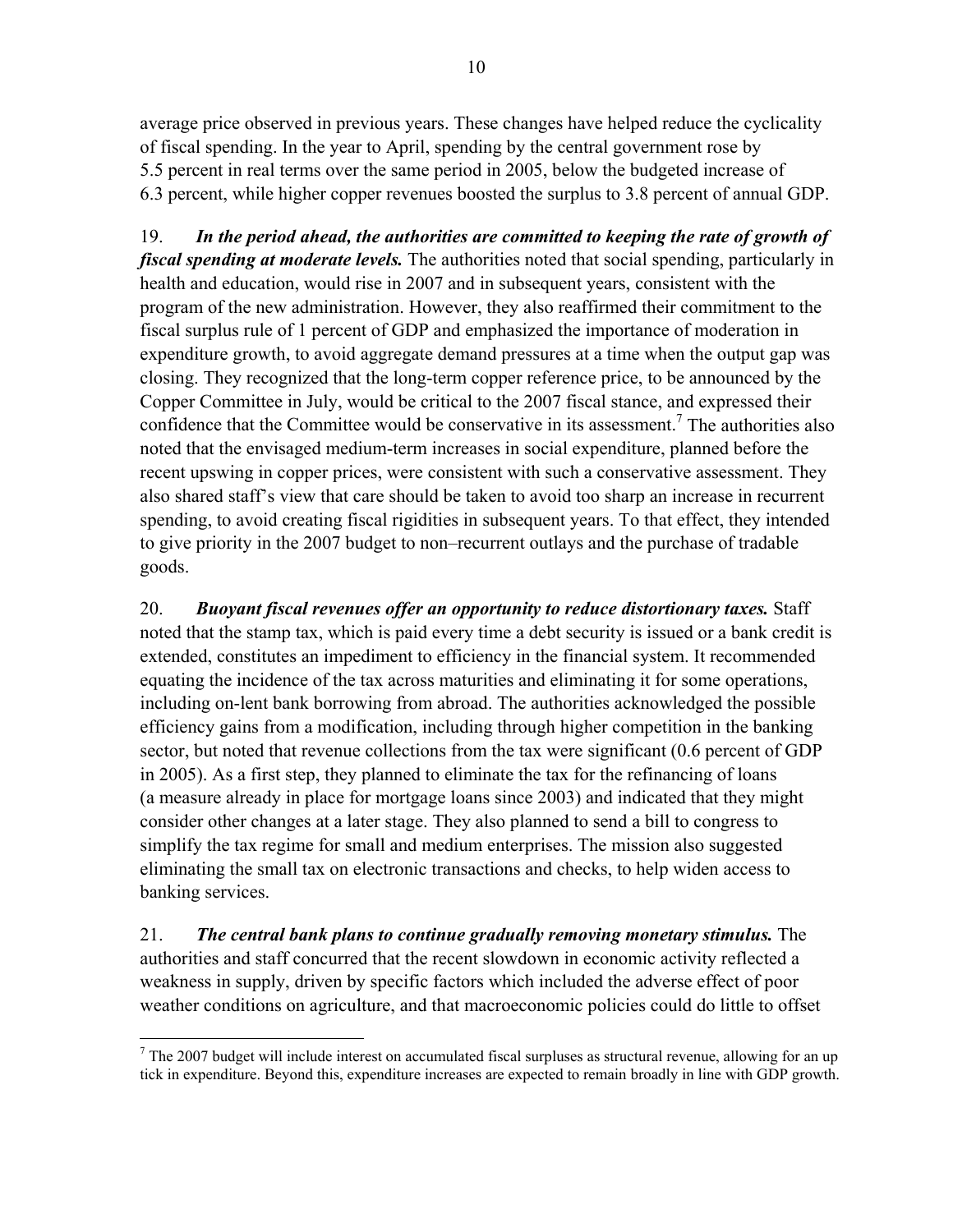this. The central bank considered that the policy rate, set at 5 percent since April 2006, remained below the neutral rate. The authorities and staff agreed that such further moves would be largely data-dependent, particularly with respect to new data on core inflation, nonmining output growth, industrial production, and capital good imports. The monetary stance would also need to take into account, if needed, the possibility of additional fiscal stimulus in 2007.

# 22. *Chile's economic data are generally of good quality, but there is room for improvement, particularly with respect to the CPI and labor cost components.*<sup>8</sup> The authorities indicated that steps were underway to expand the CPI survey sample outside Santiago, and saw merit in staff's suggestion to undertake a new household expenditure survey and use hedonic price analysis to take into account changes in the quality of goods and services. In the area of labor cost statistics, the mission suggested that the recently overhauled establishment survey may need to be reviewed to ensure data quality with respect to compensation and hours worked. The mission also noted that, while aggregate expenditure data collected by the Central Bank were timely and comprehensive, data on inventories could be improved to help distinguish better between persistent consumption shifts and transitory stockpiling increases. The authorities and staff agreed that such changes, which would require significant investments in time and labor, would bring considerable dividends.

# **Managing the copper boom**

23. *The Chilean macroeconomic framework is sound and has grown increasingly effective at managing external shocks.* Since the late 1990s, the introduction of the fiscal rule, inflation targeting in the context of a floating exchange rate, and trade openness have significantly enhanced the resilience of the economy. In addition, the financial system is solid and has deepened further in recent years, particularly with the development of the bond and derivatives markets, improving the capacity of the economy to absorb shocks. Welldesigned social policies have also helped ensure policy sustainability in the face of continued high income inequality. There is room to strengthen some areas of policy, however, and this has been highlighted by the unprecedented size of the current copper boom.

24. *The mission welcomed the authorities' commitment to continue letting the peso float freely, despite renewed pressures to intervene in the foreign exchange market.* Since 2003, the peso has appreciated by 22 percent in real effective terms, and some sectors of the economy have called for the central bank to intervene in the foreign exchange market. The central bank has reaffirmed its position that it would only intervene if the following three conditions were met: (i) there is evidence of a misalignment of the currency; (ii) such a misalignment impacts negatively on economic activity; and (iii) intervention has a good

 $\overline{a}$ <sup>8</sup> See companion Selected Issues Paper on Improving Data and Procedures Used in Current Analysis and Forecasting at the Central Bank of Chile.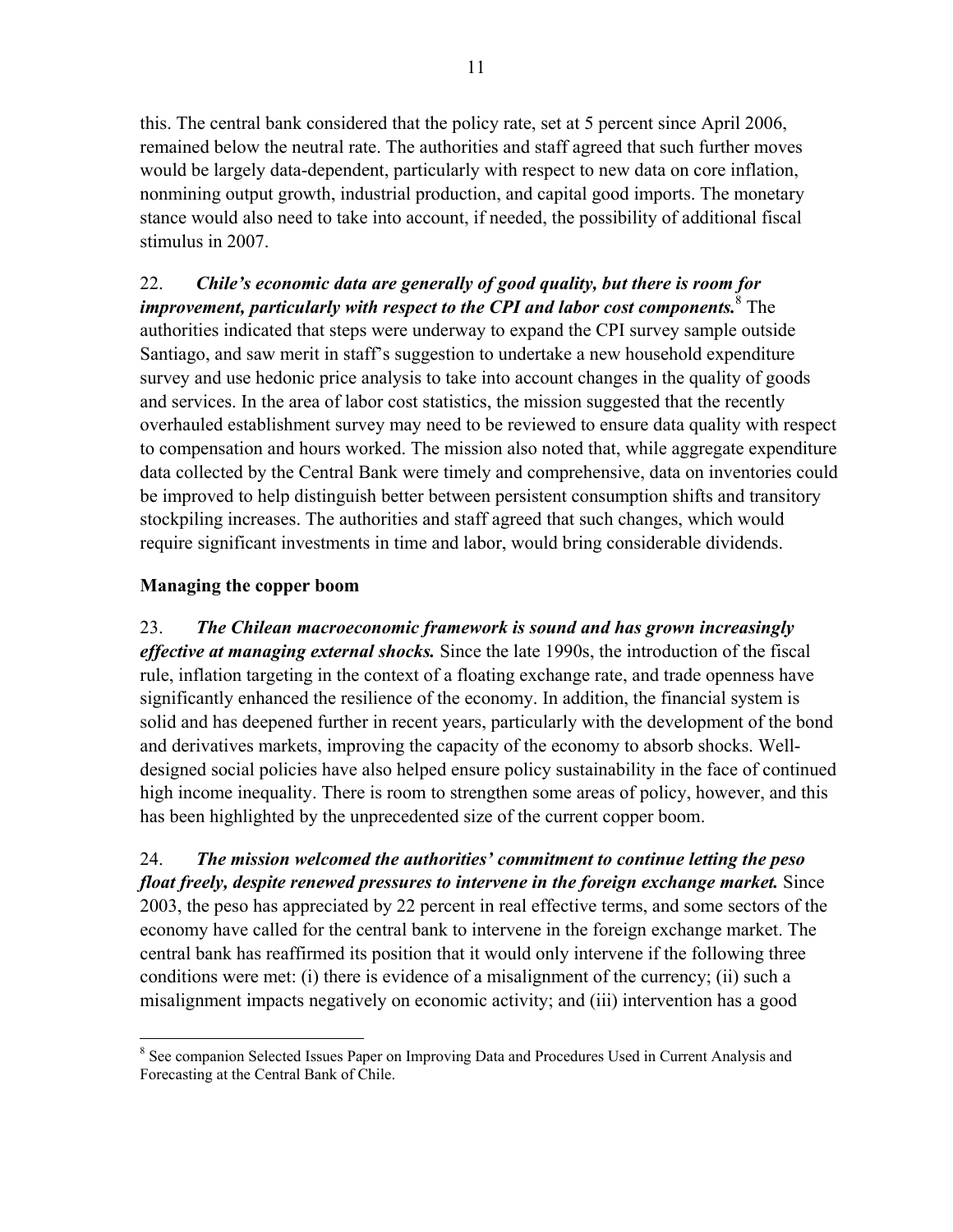chance of success at correcting the misalignment. The authorities did not think that any of these conditions were met, and reaffirmed their plans to let the peso float freely. Staff shared the central bank's view, noting that this policy has enhanced the development of a deep and efficient market for hedging foreign exchange rate risks. In addition, the peso does not seem out of line with long-term trends (Figure 7) and the growth of nonmining exports has remained strong, an indication that the level of the currency is not hurting competitiveness.

25. *The authorities' decision to define a policy for investing the fiscal surpluses is sound*. The government has recently sent a bill to congress to establish rules for investing and managing the fiscal surpluses: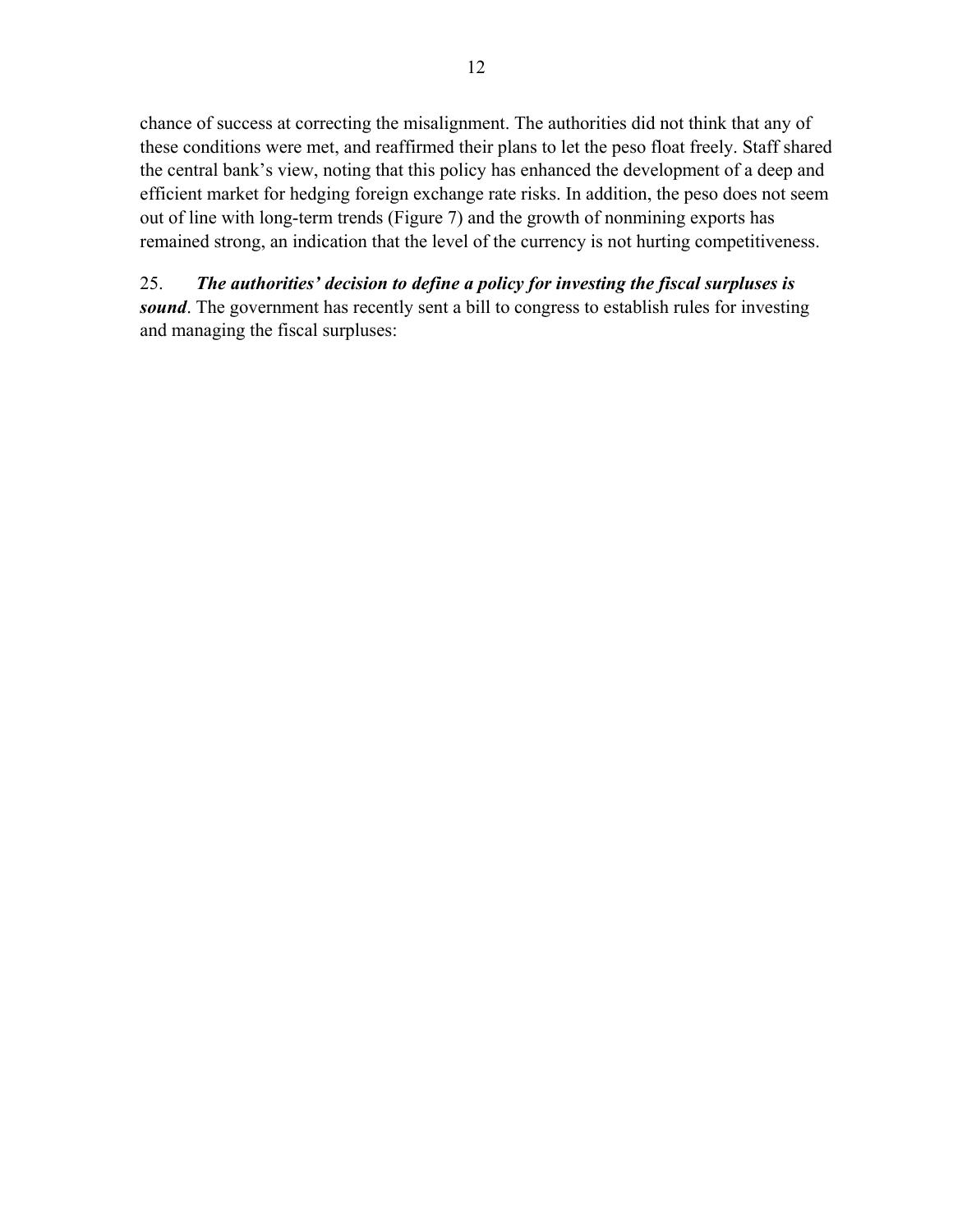#### **Figure 7. International Competitiveness**

*The real appreciation of the peso since 2003 is less than in other copper price booms...*

*...and is in line with long-term fundamentals as indicated by the relationship between PPP real exchange rates and per capita GDP levels*



*Pension fund.* Each year, at least 0.2 percent (and, should the cash surplus allow, up to 0.5 percent) of previous-year's GDP would be invested in a pension fund aimed at covering future pension liabilities of the government (Figure 8). The amounts in the fund would remain locked for a 10–year period; its investment policies would be guided by the same regulations that apply to private pension funds, which are currently allowed to invest up

to 30 percent of their assets abroad.

• *Central bank recapitalization*. Additionally, up to 0.5 percent of GDP would be assigned to the gradual recapitalization of the central bank for each of the next five years, covering

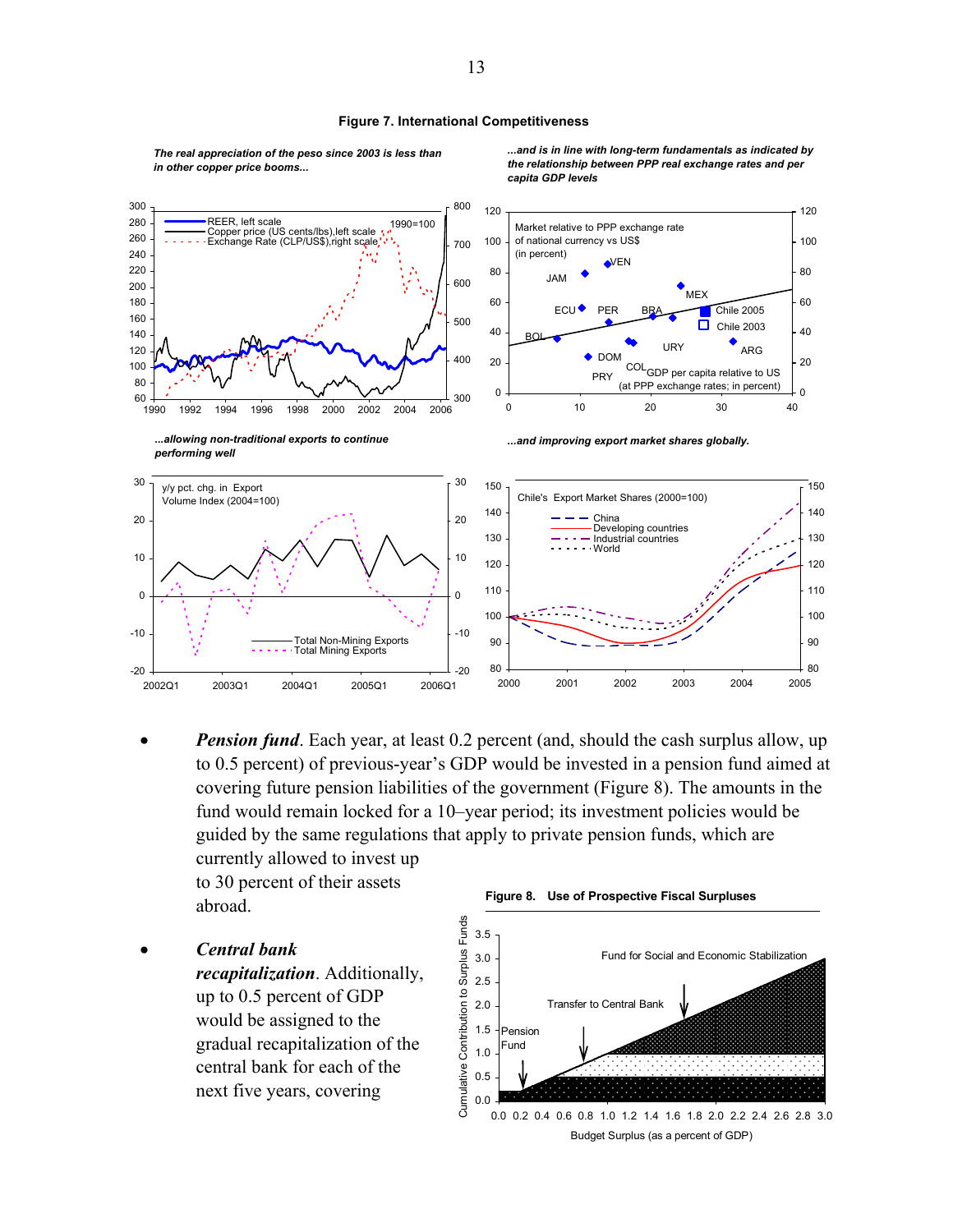about half of its total recapitalization need. Although staff pressed for an upfront recapitalization of the central bank, the government explained its choice of a gradual approach by the need to take political constraints into account. The central bank plans to use the funds to build up its foreign reserves.

• *Fund for Economic and Social Stabilization (FESS)*. Finally, all remaining surpluses would be lodged in a newly-created fund, the FESS. This fund would operate in a transparent manner and, to that effect, the government plans to inform the public on the composition of its assets on a quarterly basis. It will be allowed to invest its assets abroad, with a view to helping alleviate upward pressure on the currency. The guidelines would initially allow foreign investment only in government and high-grade corporate bonds. The authorities and staff agreed that investments could become more diversified in the future, including with investment in equities.

# **Boosting Long-Term Growth**

26. *Boosting long-run total factor productivity growth is a major challenge for Chile.* This will require building on the existing strengths of the Chilean economy through greater efficiency in the financial sector, further enhancements in human capital through education and Research and Development (R&D), and reforms to increase labor productivity. A crosscutting theme is the need to step up competition in the economy. Efficiency improvements in the labor and financial markets will contribute to this goal, but the authorities explained that they were also taking steps to strengthen competition policy, with a view to reducing conflicts of interest in corporate governance, increasing fines for antitrust violations while tying them to damages, and protecting whistleblowers.

## *Reforming the pension system*

27. *Improving Chile's privatized pension system is one of the priorities of the* 

*government.* Since their creation in 1981, private pension funds have grown to manage around US\$68 billion in assets, equivalent to three-fifths of Chile's GDP. A commission has been appointed by the government to hear from specialists and a wide spectrum of society about their concerns on the pension system, discuss possible areas of reform, and develop specific proposals. The commission will report by early-July to an interministerial committee which will draft reform legislation, expected to be sent to congress by late 2006 (Box 1). The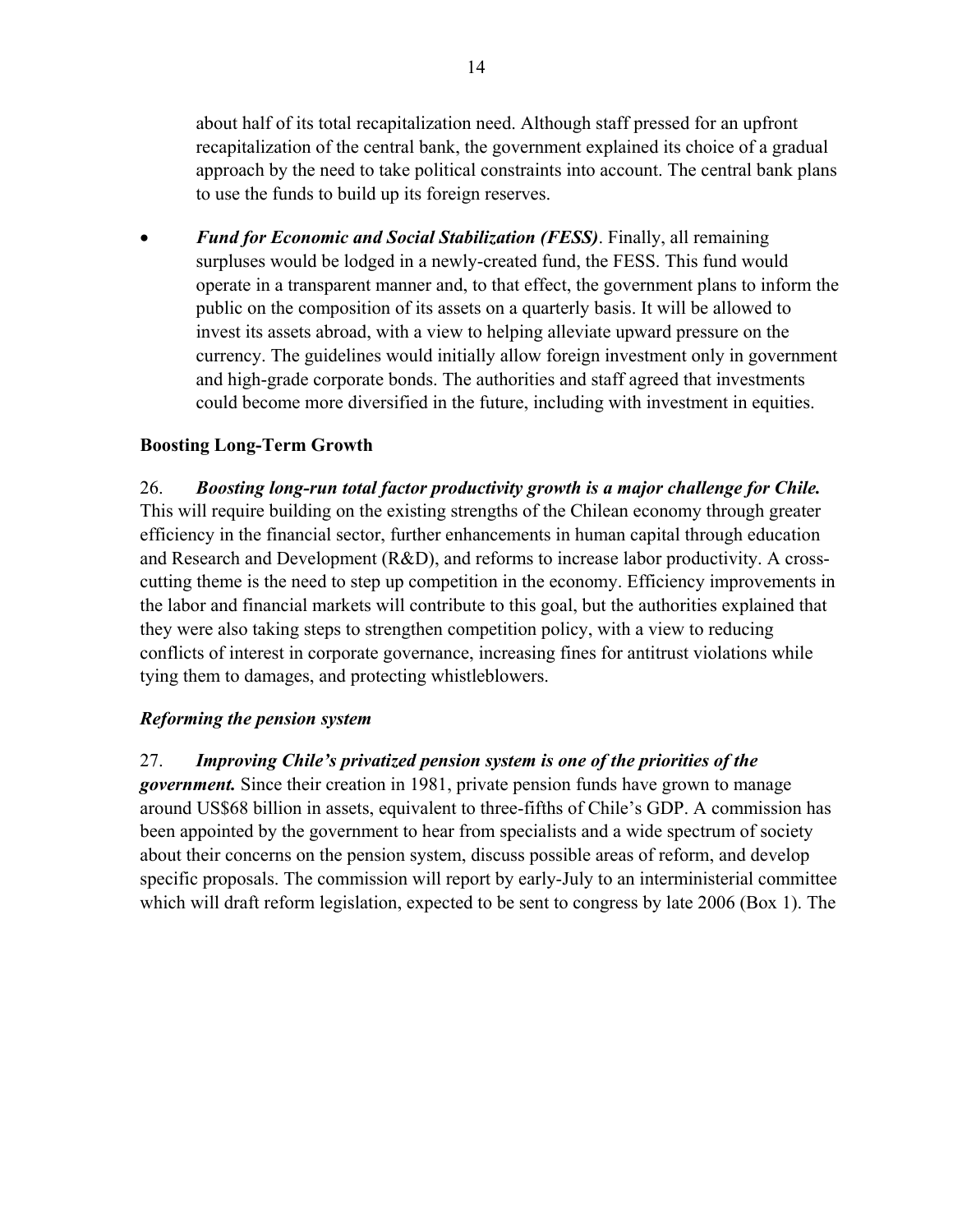#### **Box 1. Chile: Pension Reform**

The commission has been charged with formulating responses to five main issues: low density of contributions; coverage of the social pillar; competition; rules governing the investments of funds; and how to increase the participation of women.

*Chile's pension system suffers from low density and contribution rates, particularly among the young and the self-employed.* While the system currently does an exemplary job at providing for the retirement of workers spending their adult lives in formal employment, various studies have shown that retirement income is uncertain for part of Chile's workforce. Many workers, particularly young and informal-sector workers, do not understand the need to save in a private account, and education in this area has been neglected. Many self-employed workers are in the formal sector, but increasing their participation (currently only 5 percent participate in the pension system) would require addressing differences in taxation and benefits between the self-employed and others.

*The current system does not provide a sufficient safety net for the poor elderly.* The pension system was designed to provide a minimum benefit to participants after at least 20 years of participation. A welfare pension is available to the very poor, but eligibility is based on broad assistance-program requirements and takes into account other considerations than income; the minimum pension guarantee is tied only to years of contribution, not need. The commission is researching ways to tie old-age security more closely into the pension system, such as by changing the eligibility requirement for a minimum pension from a time basis to a financial threshold, which would benefit the self-employed and temporary workers (their contributions are not frequent enough to achieve the 20-year minimum record). Any increase in government support for this pillar is likely to be costly, and observers expect this to be funded from general revenue, rather than an additional "solidarity contribution" from workers or employers.

*The Chilean pension-fund industry has become monopolistic.* The need for a sales force, marketing, and sizeable front- and back-office operations has created significant economies of scale. The commission is analyzing proposals that would reduce costs by separating the management of investments from the administration of accounts. However, studies have found that Chilean workers do not respond elastically to private pension fees (estimated at 2.4 percent of wages). Other proposals include effectively auctioning the accounts of groups of workers (sorted possibly by age or occupational category) to pension funds, allocating new workers to the lowest-cost funds, or restricting the ability of workers to move into higher-cost funds.

*Rules for investment of pension-fund assets are generally seen as too restrictive.* Complex restrictions on portfolio risk, foreign investment, and asset allocation have combined to depress overall returns and reduce the variance among funds' returns. The commission is looking at streamlining the more than ninety limits and sub-limits that govern investments in order to increase the funds' ability to respond to market conditions and at codifying the rules as administrative regulations, to improve flexibility.

*Women gain much less than men from the pension system, due to a confluence of issues.* Lower wages, more informal employment, childbearing responsibilities, earlier retirement ages, and longer life spans combine to reduce the retirement earnings of women under the current system. Proposals to address the gender disparity in pension earnings focus on the need to encourage more years of contribution for women, for example, by delaying the retirement age (currently, about 60 percent of workers retire early; the average retirement age for women is 54 years and 57 for men), making early retirement less attractive, or subsidizing the pension contributions of mothers. President Bachelet has announced other measures to encourage higher female workforce participation, which may help mitigate the problem.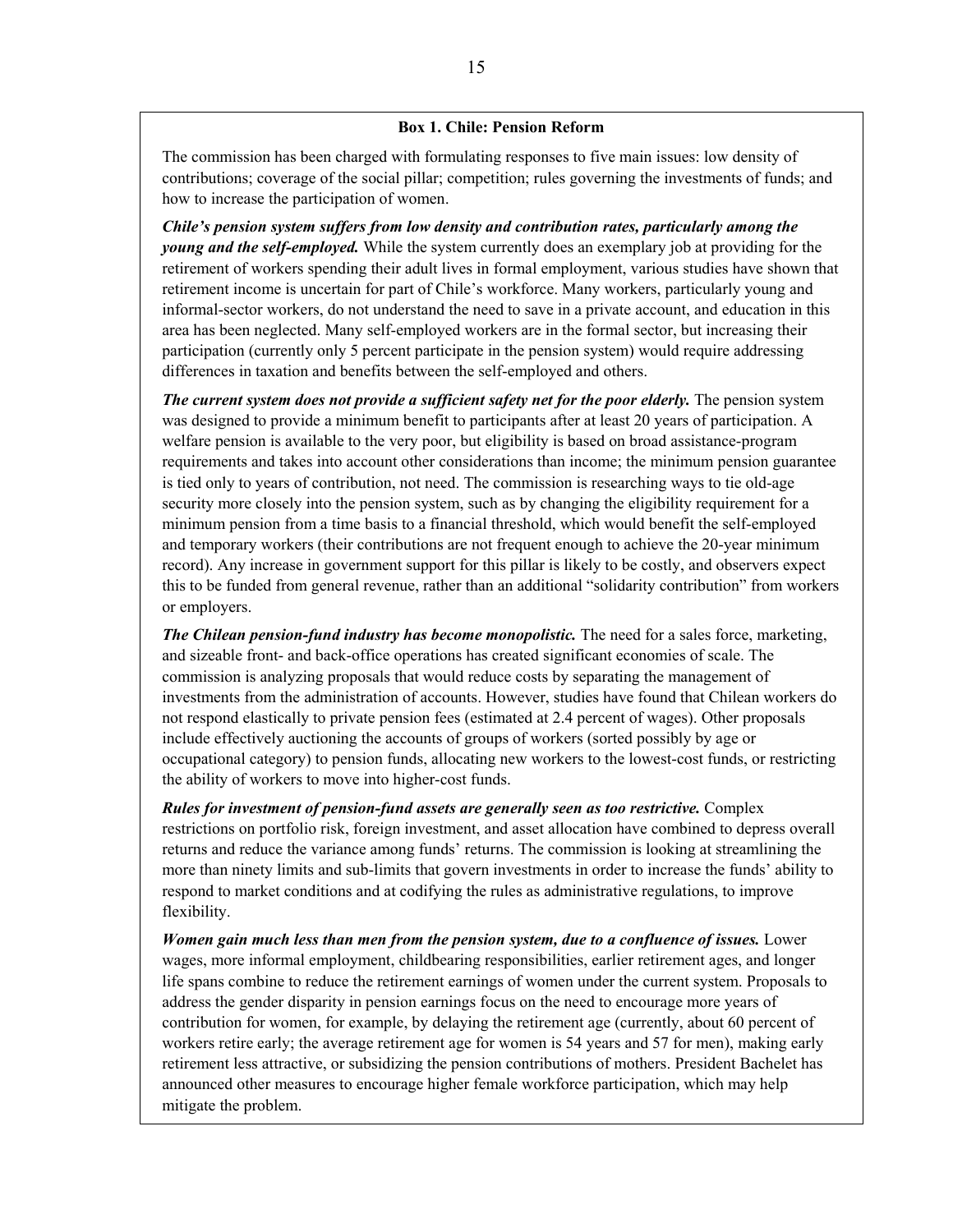

**Figure 9. Chile: Financial Market Developments**

Sources: Central Bank of Chile; Haver; and Fund staff estimates.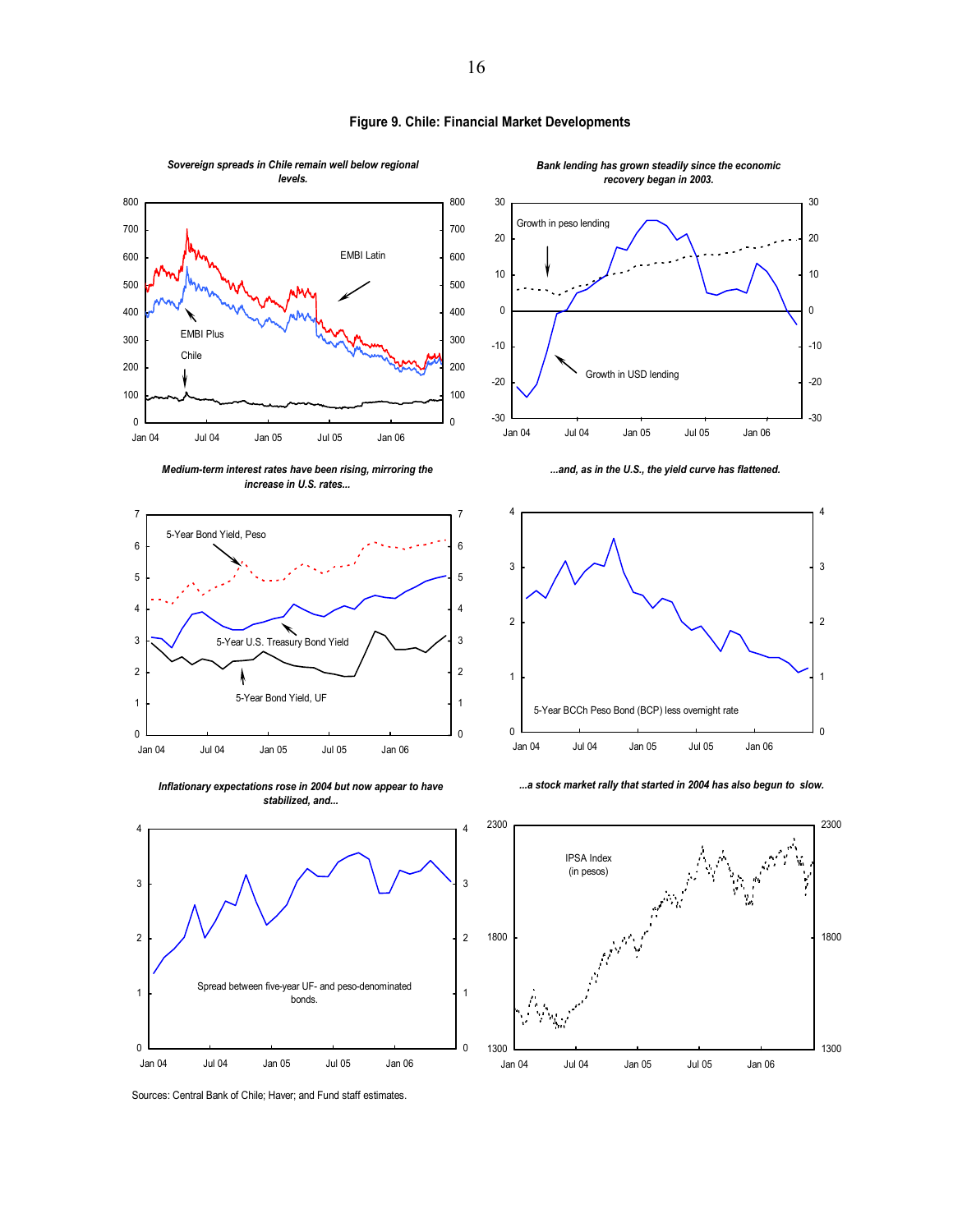staff recommended making participation in the pension system compulsory for the selfemployed and rationalizing investment restrictions on the pension funds, including raising the limit on investments abroad. The authorities saw merit in these recommendations and noted that they awaited the report of the pension committee to formulate specific policies.

# *Improving Competition in the Financial Sector*

<u>.</u>

28. *Prudential indicators continue to show that the banking system is sound, with high capital, a low level of impaired assets, and high provisioning.* The authorities were closely tracking developments in consumer credit, which had continued to rise rapidly (the 12–month increase in real terms was 22 percent at end-March), but noted that it accounted for only a small portion (15 percent) of total bank credit and, as such, did not represent a systemic risk to the financial sector. Staff emphasized the need to improve consolidated information on credit risks in the financial sector and, to that effect, supported the creation of a central credit database covering not only banks but also cooperatives and department store credit card lending (estimated to account for at least 20 percent of total consumer credit). With respect to small and medium-sized enterprises, the mission advised the authorities to introduce mechanisms aimed at ensuring the collection of data under a simplified version of the *FecuPymes* reporting system.

29. *The authorities intend to continue pressing forward with the draft Capital Market Law II, which has not made headway in congress in recent months, partly due to its broad coverage and technical complexity.* They were considering various alternatives to move ahead with the reform, including giving consideration to narrowing its scope in order to ensure early passage by congress. The draft law would bring wide-ranging improvements to several existing laws and introduce incentives for risk capital and entrepreneurship, a new national registry for pledges aimed at improving SMEs' access to financing, strengthen corporate governance legislation to bring it to OECD standards, and increase powers for the superintendents to share information. A separate draft law, aiming at restoring some of the powers of the Financial Intelligence Unit, is expected to be approved by congress in the near future; passage of this law is critical to ensure that the FIU is capable of effectively combating money laundering.

30. *In recent years, the domestic bond market has grown steadily, but it remains characterized by a relatively low level of activity.* Staff recommended that liquidity be improved by relaxing some of the investment restrictions on the private pension funds and reviewing the procedures surrounding the taxation of foreign investors.<sup>9</sup> Staff also suggested removing the distortions caused by the stamp tax and considering introducing a system of specialists in public debt with obligations tailored to the needs of the market. As the Central

<sup>&</sup>lt;sup>9</sup> See companion Selected Issues Papers on Deepening Liquidity in Chilean Fixed Income Markets, and Public Sector Debt and Market Development.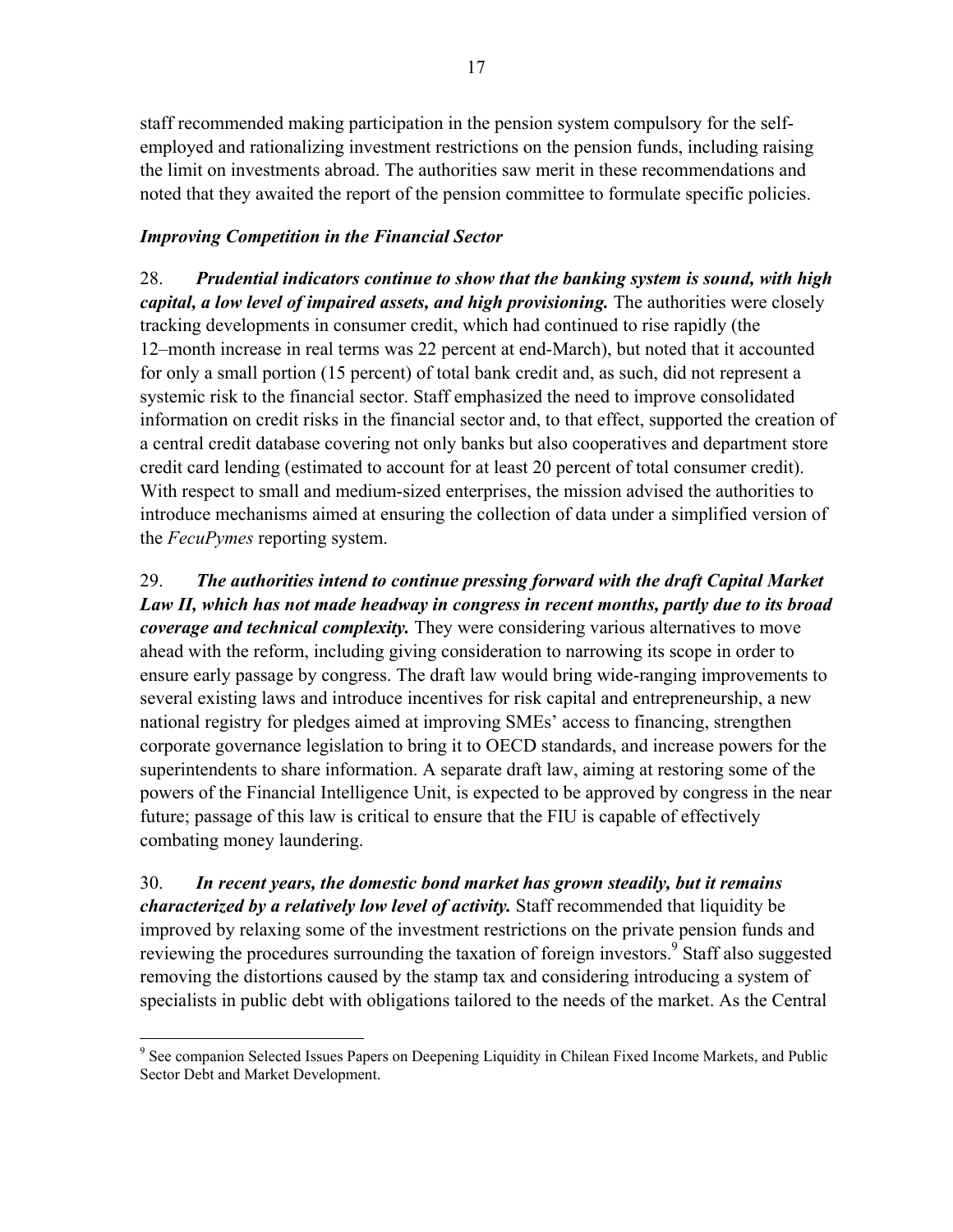Bank has successfully set out an explicit objective for its debt management and effectively communicated it to the market, the government should do so as well. Sporadic bond issuance by the Finance Ministry has created uncertainty in the market, highlighting the need for a coordinated medium-term debt management strategy with the Central Bank. An assetliability management approach would suggest that the Finance Ministry should concentrate on the long end of the curve, including through inflation-indexed issues, providing benchmarks at the longer tenors and complementing the Central Bank's issuance at the medium- and shorter-tenors. The authorities considered that they needed more time to specify their policy in this area. The Central Bank authorities also noted that, since the last Article IV consultation, they had made public key aspects of their reserve management policy, including with respect to currency composition.

#### **Making the economy more flexible**

#### 31. *Improving the quality of human capital and boosting innovation will be key to Chile's long-term development.* Taking into account Chile's low attainment and

performance in education by international standards, the new government has placed education at the top of its priorities (Figure 10 and 11). Over its four-year term, it plans to make pre-school care coverage universal; broaden the system of preferential subsidy vouchers; increase the number of scholarships and government loan guarantees to improve access to tertiary education for the poor; and provide grants for Chileans to study abroad. In the R&D area, a law establishing a Fund for Innovation financed with the proceeds of the special tax on mining is awaiting approval by congress.<sup>10</sup> A transitional commission is preparing guidelines for projects and financing, based on successful experiences in foreign countries. To enhance technological innovation and productivity growth, this fund will provide resources for seed and venture

1

**Figure 10. Student Performance: Chile and Selected Countries**



PER BRA ARG CHL MEX POL HUN USA CZE AUS NZL KOR Source: OECD (2003), Literacy Skills for the World of Tomorrow-Further Results for PISA 2000, Paris.

**Figure 11. Tertiary Education Attainment: Chile and Selected Countries**



<sup>&</sup>lt;sup>10</sup> Spending from the fund will be on-budget and covered by the structural surplus rule.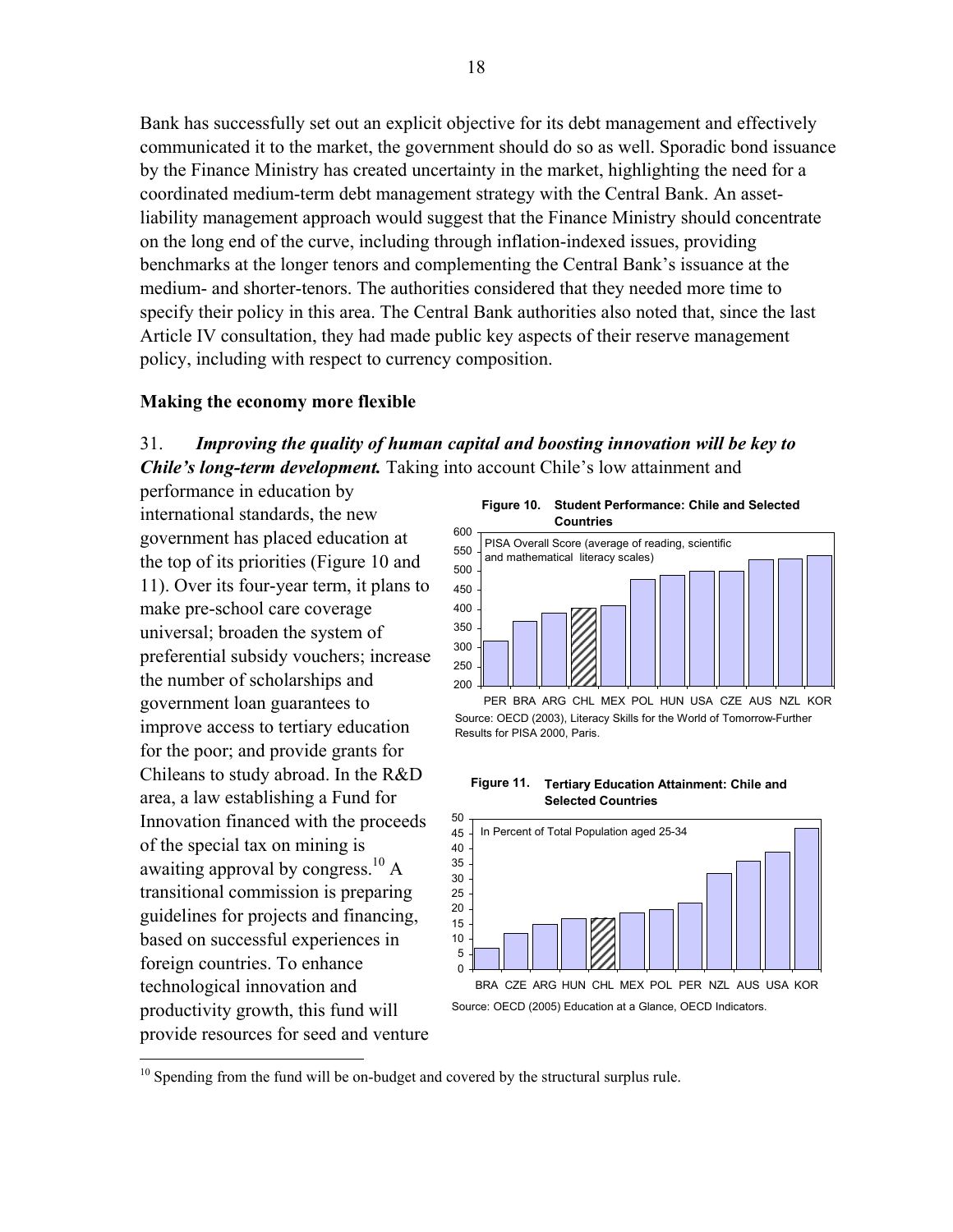capital, partly through the National Development Corporation (CORFO) and the National Commission for Scientific and Technological Research (CONICYT). Performance will be closely monitored to ensure results.

32. *The authorities intend to build a social consensus for labor market reforms.* Staff supported this approach, while noting the pressing need for action in this area, as unemployment is still high and the labor market plagued with rigidities (Figure 12). Chile's



*Labor participation rates are low by international standards, particularly for the young and women...* 



Source: OECD, Labor Force Statistics; OECD (2003), *Chile Country Survey* , Paris; and INE. 1/ Indices prepared by OECD. Scores are in the range of 0-6, with lower scores implying less rigidity.

labor force participation rates are low by international standards, particularly for the young and for women, severance payments are high, and about one fourth of Chile's workforce is under temporary work arrangements:

• *Increasing employment for the young and women is a priority of the government*. To help enhance job creation for the young, the authorities agreed that there was some room to make more intensive use of short-term and part-time contracts for them. The government plans to subsidize 50 percent of the minimum wage for some 1,500 first-time young workers and extend this benefit to workers up to 25 years old (from 21years old at present). Bonuses will also be offered to firms that employ youths at social risk. With respect to women, the authorities considered that the broadening of childcare coverage would help improve their participation in the labor force.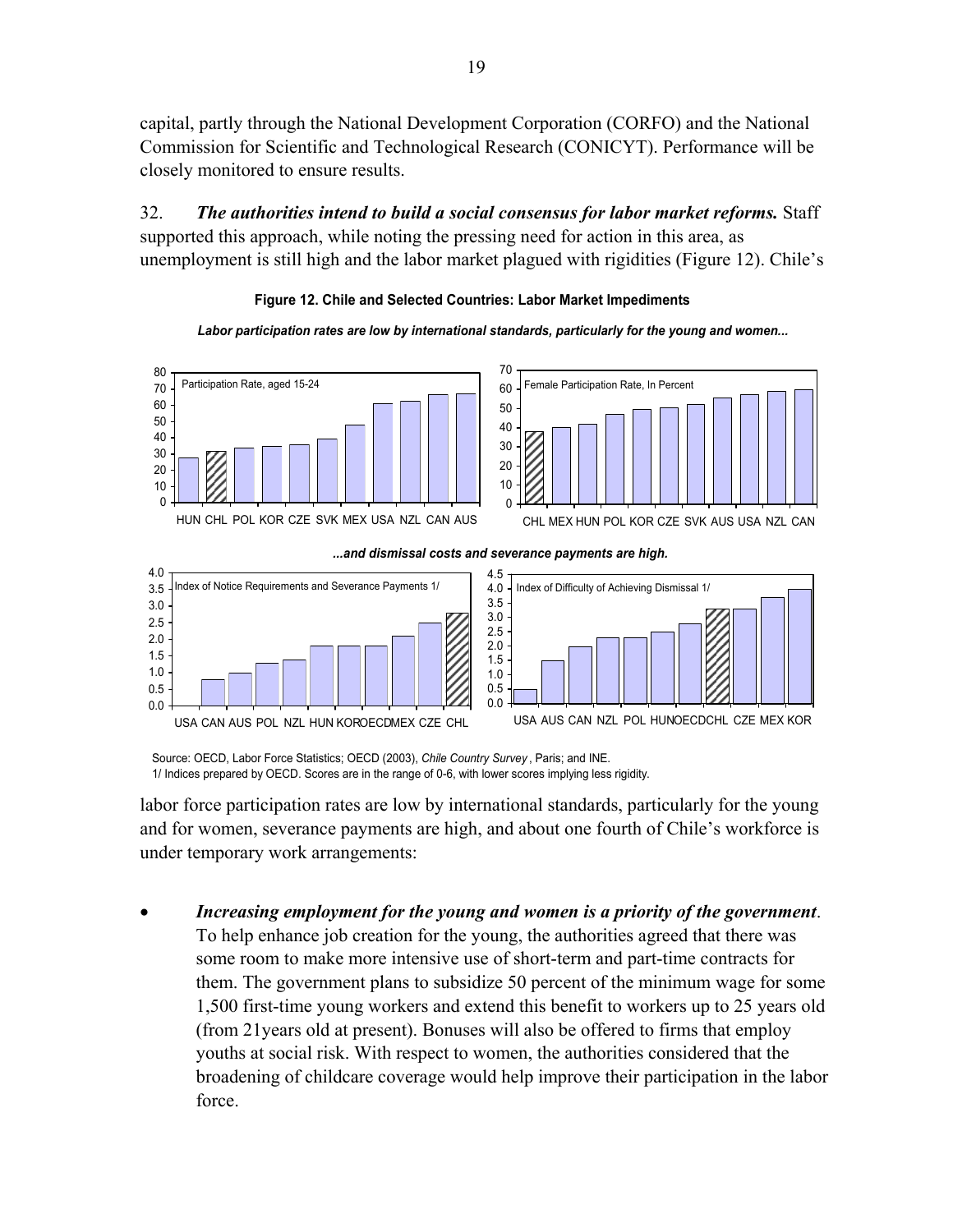- *Severance payments are high by international standards*. Severance payments in Chile, equivalent to one month's wages for each year of service (up to a maximum of 11 months' wages), are considered to hinder job creation. Workers' dismissal rules are generally flexible, but the rules governing permissible dismissals remain narrowly defined, hampering the matching of jobs with employees' skills, and penalties for unjustified dismissal are usually prohibitively high.
- *Chile's minimum wage is relatively high, hindering formal employment contracts, particularly for the unskilled*. In July 2005, the previous government increased the minimum wage by  $6\frac{1}{4}$  percent and announced that it would be raised again by close

to 6 percent in July 2006, leaving no flexibility to the new government for this year. The mission advised restraint in the determination of the minimum wage for next year, taking into account that, when compared to the median wage, its level is significantly higher than in emerging and OECD countries (Figure 13).





• *In the formal sector, about one fourth of all workers are under temporary work arrangements*. Chile does not allow fixed-term employment contracts with a duration of more than a year. In practice, this is often circumvented by annual contracts which are renewed at the end of each year, the use of subcontractor services, and the hiring of temporary workers. A draft law was recently approved in congress, requiring firms to ascertain that their subcontractors comply with existing labor and social security regulations. The government planned to veto some aspects of the draft law, with a view to ensuring that it does not lead to excessive bureaucratic demands and to the introduction of new rigidities.

33. *Access to energy is key for Chile to ensure sustainable long-term growth*. In the electricity sector, the approval in 2005 of changes in the regulatory framework has led to a strong increase in investment in electricity generation, including hydroelectric capacity. Faced with the uncertainty associated with the supply from Argentina, Chile has worked to reduce its reliance on natural gas. In the Northern part of the country, many mining companies have been investing in their own sources of energy supply, including coal and diesel plants. Concerns about the reliability of supply to the center of the country have led the government to initiate construction of a liquid natural gas terminal near Santiago.

34. *The authorities and staff agreed that trade liberalization has served Chile well.*  Officials noted that Chile has one the lowest tariff rates in the world and that almost four-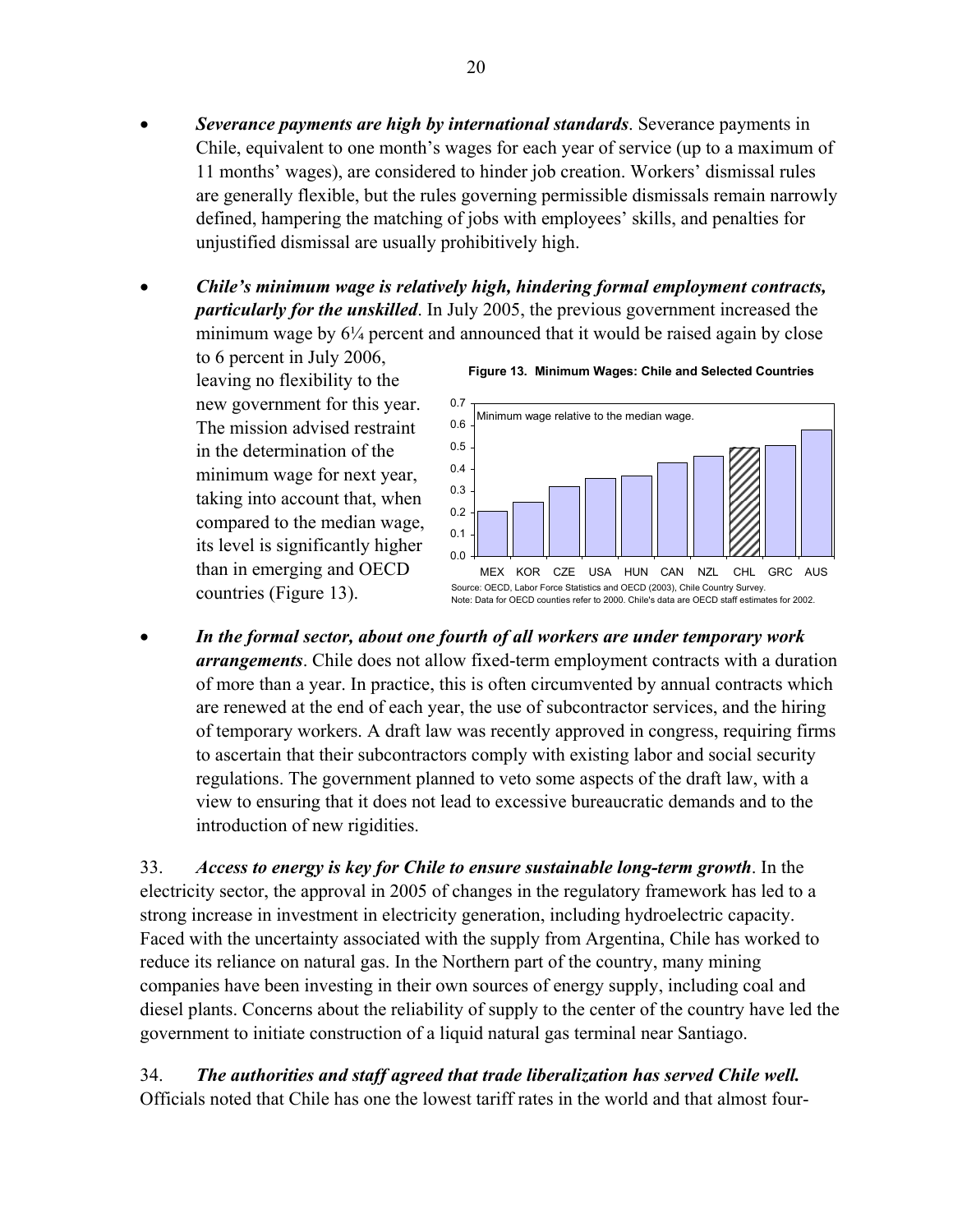fifths of all trade is undertaken under some level of tariff preference (Figure 14). Partly as a result of the implementation of a series of free trade agreements, including with the United States and the European Union, non-mining exports grew at an annual rate of 13 percent during 2001-05. An FTA with China and a trans-Pacific trade pact with Singapore, New Zealand, and Brunei are to become operational by end–



2006. A partial trade agreement was signed with India in March, and trade negotiations are under way with Japan. The authorities have also reiterated their strong commitment to multilateral trade liberalization.

#### **V. STAFF APPRAISAL**

35. *With a very favorable external environment, prospects for the Chilean economy remain strong, notwithstanding the recent slowdown in activity.* Economic growth has slowed since mid–2005, in part because investment has returned to a more sustainable rate of growth after a spurt during the previous two years. Consumer confidence remains high, private consumption is growing at a sustainable rate, and the economy is set to continue expanding at a steady pace in 2006 and 2007.

36. *Risks to the outlook are mitigated by the quality of macroeconomic policies*. The fiscal surplus rule, inflation targeting in the context of a floating exchange rate, and trade openness have significantly improved the resilience of the Chilean economy. In addition, the financial system is solid and has deepened in recent years with the development of the bond and futures markets, improving the capacity of the economy to absorb shocks. The relatively modest reaction to the recent sell-off in emerging markets confirms Chile's resilience to market turbulence and the ability of the markets to differentiate Chile from other risks in the region.

37. *Macroeconomic policymaking remains first-rate and well coordinated*. The authorities are appropriately treating the sharp increase in copper price as temporary. Fiscal policy has continued to be managed prudently, with expenditure growth tied via the structural surplus rule to Chile's long-term revenue capacity, while the central bank is appropriately gradually removing monetary stimulus. Chile's external competitiveness does not appear to have suffered from the appreciation of the currency, as nonmineral exports have continued to perform well. Staff supports the authorities' decision to invest part of the fiscal surpluses abroad while providing more transparency in the information given to the public. A prudent

21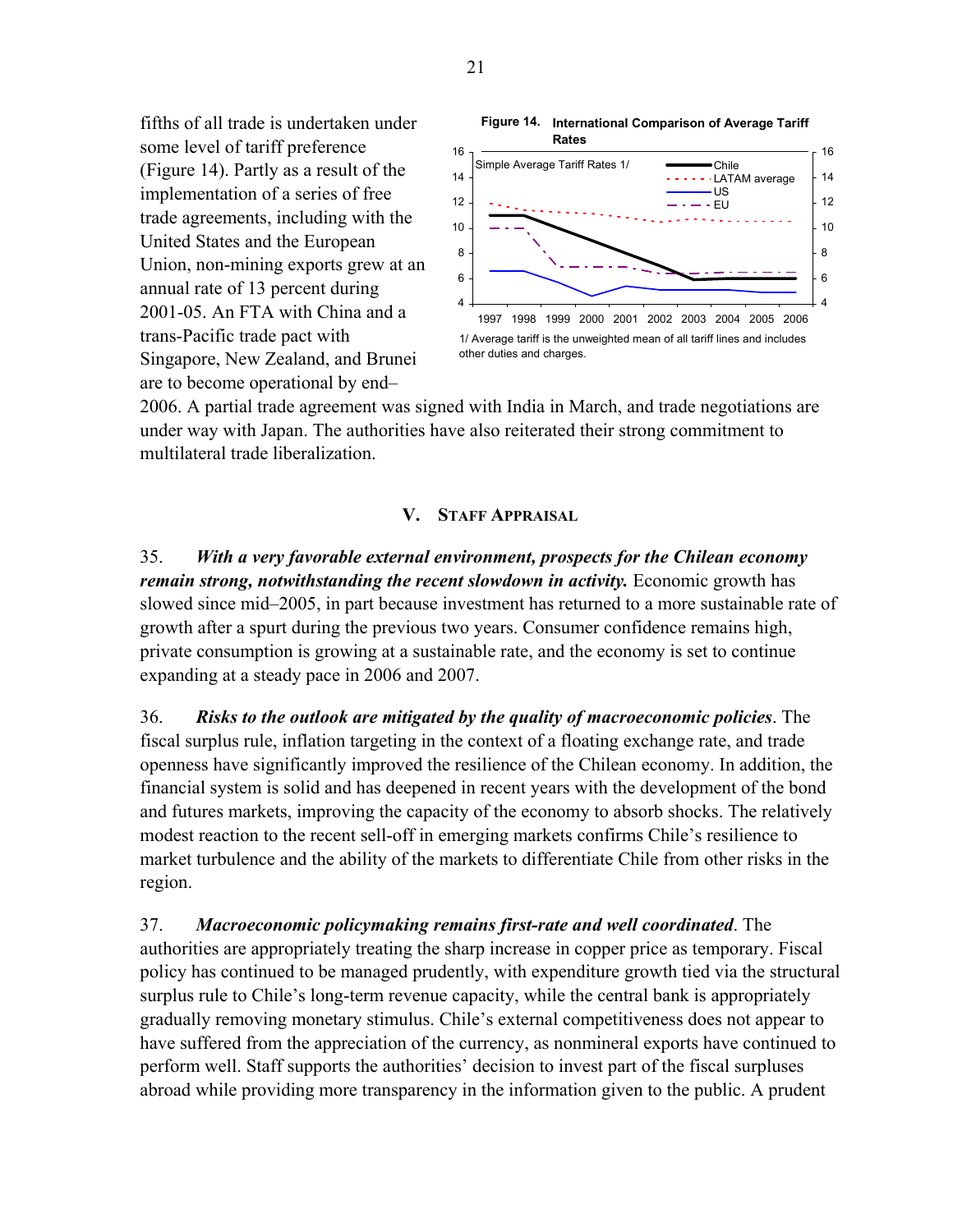fiscal policy stance, together with investing the fiscal surpluses abroad, should help limit upward pressure on the currency.

38. *The uncertainty surrounding measures of the output gap poses a challenge to policymakers.* Central bank estimates point to a closing of the gap in early 2007, but some computations show that the gap may still persist next year, reflecting large investments and a sizeable labor force growth in recent years. The recent pickup in inflation in early 2006 seems to largely reflect the effect of higher energy prices; there are also no conclusive data on possible pressures on resources and labor costs.

39. *Against this background, staff agreed with the authorities that the monetary stance in the period ahead should largely be data driven*. Inflation expectations remain well anchored near the mid-point of the inflation target range, and the central bank's communications strategy with the markets works well. Given that the policy rate remains below the neutral rate, there is still room for the central bank to remove stimulus, particularly if fiscal policy were to become more expansionary in 2007.

40. *The 2007 budget should keep the growth in central government expenditure at a moderate level.* Under the structural surplus rule, revenue in 2007 could be boosted by an increase in the reference price for copper, leading to undesirable pressures to expand spending. Beyond their commitment to the rule as a disciplining device, the authorities have helpfully reaffirmed their intention to limit expenditure increases in the 2007 budget and to give prominence to nonrecurrent spending.

41. *Staff welcomes the government's intention to gradually recapitalize the central*  **bank**. The government's plans to provide the central bank with about half of its capital need over a five-year period will help strengthen the institutional independence of the bank as well as its foreign reserves position, but it will not allow the central bank to cover all its losses. Although the fiscal surpluses provided an opportunity for an upfront and full recapitalization of the central bank, the government' decision to opt for gradual recapitalization reflects the need to take political constraints into account.

42. *The rapid increase in consumer credit growth requires vigilance and better information sharing between banks and non-bank credit card issuers*. To enhance the consolidation of risk information, it would be desirable to create a central database applied not only to banks but also to cooperatives and credit card lending by department stores. Proceeding with a simplified version of the *FecuPymes* reporting system would help provide better information on credit risks of small and medium-sized enterprises and improve their access to financing.

43. *To enhance efficiency and competition in the financial sector, the scope and rate of the stamp tax should be reduced*. Beyond the government's plans to waive the stamp tax in the refinancing of existing loans, a more comprehensive reform of the stamp tax would help reduce the costs of financial intermediation and encourage competition, by giving borrowers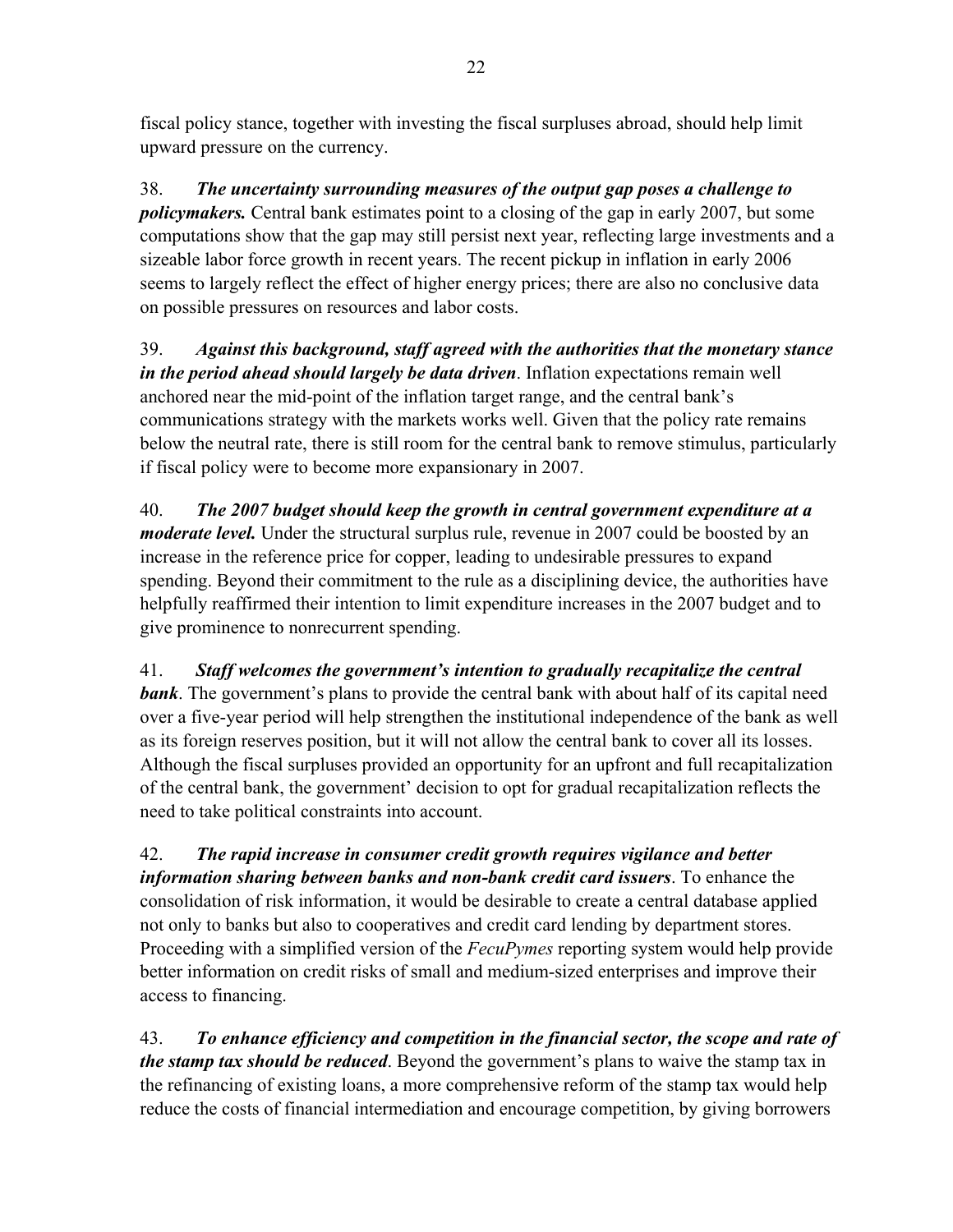more flexibility in securing the best cost of financing possible. Consideration should also be given to eliminating the small tax on electronic transactions and checks.

44. *Improving liquidity in the capital market is a priority.* The government is encouraged to develop a medium-term public debt strategy, beyond the political cycle, and decide if it will maintain a presence in issuing bonds. Regulations are needed to clarify exemptions from capital gains tax for foreign institutional investors. This may help enhance further the development of the financial sector and contribute to internationalizing the peso.

45. *Improving the quality of human capital and boosting innovation is key to Chile's long-term development.* The new administration has placed education at the top of its priorities, with plans to generalize pre-school care, broaden university education for the poor, and provide grants to study abroad. Its plan to support R&D and innovation, based on successful experiences abroad, appears well placed.

46. *The labor market remains in need of further reform*. The authorities' approach in this area, aimed at seeking consensus among the main social partners, is well advised. Staff urges the authorities to take bold action in this area, to help address the still high unemployment rate—especially among the young—and improve labor force participation. In particular, reforms should aim at introducing more flexibility in working hours, allowing longer fixed-term contracts, and avoiding too rapid increases in the minimum wages rather than subsidizing them.

47. *Further improving data quality and coverage would help improve economic management.* Strengthening data quality in the areas of the consumer price index, labor indicators, and inventories would help better assess short-term developments. These improvements would likely require a significant investment in time and labor, but would bring considerable dividends over time.

48. *It is recommended that the next consultation occur on the usual 12-month cycle*.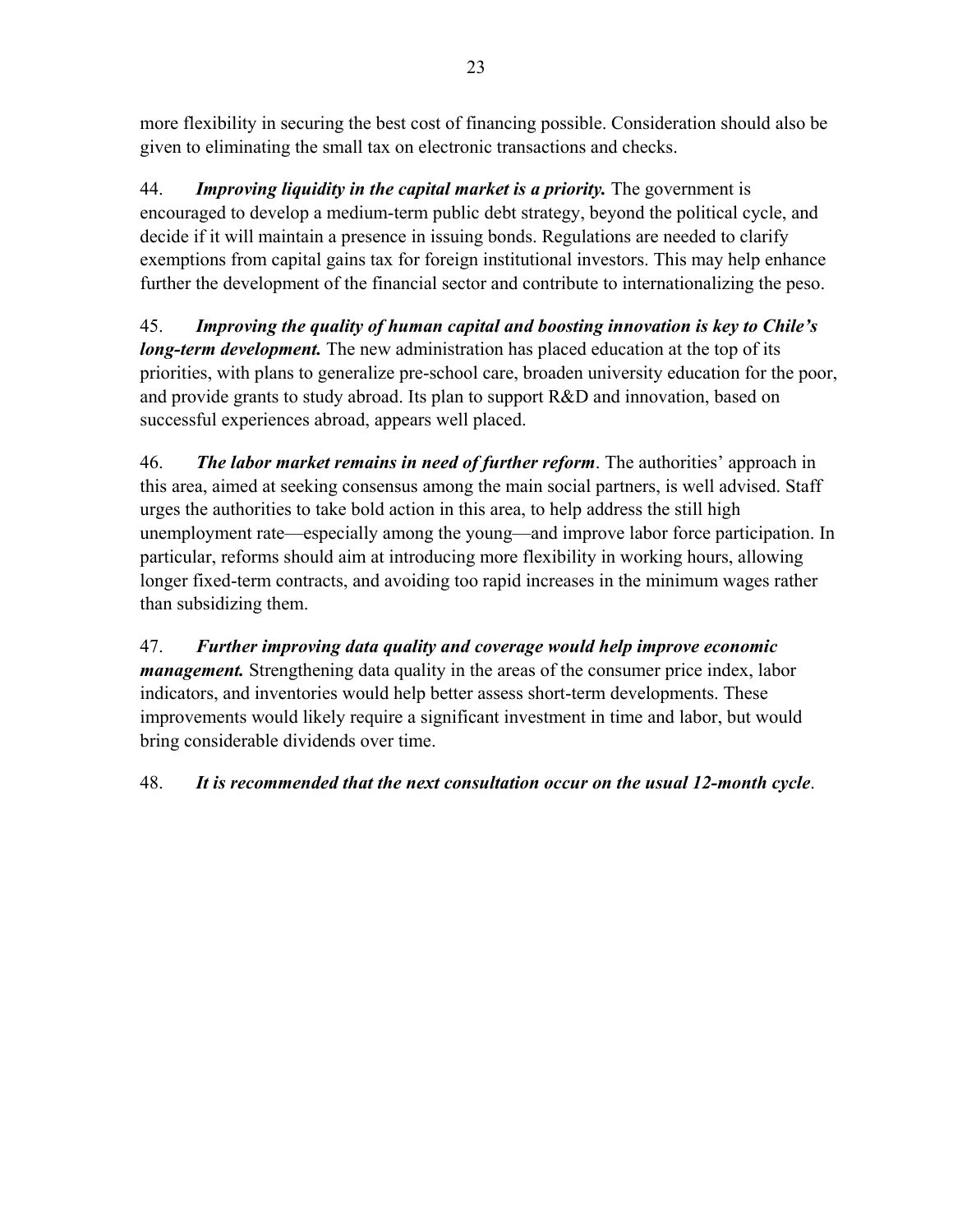|                                                              |                                                     |                |             |              |                |               | <b>Projections</b>   |
|--------------------------------------------------------------|-----------------------------------------------------|----------------|-------------|--------------|----------------|---------------|----------------------|
|                                                              | 2001                                                | 2002           | 2003        | 2004         | 2005           | 2006          | 2007                 |
|                                                              | (Annual percentage change)                          |                |             |              |                |               |                      |
| <b>Production and prices</b>                                 |                                                     |                |             |              |                |               |                      |
| Real GDP                                                     | 3.4                                                 | 2.2            | 3.9         | 6.2          | 6.3            | $5-6$         | $5-6$                |
| Total domestic demand                                        | 2.4                                                 | 2.4            | 4.9         | 8.1          | 11.4           | 6.8           | 6.1                  |
| Consumption                                                  | 2.9<br>0.8                                          | 2.5<br>2.2     | 4.0<br>7.8  | 6.1<br>14.3  | 7.6<br>22.2    | 6.6<br>7.4    | 6.6<br>5.2           |
| Investment<br>Fixed                                          | 4.3                                                 | 1.5            | 5.7         | 11.7         | 24.7           | 8.1           | 5.0                  |
| Inventories 1/                                               | $-0.8$                                              | 0.2            | 0.5         | 0.8          | $-0.3$         | -0.1          | 0.1                  |
| Net exports 1/                                               | 1.0                                                 | $-0.2$         | -0.9        | $-1.9$       | $-5.2$         | $-2.0$        | $-1.1$               |
| Consumer prices                                              |                                                     |                |             |              |                |               |                      |
| End of period                                                | 2.7                                                 | 2.9            | 1.1         | 2.5          | 3.7            | 3.4           | 3.0                  |
| Average                                                      | 3.6                                                 | 2.5            | 2.8         | 1.1          | 3.1            | 3.5           | 3.1                  |
| Real wages                                                   | 1.6                                                 | 2.0            | 0.9         | 1.8          | 1.9            | $\cdots$      | $\cdots$             |
| Unemployment rate (annual average)                           | 9.2                                                 | 9.0            | 8.5         | 8.8          | 8.0            | 7.7           | 7.5                  |
| Money, credit, and interest rates                            |                                                     |                |             |              |                |               |                      |
| Broad money                                                  | 4.9<br>8.1                                          | 3.3<br>9.6     | 2.3<br>11.4 | 11.7<br>14.8 | 22.1<br>15.4   |               |                      |
| Credit to the private sector<br>Three-month interest rate 2/ | 7.2                                                 | 3.9            | 2.8         | 1.8          | 3.5            | $\ddotsc$<br> | $\cdots$<br>$\cdots$ |
|                                                              | (Billions U.S. dollars, unless otherwise indicated) |                |             |              |                |               |                      |
| <b>Balance of Payments</b>                                   |                                                     |                |             |              |                |               |                      |
| Current account                                              | $-1.1$                                              | $-0.6$         | $-1.0$      | 1.6          | 0.7            | 2.8           | 1.6                  |
| In percent of GDP                                            | $-1.6$                                              | $-0.9$         | $-1.3$      | 1.7          | 0.6            | 2.0           | 1.1                  |
| <b>Trade Balance</b>                                         | 1.8                                                 | 2.4            | 3.7         | 9.2          | 10.2           | 17.4          | 11.0                 |
| <b>Exports of Goods</b>                                      | 18.3                                                | 18.2           | 21.7        | 32.2         | 40.6           | 52.2          | 48.6                 |
| Copper Exports                                               | 6.5                                                 | 6.3            | 7.8         | 14.5         | 18.3           | 28.1          | 23.9                 |
| In percent of total exports                                  | 35.8                                                | 34.8           | 36.1        | 45.0         | 45.1           | 53.9          | 49.2                 |
| <b>Agricultural Exports</b><br>In percent of total exports   | 1.7<br>9.5                                          | 1.8<br>9.9     | 2.1<br>9.8  | 2.3<br>7.3   | 2.5<br>6.1     | 2.6<br>4.9    | 2.6<br>5.3           |
| Imports of Goods                                             | 16.4                                                | 15.8           | 18.0        | 23.0         | 30.4           | 34.8          | 37.6                 |
| Oil Imports                                                  | 1.6                                                 | 1.5            | 2.0         | 2.7          | 3.6            | 4.8           | 5.3                  |
| In percent of total imports                                  | 10.0                                                | 9.7            | 11.2        | 11.9         | 11.8           | 13.9          | 14.1                 |
|                                                              | (Annual percentage change)                          |                |             |              |                |               |                      |
| Exports                                                      | $-4.9$                                              | $-0.5$         | 19.2        | 48.7         | 25.9           | 28.7          | $-6.9$               |
| Imports                                                      | $-3.9$                                              | $-3.9$         | 13.8        | 28.0         | 32.0           | 14.5          | 8.0                  |
| Terms of trade                                               | $-7.2$                                              | 3.7            | 9.7         | 20.7         | 12.5           | 17.6          | $-12.0$              |
| Real effective exchange rate 3/                              | $-10.1$                                             | $-6.9$         | 13.4        | $-3.7$       | 11.9           | 13.8          | $\cdots$             |
| Net Foreign Direct Investment<br>In percent of GDP           | 196.5<br>3.8                                        | $-14.8$<br>3.3 | 22.4<br>3.7 | 109.0<br>5.9 | $-19.9$<br>3.9 | 36.4<br>4.4   | $-2.5$<br>4.4        |
|                                                              | (In percent of GDP)                                 |                |             |              |                |               |                      |
|                                                              |                                                     |                |             |              |                |               |                      |
| Saving and investment<br>Gross domestic investment           | 22.1                                                | 21.7           | 21.9        | 21.4         | 23.0           | 22.3          | 22.1                 |
| Public                                                       | 2.6                                                 | 2.6            | 2.3         | 2.1          | 2.1            | 2.2           | 2.7                  |
| Private                                                      | 19.5                                                | 19.1           | 19.6        | 19.2         | 20.9           | 20.1          | 19.4                 |
| National savings                                             | 20.5                                                | 20.8           | 20.6        | 23.0         | 23.6           | 24.3          | 23.2                 |
| Public 4/                                                    | 2.4                                                 | 1.6            | 2.5         | 4.9          | 7.7            | 9.6           | 7.7                  |
| Private                                                      | 18.2                                                | 19.1           | 18.2        | 18.1         | 15.9           | 14.7          | 15.5                 |
| External savings                                             | 1.6                                                 | 0.9            | 1.3         | $-1.7$       | -0.6           | $-2.0$        | $-1.1$               |
| <b>Public sector finance</b><br>Net debt                     |                                                     |                |             |              |                |               |                      |
| Excluding public enterprises                                 | 10.9<br>6.4                                         | 11.0<br>5.5    | 13.1<br>7.2 | 10.8<br>5.5  | 7.7<br>2.6     | 3.4<br>$-2.1$ | 1.3<br>$-5.0$        |
| Gross debt 5/                                                | 41.9                                                | 42.8           | 44.6        | 39.4         | 31.7           | 28.0          | 28.0                 |
| Central government                                           | 15.0                                                | 15.7           | 13.1        | 10.8         | 7.5            | 5.6           | 4.7                  |
| Central government balance                                   | $-0.5$                                              | $-1.2$         | $-0.5$      | 2.2          | 4.7            | 5.9           | 3.5                  |
| <b>External Debt</b>                                         |                                                     |                |             |              |                |               |                      |
| Gross external debt                                          | 56.2                                                | 60.2           | 58.4        | 45.8         | 39.0           | 33.8          | 35.1                 |
| Public                                                       | 8.9                                                 | 10.7           | 12.6        | 10.3         | 8.3            | 6.8           | 6.4                  |
| Private                                                      | 47.3                                                | 49.5           | 45.8        | 35.5         | 30.7           | 27.0          | 28.7                 |

Sources: Central Bank of Chile, Ministry of Finance, Haver Analytics, and Fund staff estimates.

1/ Contribution to growth.

2/ Nominal rates, in percent per annum, period average, on 90-day central bank promissory notes.

3/ End of period; INS definition of the real effective exchange rate. A decline indicates a depreciation of

the peso; data for 2006 as of April 30, 2006.

4/ Gross saving of the general government sector, including the deficit of the central bank.

5/ Gross consolidated debt of the public sector (central bank, non-financial public enterprises, and general government).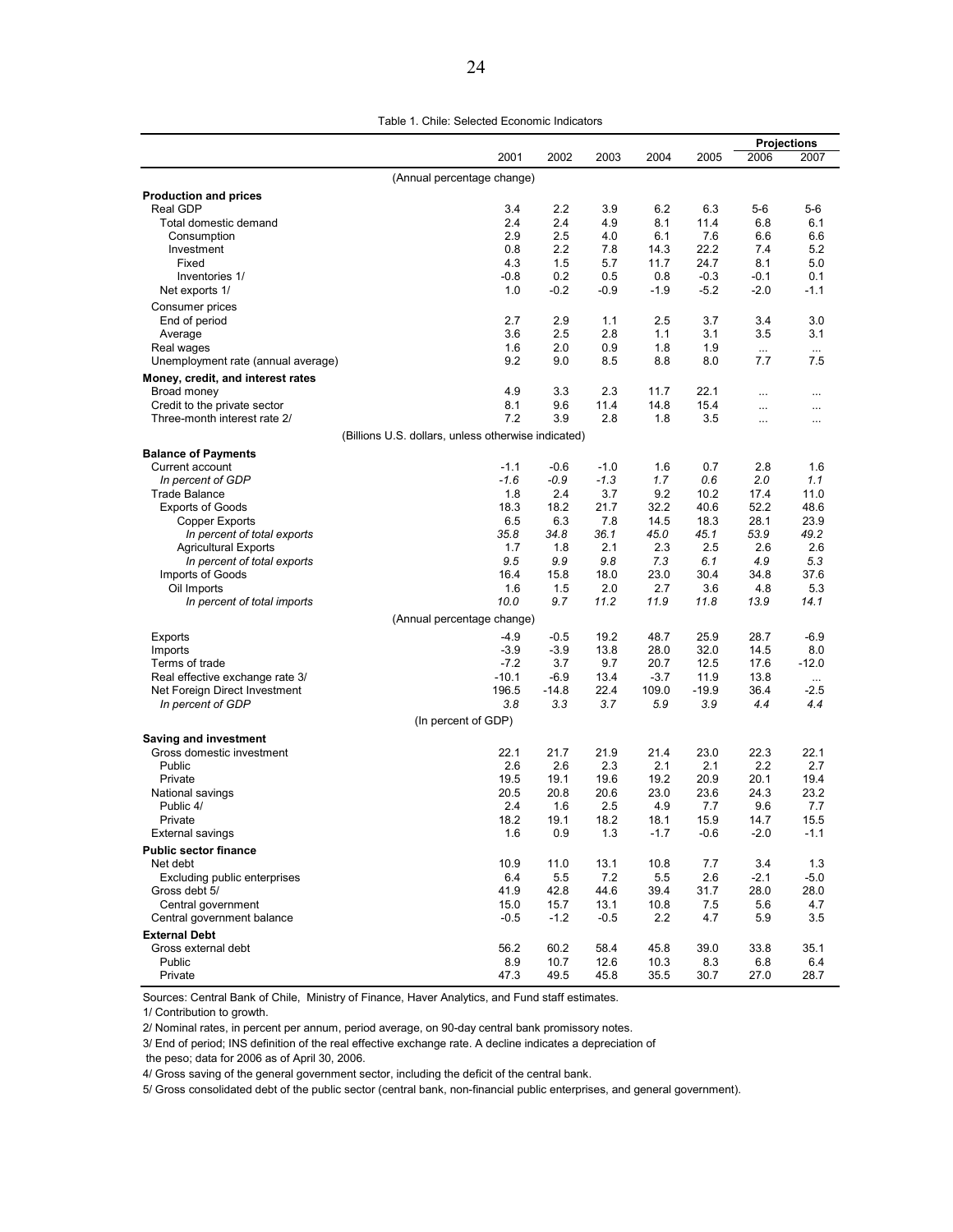|                                                    |        |        |        |        |      |      | Projections 1/ |          |
|----------------------------------------------------|--------|--------|--------|--------|------|------|----------------|----------|
|                                                    | 2000   | 2001   | 2002   | 2003   | 2004 | 2005 | 2006           | 2007     |
| <b>I. Central Government Accounts</b>              |        |        |        |        |      |      |                |          |
| Overall balance                                    | $-0.6$ | $-0.5$ | $-1.2$ | $-0.4$ | 2.1  | 4.7  | 5.9            | 3.5      |
| Total revenue                                      | 21.7   | 21.8   | 21.1   | 20.8   | 22.2 | 24.5 | 24.8           | 23.8     |
| Taxes                                              | 16.5   | 16.6   | 16.7   | 15.9   | 15.7 | 17.3 | 16.8           | 16.6     |
| Income on assets                                   | 0.5    | 0.7    | 0.6    | 0.6    | 0.4  | 0.4  | 0.4            | 0.5      |
| Social contributions                               | 1.4    | 1.4    | 1.5    | 1.4    | 1.4  | 1.4  | 1.3            | 1.4      |
| Grants                                             | 0.2    | 0.3    | 0.2    | 0.2    | 0.1  | 0.1  | 0.1            | 0.1      |
| Transfers from public enterprises                  | 1.8    | 1.3    | 1.2    | 1.7    | 3.7  | 4.4  | 5.7            | 4.8      |
| Other                                              | 1.2    | 1.4    | 0.9    | 1.0    | 0.8  | 0.7  | 0.4            | 0.4      |
| Total expenditure                                  | 22.3   | 22.3   | 22.4   | 21.3   | 20.1 | 19.8 | 18.9           | 20.3     |
| Consumption                                        | 6.2    | 6.2    | 6.1    | 5.8    | 5.7  | 5.8  | 5.2            | 5.7      |
| Social benefits                                    | 5.6    | 5.6    | 5.5    | 5.3    | 4.9  | 4.8  | 4.4            | 4.9      |
| Subsidies and grants                               | 5.9    | 5.7    | 5.9    | 5.5    | 5.2  | 5.1  | 5.4            | 5.5      |
| Interest payments                                  | 1.2    | 1.2    | 1.2    | 1.2    | 1.0  | 0.9  | 0.8            | 0.7      |
| Other                                              | 0.2    | 0.2    | 0.2    | 0.2    | 0.1  | 0.0  | 0.0            | 0.0      |
| Gross investment                                   | 2.2    | 2.2    | 2.2    | 2.0    | 1.8  | 1.9  | 1.9            | 2.4      |
| Defense                                            | 1.7    | 1.7    | 1.6    | 1.4    | 1.4  | 1.3  | $\cdots$       | $\cdots$ |
| Non-defense                                        | 0.5    | 0.6    | 0.6    | 0.6    | 0.4  | 0.5  | $\cdots$       | $\cdots$ |
| Net capital transfers                              | 1.0    | 1.1    | 1.2    | 1.3    | 1.3  | 1.3  | 1.2            | 1.1      |
| II. Structural Balance and Authorities Forecast 2/ |        |        |        |        |      |      |                |          |
| Structural balance                                 | 0.1    | 0.9    | 0.5    | 0.7    | 0.9  | 1.0  | 1.0            | $\cdots$ |
| Overall balance                                    | $-0.6$ | $-0.5$ | $-1.2$ | $-0.4$ | 2.1  | 4.7  | 5.3            |          |
| Revenue                                            | 21.7   | 21.8   | 21.1   | 20.8   | 22.2 | 24.5 | 24.2           | $\cdots$ |
| Expenditure                                        | 22.3   | 22.3   | 22.4   | 21.3   | 20.1 | 19.8 | 18.9           |          |

Table 2. Chile: Summary Operations of the Central Government (in percent of GDP)

Sources: Ministry of Finance (DIPRES) and staff estimates.

1/ Based on the 2006 Budget and updated staff estimates, including copper price assumptions of US\$2.56 in 2006 and US\$2.15 in 2007. 2/ Figures for 2006 based on the June 2006 budget update.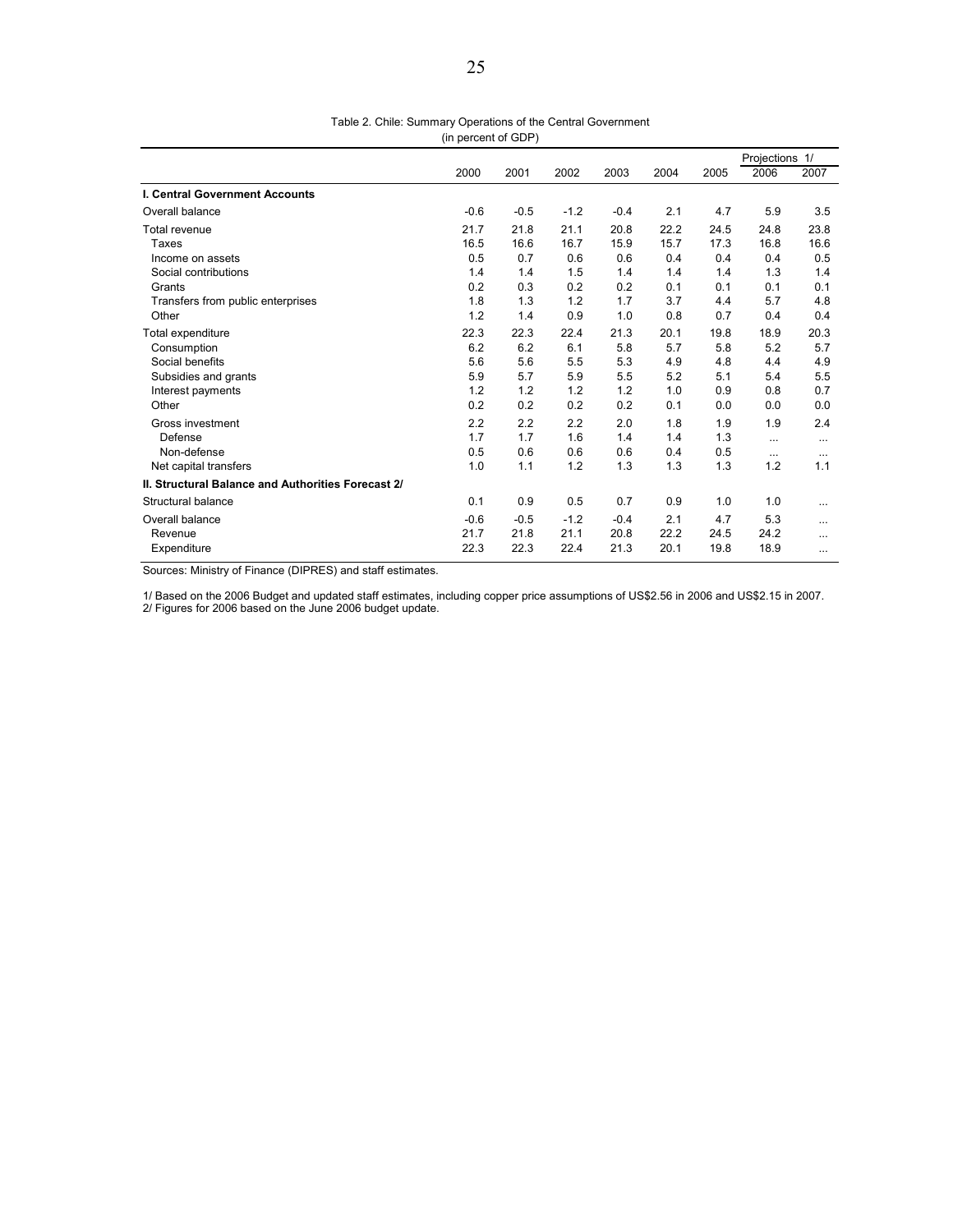|                                   | 1997 | 1998 | 1999 | 2000 | 2001 | 2002 | 2003 | 2004 | 2005 |      | Average<br>1997-2000 2001-05 |
|-----------------------------------|------|------|------|------|------|------|------|------|------|------|------------------------------|
| <b>Total expenditure</b>          | 19.6 | 20.7 | 22.5 | 22.3 | 22.3 | 22.4 | 21.3 | 20.1 | 19.8 | 21.3 | 21.1                         |
| Defense & public safety           | 2.6  | 2.8  | 3.0  | 2.9  | 3.0  | 2.9  | 2.7  | 2.7  | 2.7  | 2.8  | 2.8                          |
| Defense                           | 1.5  | 1.6  | 1.7  | 1.7  | 1.7  | 1.6  | 1.4  | 1.4  | 1.3  | 1.6  | 1.5                          |
| Public safety                     | 1.1  | 1.1  | 1.3  | 1.2  | 1.3  | 1.3  | 1.3  | 1.3  | 1.3  | 1.2  | 1.3                          |
| Non-defense                       | 17.0 | 17.9 | 19.5 | 19.4 | 19.3 | 19.5 | 18.6 | 17.4 | 17.1 | 18.5 | 18.4                         |
| General public services           | 1.3  | 1.3  | 1.4  | 1.4  | 1.5  | 1.5  | 1.5  | 1.4  | 1.3  | 1.4  | 1.4                          |
| Economic & cultural affairs       | 3.0  | 3.0  | 3.2  | 3.1  | 2.8  | 2.9  | 2.8  | 2.6  | 2.7  | 3.1  | 2.7                          |
| Economic affairs                  | 2.9  | 2.9  | 3.1  | 3.0  | 2.7  | 2.8  | 2.6  | 2.4  | 2.6  | 3.0  | 2.6                          |
| Cultural affairs                  | 0.1  | 0.1  | 0.1  | 0.1  | 0.1  | 0.1  | 0.1  | 0.1  | 0.1  | 0.1  | 0.1                          |
| Social & environmental protection | 12.7 | 13.6 | 14.9 | 14.9 | 15.1 | 15.0 | 14.3 | 13.4 | 13.1 | 14.0 | 14.2                         |
| Social protection                 | 7.0  | 7.4  | 7.9  | 7.9  | 7.9  | 7.8  | 7.3  | 6.7  | 6.6  | 7.6  | 7.3                          |
| Education                         | 2.9  | 3.3  | 3.8  | 3.7  | 3.9  | 4.0  | 3.8  | 3.6  | 3.3  | 3.4  | 3.7                          |
| Health                            | 2.4  | 2.6  | 2.8  | 2.8  | 3.0  | 3.0  | 3.0  | 2.8  | 2.9  | 2.7  | 2.9                          |
| Housing                           | 0.2  | 0.2  | 0.3  | 0.3  | 0.2  | 0.2  | 0.2  | 0.2  | 0.2  | 0.3  | 0.2                          |
| Environmental protection          | 0.1  | 0.1  | 0.1  | 0.1  | 0.1  | 0.1  | 0.1  | 0.1  | 0.1  | 0.1  | 0.1                          |

Table 3. Central Government Spending, 1997-2005 1/ (by GFSM functional classification, in percent of GDP)

Source: Ministry of Finance: DIPRES.

1/ Totals may not be identical to those in Table 2 due to of minor accounting and methodological differences.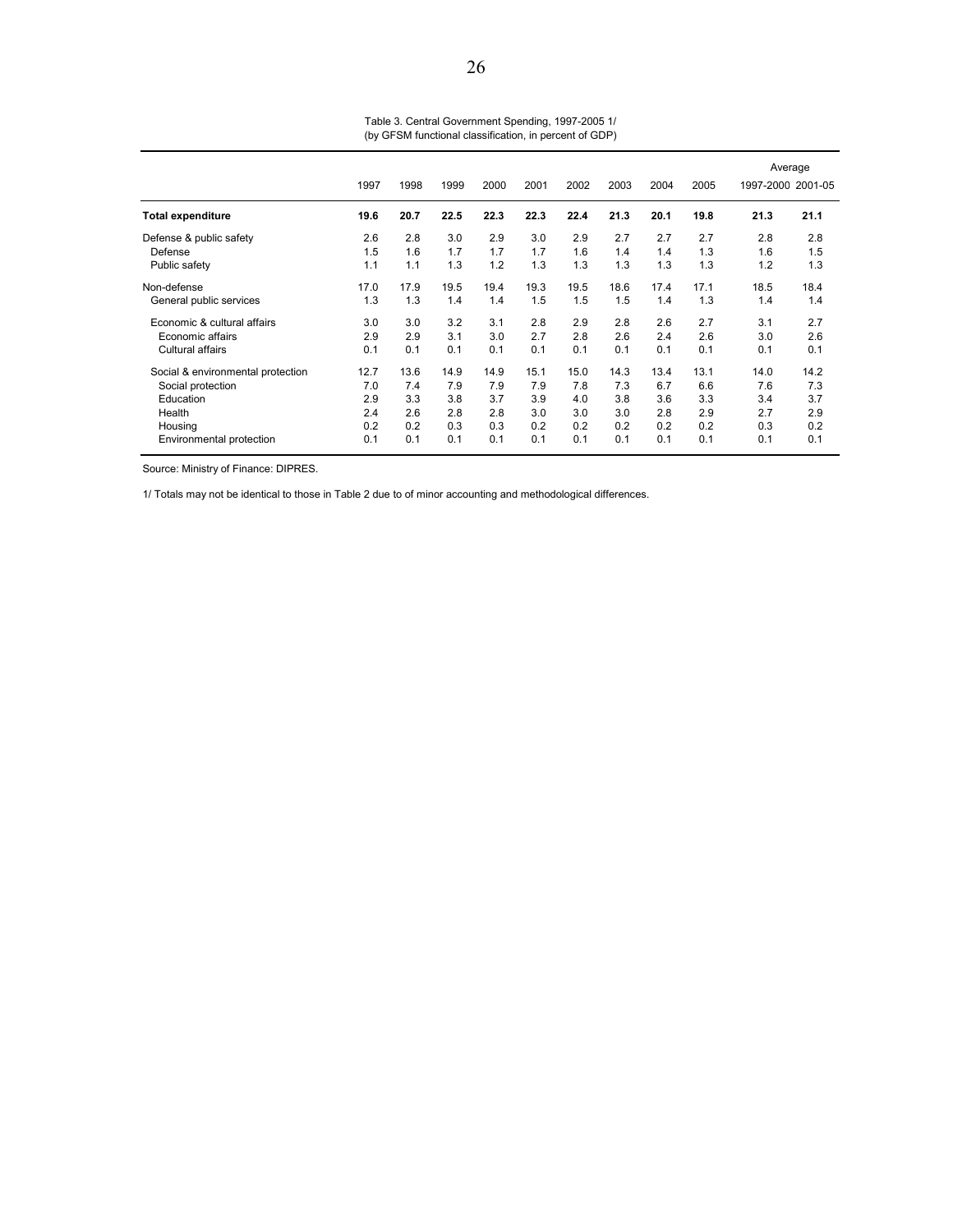# Table 4. Chile: Summary Operations of the Public Sector

(In percent of GDP)

|                                       |                                             |                       |        |        |        |        |        | Projections |  |  |
|---------------------------------------|---------------------------------------------|-----------------------|--------|--------|--------|--------|--------|-------------|--|--|
|                                       | 2000                                        | 2001                  | 2002   | 2003   | 2004   | 2005   | 2006   | 2007        |  |  |
|                                       |                                             | I. Central government |        |        |        |        |        |             |  |  |
| Balance                               | $-0.6$                                      | $-0.5$                | $-1.2$ | $-0.4$ | 2.1    | 4.7    | 5.9    | 3.5         |  |  |
| Total revenue                         | 21.7                                        | 21.8                  | 21.1   | 20.8   | 22.2   | 24.5   | 24.8   | 23.8        |  |  |
| of which: intragovernmental receipts  | 1.2                                         | 1.1                   | 1.1    | 1.0    | 0.9    | 0.9    | 0.9    | 0.9         |  |  |
| Total expenditures 1/                 | 22.3                                        | 22.3                  | 22.4   | 21.3   | 20.1   | 19.8   | 18.9   | 20.3        |  |  |
| of which: intragovernmental transfers | 0.01                                        | 0.01                  | 0.01   | 0.01   | 0.01   | 0.02   | 0.01   | 0.01        |  |  |
| Current                               | 19.1                                        | 18.9                  | 18.9   | 18.0   | 16.9   | 16.5   | 15.8   | 16.8        |  |  |
| Capital                               | 3.2                                         | 3.4                   | 3.5    | 3.3    | 3.1    | 3.2    | 3.1    | 3.5         |  |  |
|                                       |                                             | II. Municipalities 2/ |        |        |        |        |        |             |  |  |
| Balance                               | $-0.1$                                      | 0.0                   | 0.0    | 0.0    | 0.0    | 0.2    | 0.0    | 0.0         |  |  |
| Total revenue                         | 3.3                                         | 3.3                   | 3.3    | 3.1    | 2.8    | 3.0    | 3.1    | 3.2         |  |  |
| of which: intragovernmental receipts  | 0.0                                         | 0.0                   | 0.0    | 0.0    | 0.0    | 0.0    | 0.0    | 0.0         |  |  |
| Total expenditures                    | 3.3                                         | 3.2                   | 3.3    | 3.1    | 2.8    | 2.8    | 3.0    | 3.1         |  |  |
| of which: intragovernmental transfers | 1.2                                         | 1.1                   | 1.1    | 1.0    | 0.9    | 0.9    | 0.9    | 0.9         |  |  |
| Current                               | 2.8                                         | 2.8                   | 2.8    | 2.7    | 2.4    | 2.5    | 2.7    | 2.8         |  |  |
| Capital                               | 0.6                                         | 0.4                   | 0.4    | 0.4    | 0.4    | 0.3    | 0.3    | 0.3         |  |  |
|                                       |                                             | III. Central bank     |        |        |        |        |        |             |  |  |
| <b>Balance</b>                        | $-1.4$                                      | $-1.0$                | $-1.2$ | $-0.7$ | $-0.8$ | $-0.5$ | $-0.3$ | $-0.3$      |  |  |
| Net operating balance                 | $-0.1$                                      | 0.0                   | $-0.1$ | 0.0    | 0.0    | 0.0    | 0.0    | 0.0         |  |  |
| Net interest balance 1/               | $-1.4$                                      | $-1.0$                | $-1.1$ | $-0.7$ | $-0.7$ | $-0.5$ | $-0.2$ | $-0.2$      |  |  |
|                                       | IV. State-owned enterprises (non-financial) |                       |        |        |        |        |        |             |  |  |
| Balance                               | 0.6                                         | 0.9                   | $-0.3$ | $-0.4$ | 1.0    | 1.2    | 1.5    | 1.0         |  |  |
| Total revenue                         | 11.2                                        | 11.0                  | 11.6   | 10.7   | 14.2   | 12.5   | 13.2   | 13.5        |  |  |
| of which: intragovernmental receipts  | 0.1                                         | 0.1                   | 0.2    | 0.2    | 0.1    | 0.1    | 0.1    | 0.1         |  |  |
| Total expenditures                    | 10.6                                        | 10.1                  | 11.9   | 11.1   | 13.3   | 11.3   | 11.7   | 12.4        |  |  |
| of which: intergovernmental transfers | 1.8                                         | 1.3                   | 1.2    | 1.6    | 3.7    | 4.4    | 5.5    | 4.6         |  |  |
| Current                               | 9.0                                         | 9.1                   | 9.8    | 9.5    | 11.5   | 9.3    | 9.7    | 10.1        |  |  |
| Capital                               | 1.6                                         | 0.9                   | 2.1    | 1.7    | 1.8    | 2.0    | 2.0    | 2.4         |  |  |

Sources: Ministry of Finance (DIPRES), Central Bank of Chile, and staff estimates.

1/ Includes the effects of valuation changes (inflation) to the stock of UF debt and accrued interest on Treasury debt. 2/ On a cash basis.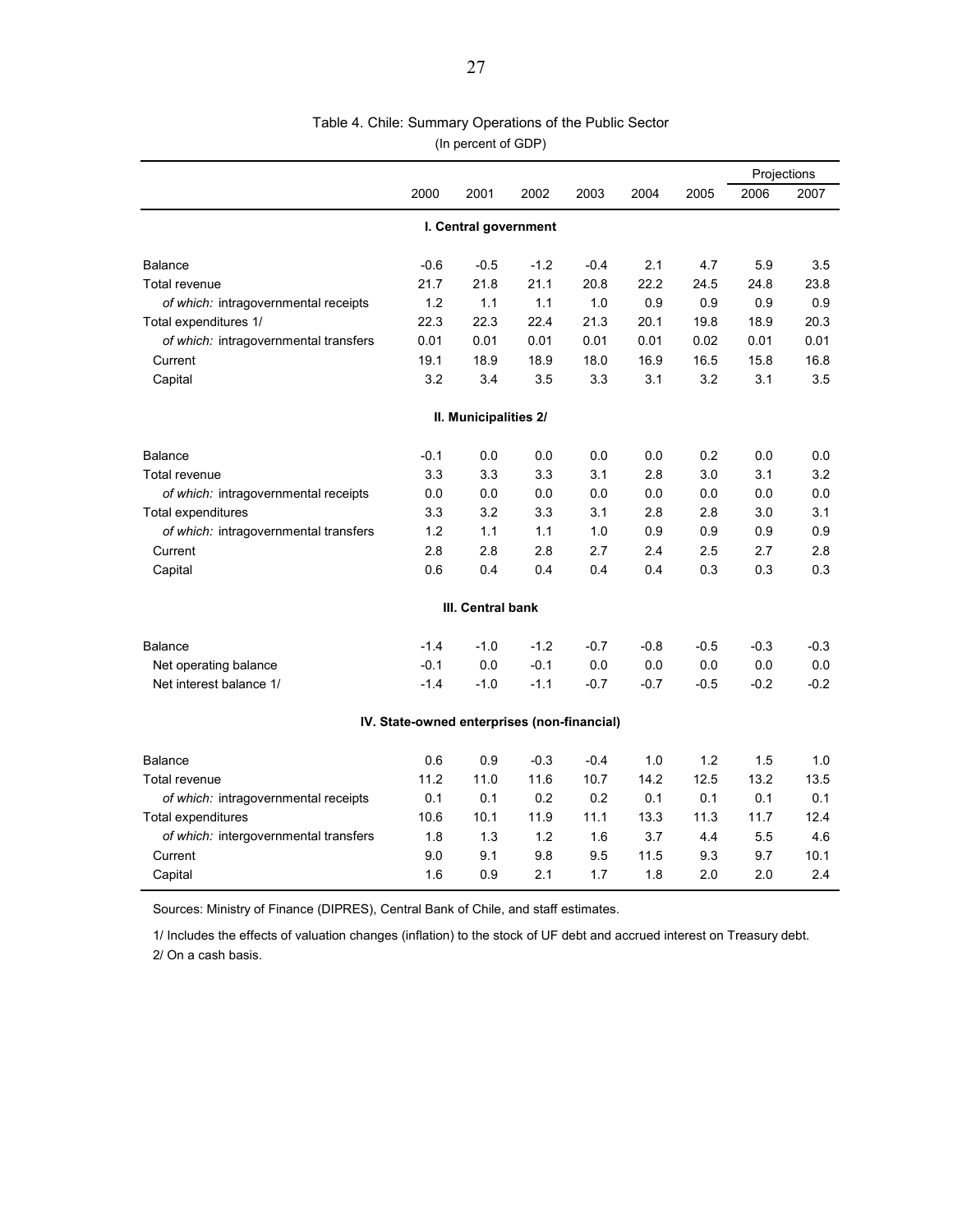#### Table 5. Chile: Indicators of External Vulnerability

(In percent; unless otherwise indicated)

|                                                                    |        |         |        |        |        |       | Proj.          |
|--------------------------------------------------------------------|--------|---------|--------|--------|--------|-------|----------------|
|                                                                    | 2000   | 2001    | 2002   | 2003   | 2004   | 2005  | 2006           |
| <b>Financial indicators</b>                                        |        |         |        |        |        |       |                |
| M3 (percent change)                                                | 11.7   | 10.3    | 6.3    | 3.7    | 10.6   | 11.9  | $\cdots$       |
| less pension funds' deposits (annual percentage change)            | 10.4   | 9.6     | 3.9    | 6.2    | 6.6    | 10.8  | $\cdots$       |
| Credit to Private Sector to GDP 1/                                 | 72.4   | 72.9    | 75.1   | 76.1   | 76.8   | 79.5  |                |
| 90-day central bank promissory note (nominal) interest rate (avg.) | 10.8   | 7.2     | 3.9    | 2.8    | 1.8    | 3.5   | $\cdots$       |
| Share of foreign currency deposits in total deposits               | 11.3   | 14.0    | 12.9   | 13.2   | 11.5   | 10.1  |                |
| Share of foreign currency loans in total credit                    | 11.6   | 13.7    | 14.5   | 10.3   | 10.0   | 10.0  | $\cdots$       |
| Share of nonperforming loans in total loans 2/3/                   | 1.7    | 1.6     | 1.8    | 1.6    | 1.2    | 0.9   | 0.9            |
| Loan-loss provisions as percent of nonperforming loans 2/3/        | 145.7  | 146.4   | 129.5  | 133.2  | 165.5  | 176.9 | 175.3          |
| Risk-based capital-assets ratio, end of period 3/                  | 13.3   | 12.7    | 14.0   | 14.1   | 13.6   | 13.0  | 13.9           |
| Return on bank capital 3/                                          | 12.7   | 17.7    | 14.4   | 16.6   | 16.7   | 16.4  | 18.8           |
| <b>External indicators</b>                                         |        |         |        |        |        |       |                |
| Exports, U.S. dollars (annual percentage change)                   | 11.9   | $-4.9$  | $-0.5$ | 19.2   | 48.7   | 25.9  | 28.7           |
| Imports, U.S. dollars (annual percentage change)                   | 16.0   | $-3.9$  | $-3.9$ | 13.8   | 28.0   | 32.0  | 14.5           |
| Terms of trade (annual percentage change)                          | 4.5    | $-7.2$  | 3.7    | 9.7    | 20.7   | 12.5  | 17.6           |
| REER (end of period, percent change) 3/                            | $-2.2$ | $-10.1$ | $-6.9$ | 13.4   | $-3.7$ | 11.9  | 13.8           |
| Exchange rate (pesos per US\$, period average)                     | 539    | 635     | 689    | 691    | 610    | 560   | $\cdots$       |
| Current account (percent of GDP)                                   | $-1.2$ | $-1.6$  | $-0.9$ | $-1.3$ | 1.7    | 0.6   | 2.0            |
| Financial account less reserves accumulation (percent of GDP)      | 1.6    | 0.7     | 1.0    | 0.8    | $-1.9$ | 0.9   | 3.0            |
| Gross official reserves (in US\$ billion) 5/                       | 15.1   | 14.4    | 15.4   | 15.9   | 16.0   | 17.0  | 16.6           |
| Gross official reserves, months of imports of goods and services   | 8.5    | 8.3     | 7.8    | 6.4    | 5.0    | 4.7   | 4.3            |
| Gross official reserves to broad money                             | 41.9   | 44.0    | 47.0   | 49.6   | 37.1   | 29.7  | $\cdots$       |
| Gross official reserves to short-term external debt 6/             | 147.6  | 144.8   | 134.4  | 125.4  | 113.7  | 111.8 | 126.0          |
| Total external debt (percent of GDP)                               | 49.4   | 56.2    | 60.2   | 58.4   | 45.8   | 39.0  | 33.8           |
| Of which: external public sector debt                              | 8.0    | 8.9     | 10.7   | 12.6   | 10.3   | 8.3   | 6.8            |
| Total external debt to exports of goods and services               | 159.6  | 171.9   | 179.5  | 161.6  | 113.7  | 94.3  | 78.7           |
| External interest payments to exports of goods and services        | 8.3    | 7.9     | 6.6    | 4.8    | 3.4    | 2.9   | 2.6            |
| External amortization payments to exports of goods and services    | 18.2   | 24.0    | 28.8   | 23.5   | 22.9   | 15.6  | 13.2           |
| <b>Financial market indicators</b>                                 |        |         |        |        |        |       |                |
| Stock market index (in US\$; period average) 7/                    | 668    | 590     | 483    | 601    | 832    | 1105  | 1247           |
| Sovereign long-term foreign-currency debt rating (end of period)   |        |         |        |        |        |       |                |
| Moody's                                                            | Baa1   | Baa1    | Baa1   | Baa1   | Baa1   | Baa1  | A <sub>2</sub> |
| S&P                                                                | А-     | А-      | А-     | A-     | A      | Α     | Α              |
| <b>Fitch Ratings</b>                                               | А-     | А-      | А-     | А-     | А-     | A     | Α              |

Sources: Central Bank of Chile, Haver Analytics, WEO,IFS and Fund staff estimates.

1/ Includes Central Bank, DMBs and other banking institutions

2/ Official measure of non-performing loans.

3/ Data for 2006 as of April 30, 2006. For risk-based capital ratio, as of March 30, 2006.

4/ Includes errors and omissions.

5/ Gold valued at end-period market prices.

6/ As measured by the central bank; includes amortization of medium/long-term debt due during the following year.

7/ Morgan-Stanley Capital International index (Dec/1987=100).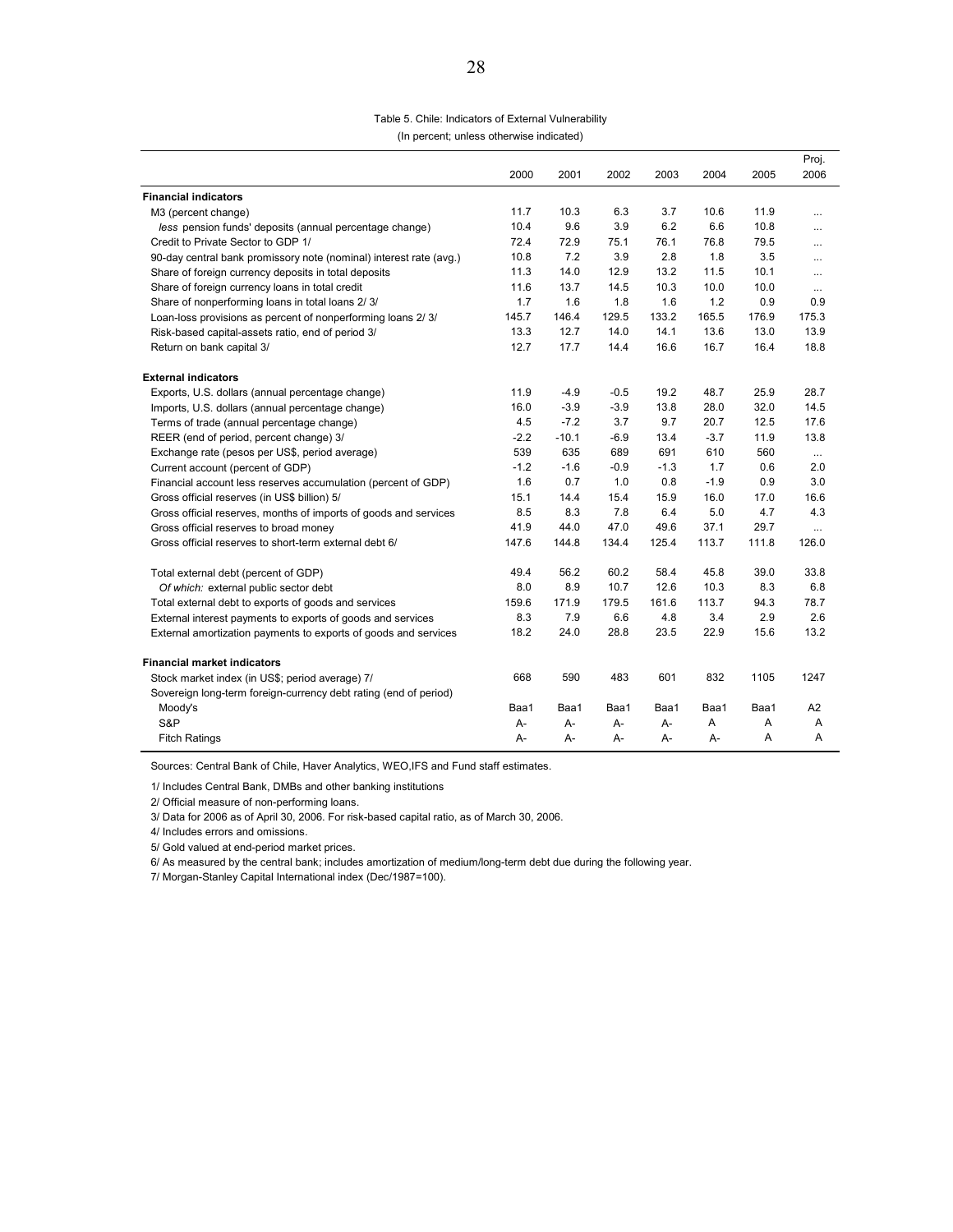|                                                         |           |           |                                              |           |           |           |           | Projections |           |           |
|---------------------------------------------------------|-----------|-----------|----------------------------------------------|-----------|-----------|-----------|-----------|-------------|-----------|-----------|
|                                                         | 2001      | 2002      | 2003                                         | 2004      | 2005      | 2006      | 2007      | 2008        | 2009      | 2010      |
|                                                         |           |           | (In millions of US\$)                        |           |           |           |           |             |           |           |
| Current account                                         | $-1,100$  | -580      | $-964$                                       | 1,586     | 703       | 2,780     | 1,581     | $-2,557$    | $-3,720$  | $-4,334$  |
| In percent of GDP                                       | $-1.6$    | $-0.9$    | $-1.3$                                       | 1.7       | 0.6       | 2.0       | 1.1       | $-1.9$      | $-2.6$    | $-2.8$    |
| Trade balance                                           | 1,844     | 2,385     | 3,685                                        | 9,196     | 10,180    | 17,436    | 11,020    | 5,004       | 4,012     | 4,113     |
| Exports                                                 | 18,272    | 18,180    | 21,664                                       | 32,215    | 40,574    | 52,235    | 48,612    | 45,051      | 46,746    | 49,873    |
| Copper                                                  | 6,537     | 6,323     | 7,815                                        | 14,483    | 18,306    | 28,134    | 23,899    | 18,538      | 17,074    | 17,074    |
| Non-copper                                              | 11,735    | 11,856    | 13,849                                       | 17,733    | 22,268    | 24,101    | 24,713    | 26,513      | 29,671    | 32,798    |
| Imports                                                 | $-16,428$ | $-15,794$ | $-17,979$                                    | $-23,020$ | $-30,394$ | $-34,799$ | $-37,591$ | $-40,047$   | $-42,734$ | $-45,759$ |
| Net services                                            | $-844$    | $-702$    | $-646$                                       | $-689$    | $-588$    | $-898$    | $-1,181$  | $-1,124$    | $-1,227$  | $-1,168$  |
| Net income                                              | $-2,526$  | $-2,847$  | $-4,608$                                     | $-7,999$  | $-10,624$ | $-15,613$ | $-10,758$ | $-9,130$    | $-9,250$  | $-10,037$ |
| Net transfers                                           | 427       | 583       | 605                                          | 1,079     | 1,735     | 1,855     | 2,500     | 2,694       | 2,745     | 2,758     |
| Capital Account Balance 1/                              | 504       | 696       | 598                                          | $-1,782$  | 1,013     | 4,251     | 5,183     | 5,628       | 7,170     | 8,155     |
| Foreign investment (net)                                | 2,590     | 2,207     | 2,701                                        | 5,646     | 4,521     | 6,166     | 6,013     | 5,599       | 5,916     | 6,265     |
| Direct Investment Abroad                                | $-1,610$  | $-343$    | $-1,606$                                     | $-1,527$  | $-2,146$  | $-1,611$  | $-1,435$  | $-1,403$    | $-1,483$  | $-1,570$  |
| Direct Investment in Chile                              | 4,200     | 2,550     | 4,307                                        | 7,173     | 6,667     | 7,777     | 7,449     | 7,002       | 7,399     | 7,834     |
| Portfolio investment (net)                              | 139       | $-2.317$  | $-2,526$                                     | $-3.552$  | $-2,533$  | $-161$    | 640       | 1,409       | 2.585     | 3.363     |
| <b>Financial Derivatives</b>                            | $-86$     | $-124$    | 118                                          | $-84$     | $-63$     | $-58$     | $-44$     | $-49$       | $-36$     | $-70$     |
| Other Investments                                       | $-1,282$  | 1,869     | 972                                          | $-4,218$  | 219       | $-1,696$  | $-1,426$  | $-1,331$    | $-1,295$  | $-1,403$  |
| Reserves Assets                                         | 596       | $-199$    | 366                                          | 191       | $-1,716$  | $-7,031$  | $-6,764$  | $-3,072$    | $-3,450$  | $-3,821$  |
| Chg. in official reserves (millions of USD, increase -) | 710       | $-951$    | $-500$                                       | $-165$    | $-947$    | 373       | $-835$    | 283         | 317       | $-77$     |
|                                                         |           |           | (In months of imports of goods and services) |           |           |           |           |             |           |           |
| Gross official international reserves 2/                | 8.1       | 8.8       | 8.1                                          | 6.5       | 5.3       | 4.6       | 4.5       | 4.2         | 3.8       | 3.6       |
|                                                         |           |           | (Annual change in percent)                   |           |           |           |           |             |           |           |
| Copper export prices                                    | $-13.7$   | 0.0       | 21.2                                         | 55.7      | 31.6      | 55.2      | $-16.1$   | $-32.5$     | $-17.2$   | $-9.1$    |
| Copper export volume                                    | 4.2       | $-3.6$    | 1.9                                          | 19.0      | $-3.8$    | $-0.1$    | 1.0       | 15.0        | 11.3      | 10.0      |
| Agricultural exports volume                             | 6.2       | 11.7      | 11.2                                         | 7.8       | 4.6       | 0.7       | 4.0       | 10.6        | 13.0      | 13.0      |
| Industrial exports volume                               | 17.1      | 4.3       | 7.9                                          | 14.2      | 11.1      | 9.0       | 6.5       | 12.0        | 12.0      | 12.0      |
| Total export prices                                     | $-12.3$   | $-1.2$    | 12.6                                         | 29.2      | 22.5      | 17.9      | $-7.4$    | $-19.1$     | $-7.0$    | $-4.4$    |
| Total export volume                                     | 8.3       | 0.7       | 5.9                                          | 16.3      | 0.7       | 3.1       | 4.4       | 15.6        | 12.5      | 12.5      |
| Total import price                                      | $-5.5$    | $-4.6$    | 2.7                                          | 7.0       | 8.9       | 0.6       | 5.0       | 1.5         | 1.8       | 0.9       |
| Total import volume                                     | 1.9       | 1.1       | 10.2                                         | 19.9      | 20.6      | 7.7       | 6.8       | 5.9         | 5.7       | 6.9       |
| Terms of trade                                          | $-7.2$    | 3.7       | 9.7                                          | 20.7      | 12.5      | 17.6      | $-12.0$   | $-20.3$     | $-8.7$    | $-5.3$    |
| Real GDP                                                | 3.4       | 2.2       | 3.9                                          | 6.2       | 6.3       | $5-6$     | $5-6$     | 5.4         | 5.1       | 5.0       |
| 6-month LIBOR on U.S. dollar deposits (in percent)      | 3.7       | 1.9       | 1.2                                          | 1.8       | 3.8       | 5.2       | 5.4       | 5.4         | 5.5       | 5.5       |
|                                                         |           |           | (In percent of GDP)                          |           |           |           |           |             |           |           |
| Gross domestic investment                               | 22.1      | 21.7      | 21.9                                         | 21.4      | 23.0      | 22.3      | 22.1      | 20.2        | 19.8      | 18.3      |
| Public sector                                           | 2.6       | 2.6       | 2.3                                          | 2.1       | 2.1       | 2.2       | 2.7       | 2.9         | 2.9       | 2.5       |
| Private sector and inventory change                     | 19.5      | 19.1      | 19.6                                         | 19.2      | 20.9      | 20.1      | 19.4      | 17.3        | 17.0      | 15.8      |
| External current account balance                        | $-1.6$    | $-0.9$    | $-1.3$                                       | 1.7       | 0.6       | 2.0       | 1.1       | $-1.9$      | $-2.6$    | $-2.8$    |
| Gross national savings                                  | 20.5      | 20.8      | 20.6                                         | 23.0      | 23.6      | 24.3      | 23.2      | 18.3        | 17.3      | 15.5      |
| Public sector 3/                                        | 2.4       | 1.6       | 2.5                                          | 4.9       | 7.7       | 9.6       | 7.7       | 5.7         | 5.4       | 5.0       |
| Private sector                                          | 18.2      | 19.1      | 18.2                                         | 18.1      | 15.9      | 14.7      | 15.5      | 12.6        | 11.9      | 10.5      |
| Total external debt (end of period)                     | 56.2      | 60.2      | 58.4                                         | 45.6      | 38.9      | 33.8      | 35.1      | 35.7        | 34.8      | 33.8      |
| Memorandum items:                                       |           |           |                                              |           |           |           |           |             |           |           |
| Copper price (LME; U.S. cents per pound) 4/             | 72        | 71        | 81                                           | 130       | 167       | 256       | 215       | 145         | 120       | 109       |
| Volume of copper exports (2004=100)                     | 86        | 82        | 84                                           | 100       | 96        | 96        | 97        | 112         | 124       | 137       |

Sources: Central Bank of Chile, Haver Analytics, and Fund staff estimates.

1/ Includes errors and omissions.

2/ Gold at market valuation. End-year stock of reserves in relation to imports of the following year.

3/ Net of estimated losses of the central bank. 4/ Updated staff forecasts.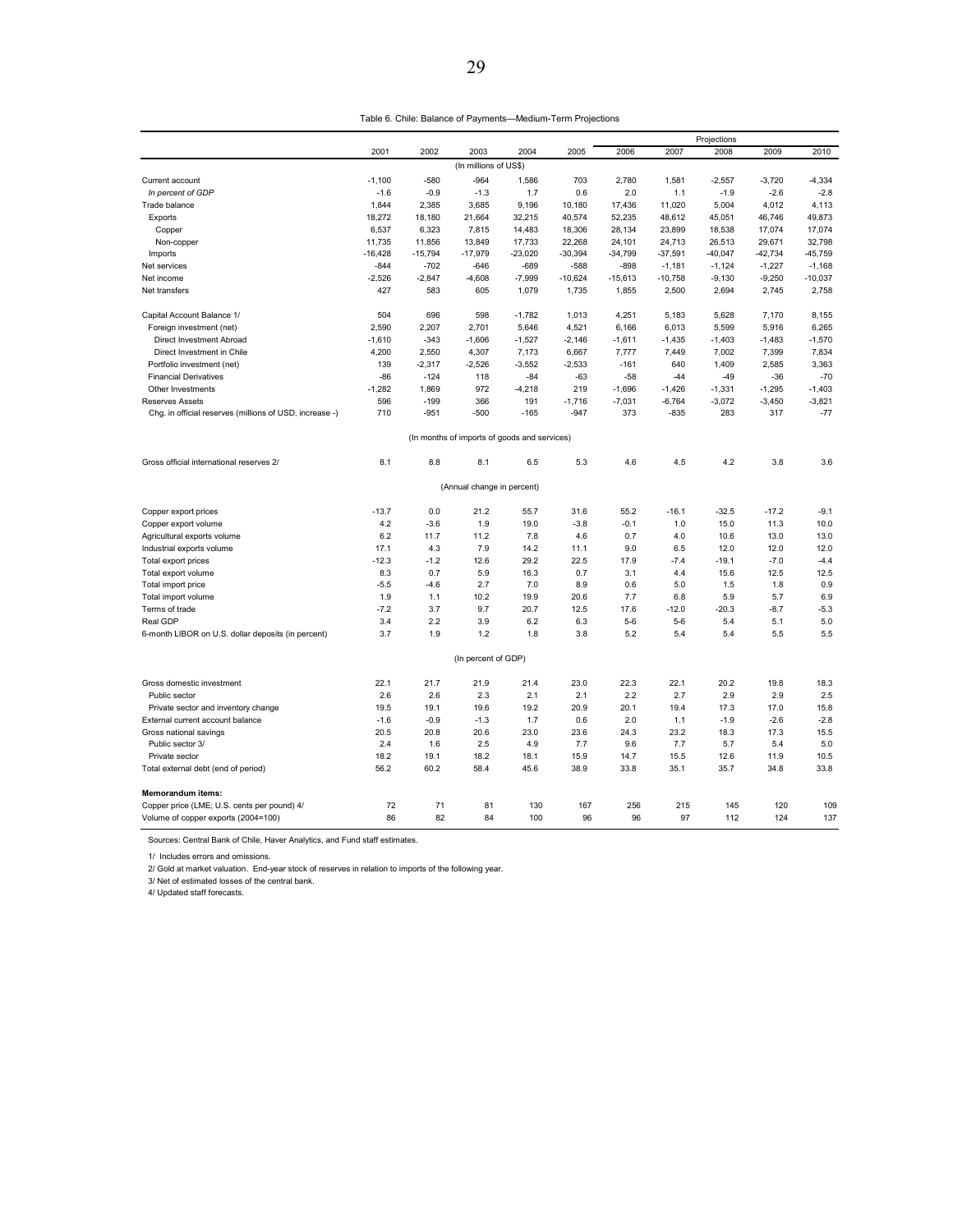Table 7. Chile: External Debt and Debt Service Projections

|                                            |        |        |        |                               |                                               |        |        | Projections |        |        |        |
|--------------------------------------------|--------|--------|--------|-------------------------------|-----------------------------------------------|--------|--------|-------------|--------|--------|--------|
|                                            | 2001   | 2002   | 2003   | 2004                          | 2005                                          | 2006   | 2007   | 2008        | 2009   | 2010   | 2011   |
|                                            |        |        |        |                               | (In billions of U.S. dollars, end of period)  |        |        |             |        |        |        |
|                                            |        |        |        |                               |                                               |        |        |             |        |        |        |
| Total debt outstanding 1/                  | 38.5   | 40.5   | 43.1   | 43.5                          | 45.0                                          | 47.3   | 48.4   | 49.1        | 50.5   | 51.9   | 53.6   |
| Of which: external private debt            | 32.4   | 33.3   | 33.8   | 33.7                          | 35.4                                          | 37.8   | 39.6   | 41.2        | 43.1   | 44.7   | 46.5   |
| Of which: external public debt             | 6.1    | 7.2    | 9.3    | 9.8                           | 9.6                                           | 9.5    | 8.8    | 7.9         | 7.3    | 7.2    | 7.1    |
| Medium- and long-term debt                 | 33.2   | 34.9   | 35.9   | 35.7                          | 37.9                                          | 38.7   | 39.7   | 40.5        | 41.5   | 42.5   | 43.7   |
| Public sector                              | 5.3    | 6.3    | 7.9    | 9.1                           | 8.7                                           | 8.8    | 8.0    | 7.1         | 6.6    | 6.5    | 6.4    |
| Of which: central government               | 3.0    | 3.6    | 4.6    | 4.7                           | 4.0                                           | 4.1    | 3.4    | 2.5         | 1.9    | 1.8    | 1.7    |
| Private sector                             | 27.9   | 28.6   | 28.0   | 26.6                          | 29.2                                          | 29.9   | 31.6   | 33.4        | 34.9   | 36.0   | 37.3   |
| Financial sector 1/                        | 1.5    | 2.6    | 3.1    | 3.8                           | 6.0                                           | 5.8    | 5.9    | 6.0         | 6.0    | 6.0    | 6.0    |
| Non-financial sector                       | 26.4   | 26.0   | 24.9   | 22.7                          | 23.2                                          | 24.1   | 25.7   | 27.4        | 29.0   | 30.0   | 31.3   |
| Short-term debt 2/                         | 5.3    | 5.7    | 7.2    | 7.9                           | 7.1                                           | 8.7    | 8.7    | 8.6         | 8.9    | 9.4    | 10.0   |
| Residual maturity basis                    | 9.9    | 11.4   | 12.6   | 14.1                          | 15.2                                          | 13.2   | 12.8   | 13.1        | 11.2   | 12.0   | 12.6   |
| <b>Total debt service</b>                  | 7.2    | 8.0    | 7.6    | 10.1                          | 8.8                                           | 9.5    | 7.7    | 5.6         | 5.4    | 3.3    | 3.3    |
| Amortization                               | 5.4    | 6.5    | 6.3    | 8.8                           | 7.5                                           | 8.0    | 6.3    | 4.5         | 4.4    | 2.5    | 2.6    |
| Interest                                   | 1.8    | 1.5    | 1.3    | 1.3                           | 1.4                                           | 1.5    | 1.5    | 1.1         | 1.0    | 0.8    | 0.6    |
|                                            |        |        |        | (In percent of GDP)           |                                               |        |        |             |        |        |        |
| Total external debt, end-period 2/         | 56.2   | 60.2   | 58.4   | 45.8                          | 39.0                                          | 33.8   | 35.1   | 35.7        | 34.8   | 33.8   | 32.3   |
| Of which: external private debt            | 47.3   | 49.5   | 45.8   | 35.5                          | 30.7                                          | 27.0   | 28.7   | 30.0        | 29.7   | 29.1   | 28.0   |
| Of which: external public debt             | 8.9    | 10.7   | 12.6   | 10.3                          | 8.3                                           | 6.8    | 6.4    | 5.7         | 5.0    | 4.7    | 4.3    |
| Gross change (in percent)                  | 6.8    | 4.0    | $-1.8$ | $-12.6$                       | $-6.8$                                        | $-5.2$ | 1.3    | 0.6         | $-1.0$ | $-1.0$ | $-1.4$ |
| Gross change of nominal stock (in percent) | 3.7    | 5.1    | 6.3    | 1.0                           | 3.4                                           | 5.5    | 2.2    | 1.5         | 2.8    | 2.9    | 3.3    |
| Interest payments on external debt         | 2.6    | 2.2    | 1.7    | 1.4                           | 1.2                                           | 1.1    | 1.1    | 0.8         | 0.7    | 0.5    | 0.4    |
|                                            |        |        |        |                               | (In percent of exports of goods and services) |        |        |             |        |        |        |
| <b>Debt-service payments</b>               | 32.0   | 35.4   | 28.3   | 26.4                          | 18.5                                          | 15.8   | 13.7   | 10.6        | 9.7    | 5.6    | 5.1    |
| Of which: interest                         | 7.9    | 6.6    | 4.8    | 3.4                           | 2.9                                           | 2.6    | 2.6    | 2.2         | 1.8    | 1.4    | 1.0    |
| Total external debt outstanding 2/         | 171.9  | 179.5  | 161.6  | 113.7                         | 94.3                                          | 78.7   | 85.6   | 92.6        | 90.7   | 87.4   | 84.0   |
|                                            |        |        |        |                               |                                               |        |        |             |        |        |        |
|                                            |        |        |        | (In billions of U.S. dollars) |                                               |        |        |             |        |        |        |
| <b>Memorandum items:</b>                   |        |        |        |                               |                                               |        |        |             |        |        |        |
| Gross international reserves               | 14.4   | 15.4   | 15.9   | 16.0                          | 17.0                                          | 16.6   | 17.4   | 17.1        | 16.8   | 16.9   | 17.3   |
| GDP 3/                                     | 68.6   | 67.3   | 73.7   | 95.0                          | 115.3                                         | 140.1  | 137.8  | 137.3       | 145.1  | 153.7  | 165.8  |
| percent change                             | $-8.8$ | $-1.9$ | 9.6    | 28.9                          | 21.4                                          | 21.5   | $-1.6$ | $-0.3$      | 5.7    | 5.9    | 7.9    |

Sources: Central Bank of Chile, Haver Analytics, and Fund staff estimates.

1/ Includes bank and nonbank institutions. 2/ Original maturity basis; end of period basis.

3/ At current prices and exchange rates.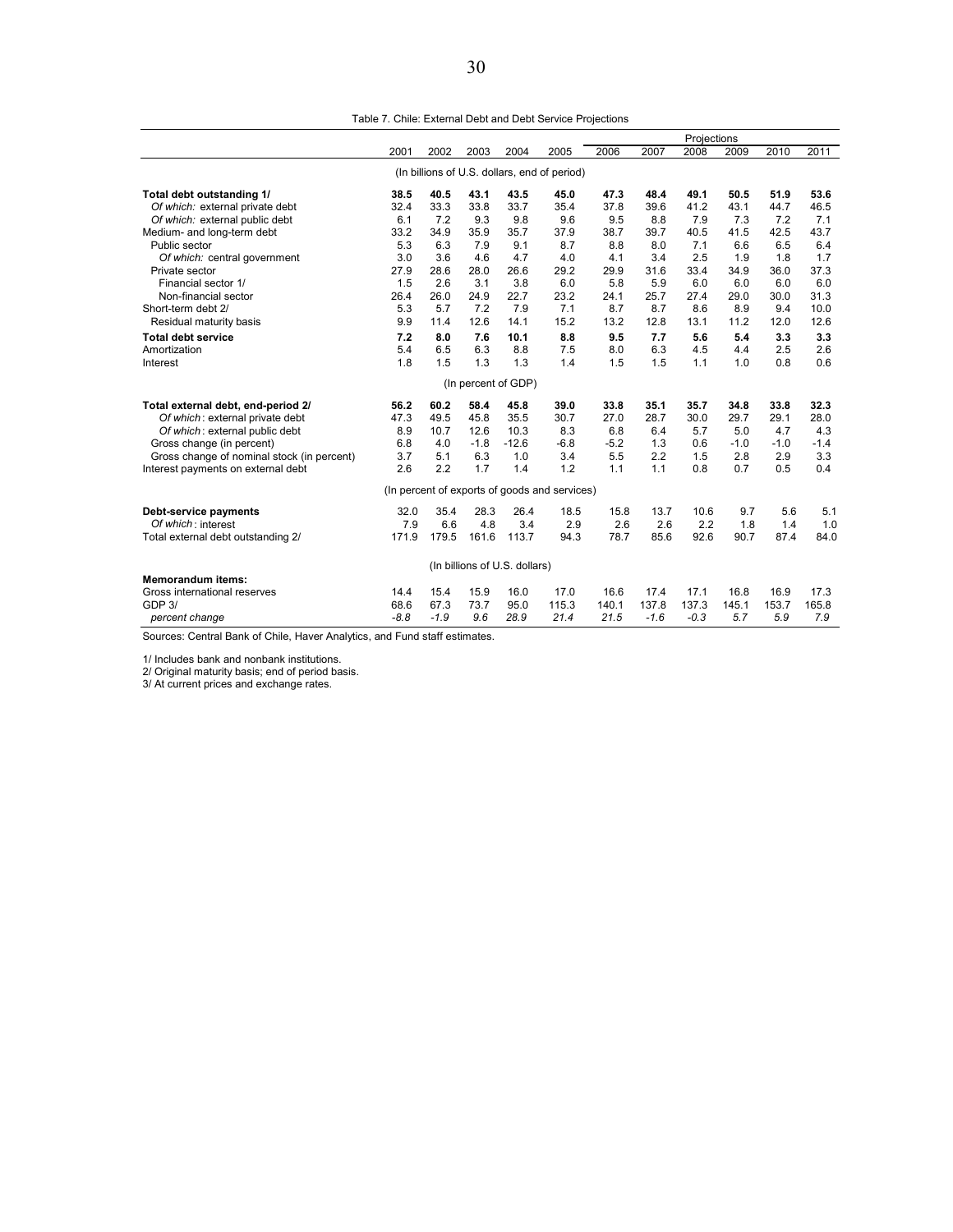|                                 | 2000   |        |                | 2001   |                | 2002   | 2003   |        |                | 2004   | 2005   |        |
|---------------------------------|--------|--------|----------------|--------|----------------|--------|--------|--------|----------------|--------|--------|--------|
|                                 | Number | Assets | Number         | Assets | Number         | Assets | Number | Assets | Number         | Assets | Number | Assets |
| <b>Total Financial System</b>   | 291    | 174    | 308            | 181    | 329            | 186    | 336    | 187    | 382            | 186    | 434    | 184.9  |
| <b>Banking System</b>           | 29     | 97.7   | 27             | 99.6   | 26             | 98.4   | 26     | 92.8   | 27             | 92.4   | 26     | 95.0   |
| <b>Banks</b>                    | 28     | 96.8   | 26             | 99.0   | 25             | 98.0   | 26     | 92.8   | 27             | 92.4   | 26     | 95.0   |
| Private                         | 27     | 83.7   | 25             | 85.9   | 24             | 83.5   | 25     | 78.4   | 26             | 77.7   | 25     | 78.6   |
| Domestic                        | 9      | 38.5   | 9              | 39.5   | 10             | 39.6   | 12     | 40.6   | 14             | 40.8   | 13     | 42.5   |
| Foreign                         | 18     | 45.1   | 16             | 46.4   | 14             | 43.9   | 13     | 37.8   | 12             | 36.9   | 12     | 36.1   |
| State-owned                     |        | 13.2   | 1              | 13.2   | 1              | 14.4   | 1      | 14.4   | $\mathbf{1}$   | 14.7   | 1      | 16.4   |
| <b>Finance Companies</b>        |        | 0.9    | 1              | 0.6    | 1              | 0.4    | 0      | 0.0    | 0              | 0.0    | 0      | 0.0    |
| <b>Institutional investors</b>  | 262    | 76.6   | 281            | 81.7   | 303            | 87.4   | 310    | 94.2   | 355            | 94.1   | 408    | 89.9   |
| Insurance companies             | 56     | 16.5   | 54             | 17.9   | 55             | 19.1   | 53     | 21.3   | 52             | 21.0   | 51     | 17.6   |
| Life and Retirement             | 33     | 16.0   | 32             | 17.5   | 32             | 18.7   | 30     | 20.1   | 30             | 19.9   | 29     | 17.2   |
| Non-life                        | 23     | 0.4    | 22             | 0.4    | 23             | 0.5    | 23     | 1.2    | 22             | 1.1    | 22     | 0.4    |
| Pension funds                   | 8      | 51.0   | $\overline{7}$ | 53.6   | $\overline{7}$ | 55.8   | 7      | 59.7   | $\overline{7}$ | 59.1   | 6      | 59.4   |
| Foreign-owned                   | 3      | 28.4   | 3              | 29.9   | 3              | 30.8   | 4      | 34.8   | 4              | 32.7   | 3      | 32.4   |
| Domestically owned              | 5      | 22.6   | 4              | 23.7   | 4              | 24.9   | 3      | 24.9   | 3              | 26.4   | 3      | 27.0   |
| Mutual funds                    | 150    | 6.4    | 177            | 7.3    | 199            | 9.9    | 206    | 10.1   | 256            | 11.6   | 311    | 10.9   |
| Investment funds                | 29     | 1.9    | 30             | 2.0    | 31             | 2.0    | 35     | 2.2    | 40             | 2.4    | 40     | 2.0    |
| Foreign capital investment fund | 18     | 0.9    | 13             | 0.9    | 11             | 0.7    | 9      | 0.9    | 7              | 0.8    | 7      | 0.7    |
| Foreign venture capital funds   | 1      | 0.0    | $\Omega$       | 0.0    | 0              | 0.0    | 0      | 0.0    | 0              | 0.0    | 0      | 0.0    |

Table 8. Chile: Financial System Structure, 2000-2005 (Assets as percent of GDP, as of December of each year)

Sources: Central Bank of Chile, Superintendency of Banks (SBIF), Superintendency of Insurance (SVS).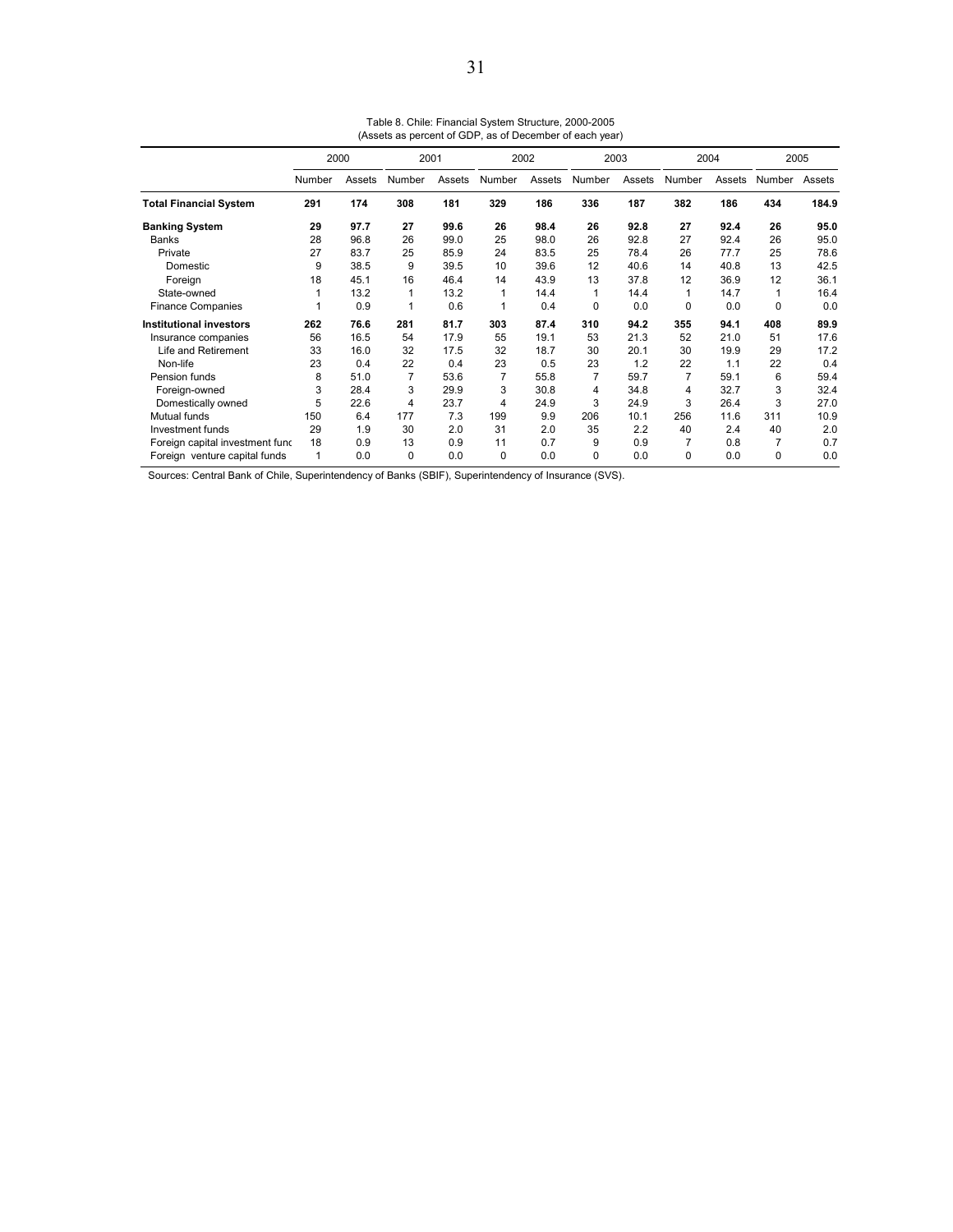| GDP (2005)                                              |        | Poverty rate (2003)                              | 18.8  |
|---------------------------------------------------------|--------|--------------------------------------------------|-------|
| Chilean pesos (billions)                                | 64,549 | Indigent                                         | 4.7   |
| U.S. dollars (billions)                                 | 115.3  | Poor, not indigent                               | 14.1  |
| Per capita (U.S. dollars)                               | 7,124  |                                                  |       |
| <b>Population and Country Information (2005</b>         |        | <b>Health</b>                                    |       |
| Total (in millions)                                     | 16.2   | Population per physician (2003)                  | 916   |
| Urban population (in percent of total)                  | 87.3   | Population per hospital bed (2002)               | 385   |
| Area (thousand sq. km.)                                 | 756.1  |                                                  |       |
| Density (per sq. km)                                    | 21.4   |                                                  |       |
| Annual rate of growth, 1996-2005                        | 1.3    |                                                  |       |
| <b>Population characteristics (2004)</b>                |        | Access to electricity (2003)                     |       |
| Life expectancy at birth (years)                        | 78.0   | Percent of population                            | 98.9  |
| Crude birth rate (per thousand)                         | 16.1   | Urban (2003)                                     | 99.7  |
| Crude death rate (per thousand)                         | 5.4    | Rural (2003)                                     | 74.6  |
| Infant mortality rate (per thousand births, 20          | 7.6    |                                                  |       |
| Mortality rate (ages 1-4, per thousand, 2004            | 8.4    |                                                  |       |
| Income distribution (2000)                              |        | Access to safe water (2003)                      |       |
| Percent of total income received:                       |        | Percent of population                            | 93    |
| By richest 10 percent of households                     | 47.0   | Urban                                            | 99    |
| By poorest 20 percent of households                     | 3.3    | Rural                                            | 58    |
| Gini coefficient                                        | 57.1   |                                                  |       |
| Distribution of labor force, in percent of total (2005) |        | Education (2003)                                 |       |
| Agriculture and fishing                                 | 11.6   | Adult literacy rate (2004)                       | 95.72 |
| Mining                                                  | 1.2    | Gorss enrollment rates, percent of the age group |       |
| Industry                                                | 12.3   | Primary education (2003)                         | 100   |
| Construction                                            | 7.3    | Secondary education (2003)                       | 88    |
| Services, Public Utilities, and Trade                   | 67.6   | Tertiary education (2003)                        | 42    |

Table 9. Social and Demographic Indicators

Sources: Haver Analytics, INE, World Bank, Encuesta CASEN, and staff estimates.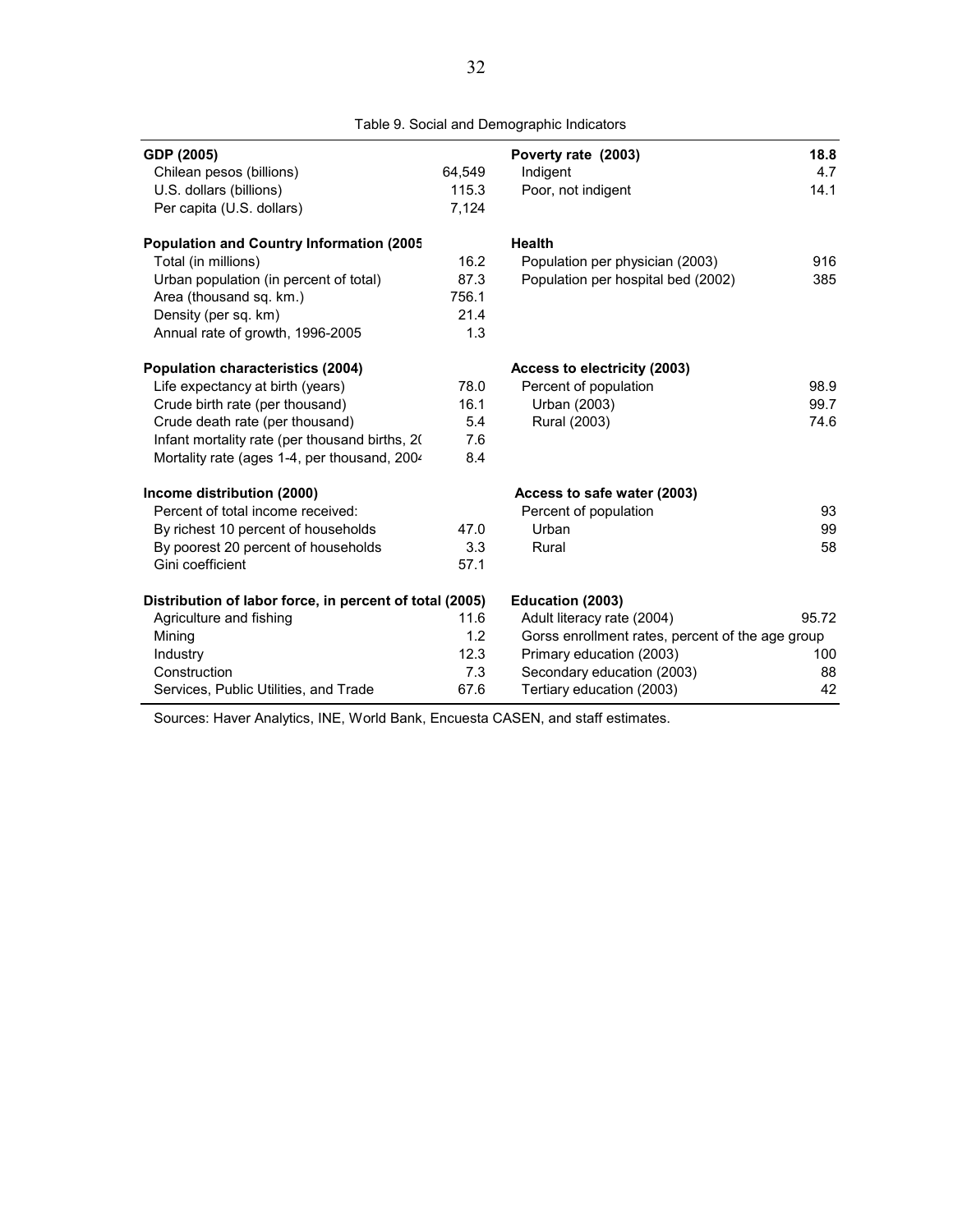Table 10. Millennium Development Goals

|                                                                        | 1990     | 1995      | 2001     | 2002      | 2003      | 2004                 | 2015<br>Target       |
|------------------------------------------------------------------------|----------|-----------|----------|-----------|-----------|----------------------|----------------------|
| Goal 1: Eradicate extreme poverty and hunger                           |          |           |          |           |           |                      |                      |
| Population below \$1 a day (in percent of population)                  | 6.2      | $\cdots$  | $\cdots$ | $\cdots$  | $\cdots$  | $\cdots$             | 1.0                  |
| Poverty gap at \$1 a day (in percent of total population,)             | 2.1      |           | $\ldots$ | $\cdots$  |           | $\cdots$             | $\cdots$             |
| Percent of income or consumption held by poorest 20 percent            | $\ldots$ | $\cdots$  | 3.3      | 3.3       | $\ddotsc$ | $\cdots$             | $\cdots$             |
| Prevalence of child malnutrition (in percent of children under 5)      | $\cdots$ | 2.4       | $\cdots$ | 1.5       | $\cdots$  | $\cdots$             | 0.5                  |
| Pop. below min. of dietary energy consumption (in percent of total)    | 8.0      | 5.0       | 4.0      | $\cdots$  | $\ddotsc$ | $\cdots$             | 4.0                  |
| Goal 2: Achieve universal primary education                            |          |           |          |           |           |                      |                      |
| Net primary enrollment ratio (in percent of relevant age group)        | 87.7     | 87.3      | 88.8     | 86.46     | $\cdots$  | $\cdots$             | 100.0                |
| Percentage of cohort reaching grade 5 (in percent)                     | $\cdots$ | 100.0     | 101.2    | $\cdots$  | $\cdots$  | $\cdots$             | 100.0                |
| Youth literacy rate (in percent of ages 15-24)                         | 98.1     | 98.5      | 98.9     | 99.0      | $\cdots$  | 99.0                 | 100.0                |
| Goal 3: Promote gender equality                                        |          |           |          |           |           |                      |                      |
| Ratio of girls to boys in primary and secondary education (in percent) | 101.0    | 100.3     | 99.6     | 99.5      | 99.3      | $\cdots$             | 100.0                |
| Ratio of young literate females to males (in percent of ages 15-24)    | 100.4    | 100.4     | 100.3    | 100.3     | $\cdots$  | 100.38               | 100.0                |
| Share of women employed in the nonagricultural sector (in percent)     | 36.2     | 36.2      | 36.6     | $\cdots$  | $\cdots$  | $\cdots$             | $\cdots$             |
| Proportion of seats held by women in national parliament (in percent)  | $\cdots$ | 8.0       | $\cdots$ | 10.1      | 10.1      |                      | $\cdots$             |
| Goal 4: Reduce child mortality                                         |          |           |          |           |           |                      |                      |
| Under 5 mortality rate (per 1,000)                                     | 19.0     | 14.0      | 12.0     | 12.0      | 9.0       | 8.4                  | 12.7                 |
| Infant mortality rate (per 1,000 live births)                          | 17.0     | 12.0      | 10.0     | 10.0      | 8.0       | 7.6                  | $\cdots$             |
| Immunization, measles (in percent of children under 12 months)         | 82.0     | 97.0      | 99.0     | 99.0      | 99.0      | 95                   | $\cdots$             |
| Goal 5: Improve maternal health                                        |          |           |          |           |           |                      |                      |
| Maternal mortality ratio (modeled estimate, per 100,000 live births)   |          | $\cdots$  | 31.0     | 17.0      | $\cdots$  | $\cdots$             | 23.3                 |
| Births attended by skilled health staff (in percent of total)          |          | 99.5      | 100.0    | 100.0     | $\cdots$  | $\cdots$             | $\cdots$             |
| Goal 6: Combat HIV/AIDS, malaria and other diseases                    |          |           |          |           |           |                      |                      |
| Prevalence of HIV, female (in percent of ages 15-24)                   | $\cdots$ |           | 0.1      | $\cdots$  | $\ddotsc$ | $\cdots$             | 0.1                  |
| Contraceptive prevalence rate (in percent of women ages 15-49)         | 56.0     | $\cdots$  | $\cdots$ | $\ddotsc$ | $\cdots$  | $\ddotsc$            | $\cdots$             |
| Number of children orphaned by HIV/AIDS                                | $\cdots$ | $\cdots$  | 4,100.0  | $\cdots$  | $\cdots$  | $\cdots$             | $\cdots$             |
| Incidence of tuberculosis (per 100,000 people)                         | $\cdots$ | $\cdots$  | 20.0     | 18.0      | 18.0      | $\cdots$             | $\cdots$             |
| Tuberculosis cases detected under DOTS                                 | $\cdots$ | 79.0      | 97.0     | 112.1     | 112.1     | 113.7                | $\cdots$             |
| Goal 7: Ensure environmental sustainability                            |          |           |          |           |           |                      |                      |
| Forest area (in percent of total land area)                            | 21.0     | $\cdots$  | 20.7     | $\cdots$  | $\cdots$  | $\cdots$             | $\cdots$             |
| Nationally protected areas (in percent of total land area)             | $\cdots$ | 18.9      | 18.9     | 18.9      | 18.7      | 18.9                 | $\ddot{\phantom{a}}$ |
| GDP per unit of energy use (PPP \$ per kg oil equivalent)              | 4.5      | 5.7       | 6.2      | 6.2       | 5.9       | $\ddot{\phantom{a}}$ | $\cdots$             |
| CO2 emissions (metric tons per capita)                                 | 2.7      | 3.1       | 3.9      | 3.6       | $\cdots$  | $\cdots$             | $\cdots$             |
| Access to an improved water source (in percent of total population)    | 90.0     | $\ddotsc$ | 93.0     | 95.0      | $\sim$    | $\ddotsc$            | 95.0                 |
| Access to improved sanitation (in percent of total population)         | 85.0     | $\cdots$  | $\cdots$ | 92.0      | $\cdots$  | $\cdots$             | $\cdots$             |
| Access to secure tenure (in percent of total population)               | $\cdots$ |           | $\cdots$ | $\cdots$  | $\cdots$  | $\cdots$             | $\cdots$             |
| Goal 8: Develop a Global Partnership for Development                   |          |           |          |           |           |                      |                      |
| Youth unemployment rate (in percent of labor force ages 15-24)         | 13.1     | 11.5      | $\cdots$ | $\cdots$  | $\cdots$  | $\cdots$             |                      |
| Fixed line and mobile telephones (per 1,000 people)                    | 67.0     | 141.2     | 568.1    | 658.6     | 732.4     | 799.1                | $\cdots$             |
| Personal computers (per 1,000 people)                                  | 9.4      | 33.2      | 106.5    | 119.3     | 125       | 132.6                | $\cdots$             |

Sources: World Bank Development Indicators database, April 2004; authorities' estimates for 2003.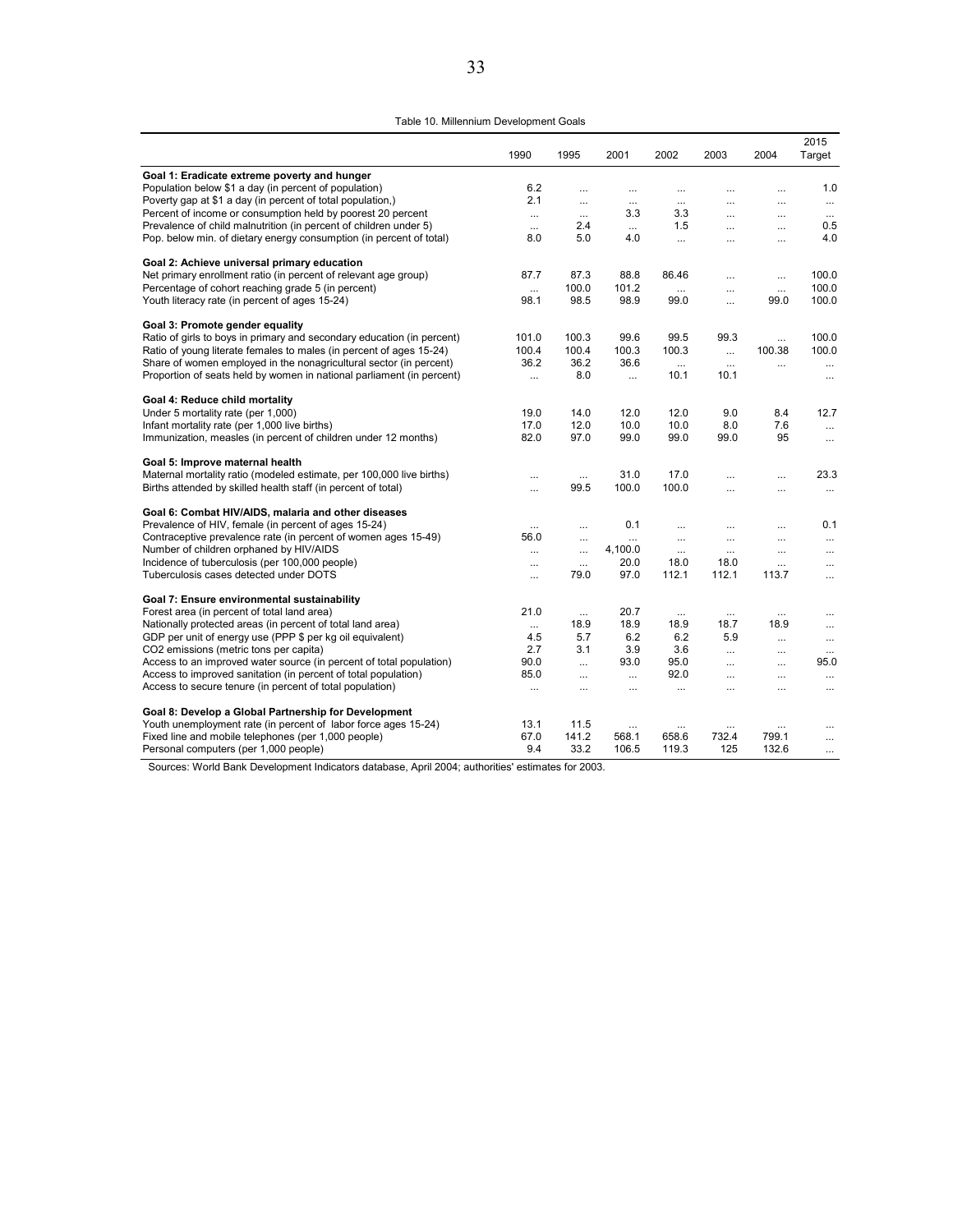#### **APPENDIX I. CHILE—FUND RELATIONS** (As of April 30, 2006)

I. *Membership Status:* Joined 12/31/45; Article VIII.

| Π.   | <b>General Resources Account</b>        | <b>SDR Million</b> | percent Quota      |
|------|-----------------------------------------|--------------------|--------------------|
|      | Quota                                   | 856.10             | 100.00             |
|      | Fund holdings of Chilean pesos          | 759.61             | 88.73              |
|      | Reserve tranche position                | 96.49              | 11.27              |
| III. | <b>SDR</b> Department                   | <b>SDR Million</b> | percent Allocation |
|      | Net cumulative allocation               | 121.92             | 100.00             |
|      | Holdings                                | 36.90              | 30.26              |
| IV.  | <b>Outstanding Purchases and Loans:</b> | <b>None</b>        |                    |

| V. | <b>Financial Arrangements:</b> |                  |                   |                                          | Amount                            |
|----|--------------------------------|------------------|-------------------|------------------------------------------|-----------------------------------|
|    |                                | Approval<br>Date | <b>Expiration</b> | Amount<br>Approved<br>Date (SDR Million) | Drawn<br>(SDR<br><b>Million</b> ) |
|    | <b>Type of Arrangement</b>     |                  |                   |                                          |                                   |
|    | <b>SBA</b>                     | 11/08/89         | 11/07/90          | 64.00                                    | 64.00                             |
|    | EFF                            | 8/15/85          | 8/14/89           | 825.00                                   | 806.25                            |
|    | <b>SBA</b>                     | 1/10/83          | 1/09/85           | 500.00                                   | 500.00                            |

VI. *Projected Obligations to Fund* (SDR Million; based on existing use of resources and present holdings of SDRs):

|                  |      |      | Forthcoming |      |      |
|------------------|------|------|-------------|------|------|
|                  | 2006 | 2007 | 2008        | 2009 | 2010 |
| Principal        |      |      |             |      |      |
| Charges/Interest | 2.21 | 2.99 | 3.00        | 2.99 | 2.99 |
| Total            | 2.21 | 2.99 | 3.00        | 2.99 | 2.99 |

- VII. *Exchange Arrangements:* The exchange rate is permitted to float freely. On June 26, 2006 the interbank exchange rate was Ch\$549.6 per U.S. dollar. Chile's exchange system is currently free of restrictions on the making of payments and transfers for current international transactions.
- VIII. *Article IV Consultation:* The Executive Board concluded the 2005 Article IV consultation on July 29, 2005 and the staff report was released as IMF Country Report No. 05/315.
- IX. *Technical Assistance:* In October 2002, a mission from MFD and WHD advised on nominalization and interest rate pass-through. In January 2003, a joint FAD/STA mission advised on fiscal statistics. In late 2003 and early 2004, an FSAP mission (joint Fund-Bank) assessed the Chilean financial system. In late 2004, a STA mission advised on fiscal statistics. Another STA mission in February, 2005 advised on national account statistics. An MFD mission trained the FIU staff on AML/CFT issues in 2005 and an FAD mission conducted a pilot study on fiscal risks of public enterprises. In 2006 two MFD missions advised on coverage and quality of short term economic indicators, and on strengthening liquidity in fixed-income markets.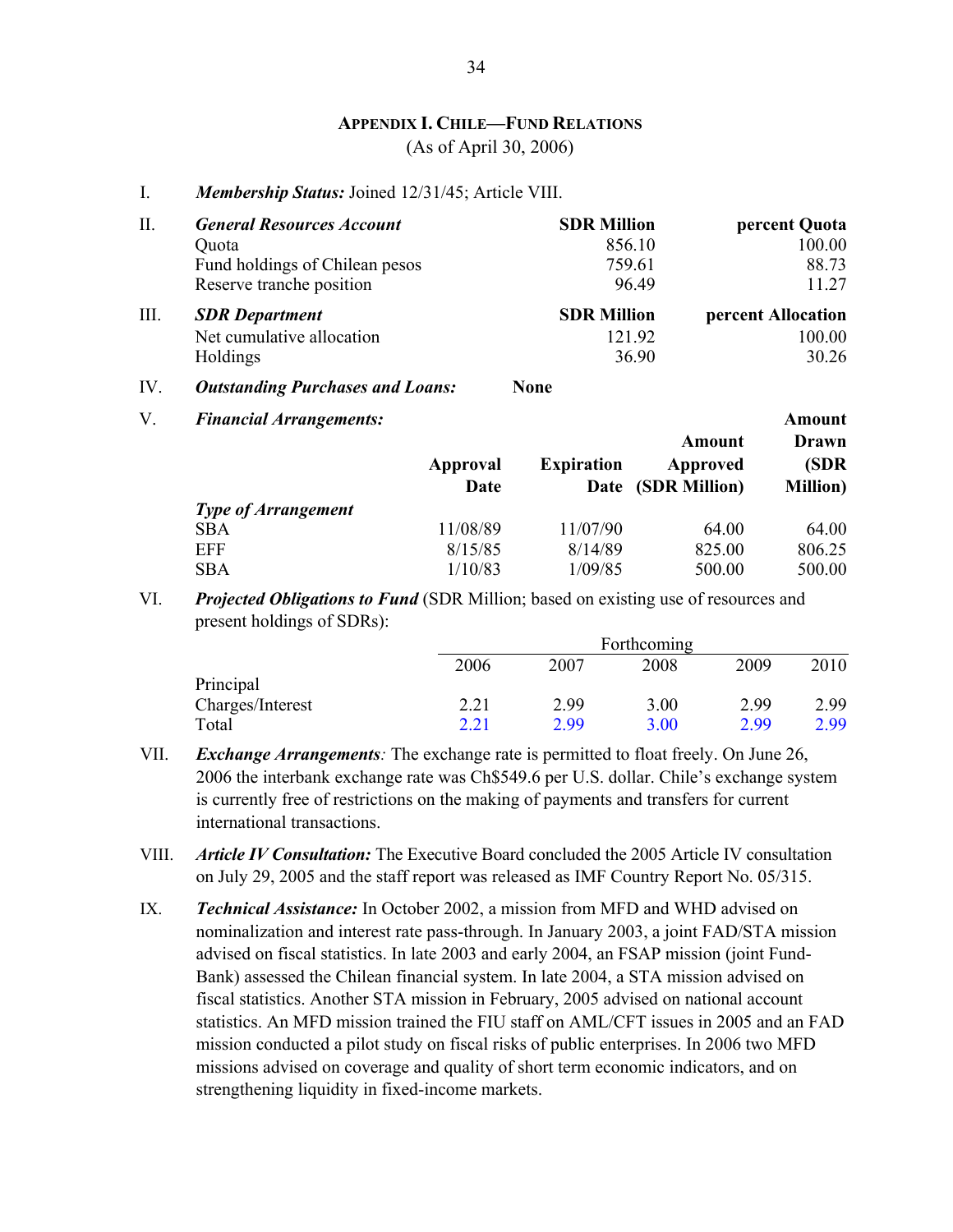#### **APPENDIX II. CHILE—FINANCIAL RELATIONS WITH THE WORLD BANK**

#### *The most recent Country Assistance Strategy (CAS) for Chile, covering Fiscal Years 2002-06, was discussed by the Executive Board of the Bank in February 2002.* The CAS

calls for selectively focusing on areas in which the Bank had accumulated substantial knowledge and where the government felt that the Bank can be instrumental in ensuring the successful implementation of its initiatives. To that aim, the strategy proposed to diversify the forms of financial assistance by providing direct financing through regular investment and policy-based lending, as well as contingent financing. A new CAS is planned for the second quarter of FY07.

*The CAS reflects efforts by the current administration to address persistent social challenges through improvements in human capital.* Support in the area of human capital development has been provided through the Science for Knowledge Economy Project (FY03), which fosters the development of an effective innovation system and aims at improving the stock of human capital in the Chilean science and technology sector. Additional support in this area has been provided through the Lifelong Learning and Training Project (FY02), which aims at assisting in establishing the foundation of a lifelong learning and training system with the participation of the private sector.

*The CAS also reflects the current administration's focus on improving the inclusion of rural populations and vulnerable groups and the social safety net.* In line with this objective, in FY05 the Bank approved the Infrastructure for Rural Development Project, which aims at improving the access of rural communities to infrastructure services. Support in the area of social protection has been provided under the Social Protection Adjustment Loan DDO (FY04) and the accompanying TA loan, which aims at increasing access to social protection and social services for the neediest households. This loan also supports *Chile Solidario.*

*The IFC provides support for private infrastructure, small and medium enterprises, specialized financing in housing, and the social sector.* The IFC considers that Chile is a country from which experience can be learned for other countries, both within and outside the Latin America region. In addition, the IFC provides support to Chilean companies in their efforts to grow abroad. MIGA's support is expected to facilitate foreign direct investment in Chile.

*There are currently seven investment loans in Chile's operations portfolio, totaling US\$215.1 million in commitments.* The seven loans, in support of Public Expenditure Management (FY02), Lifelong Learning (FY02), Science for the Knowledge Economy (FY03), Social Protection TA Loan (FY04), Infrastructure for Territorial Development (FY05), Transantiago TA (FY06) and Tertiary Education Finance for Results (FY06) are covered by the current CAS. A Santiago Urban Transport Adjustment Loan in the amount of US\$30.2 million, also approved in FY06, has been fully disbursed.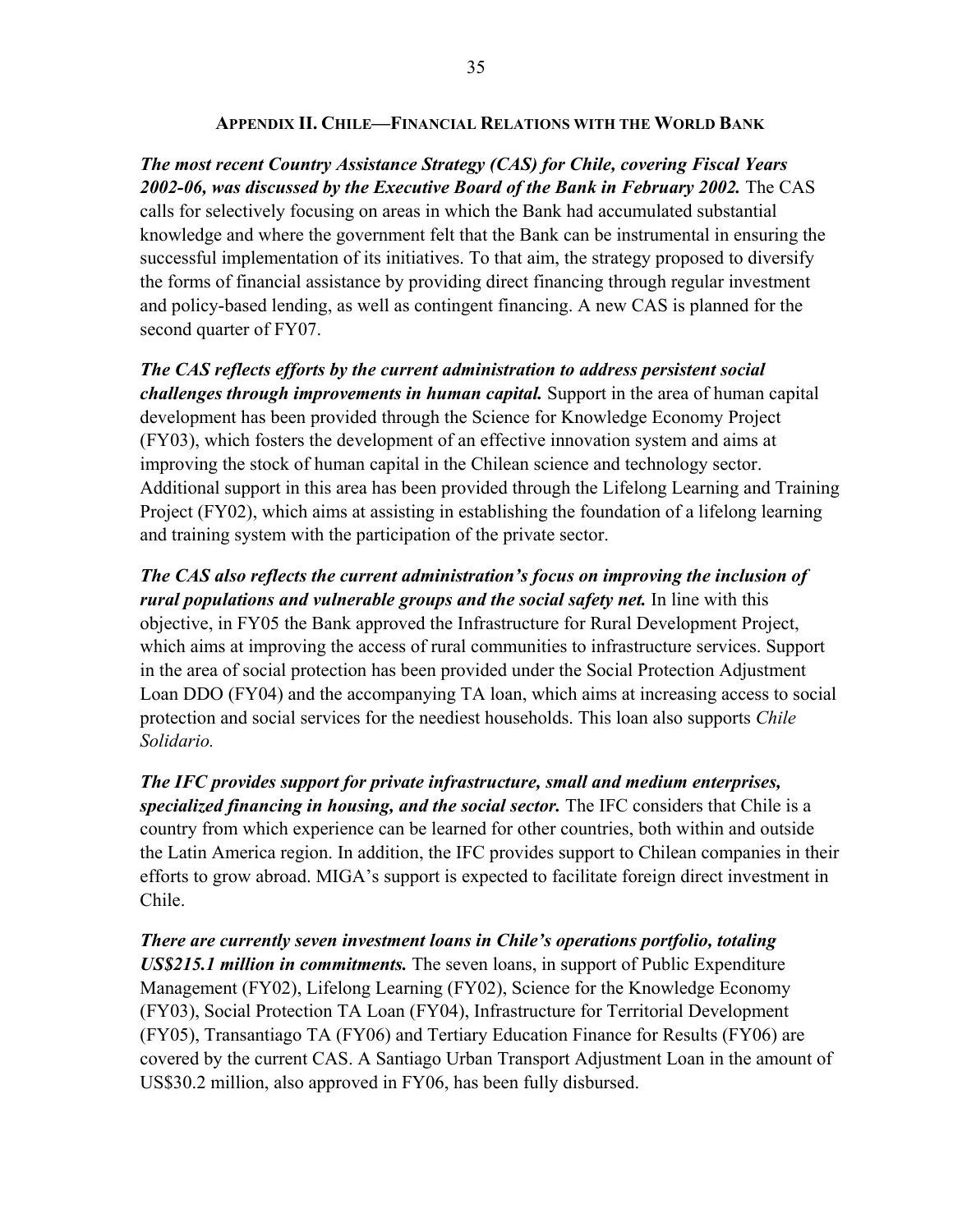# Chile: Financial Relations with the World Bank (In millions of U.S. dollars)

|                                                                                                             | Commitments<br>(Net of<br>Cancellations) | Disburs-<br>ments                  | Undisbursed                         |
|-------------------------------------------------------------------------------------------------------------|------------------------------------------|------------------------------------|-------------------------------------|
|                                                                                                             | I. IBRD Operations (as of June 15, 2005) |                                    |                                     |
| <b>Fully disbursed loans</b>                                                                                | 3422.0                                   | 3422.0                             | 0.0                                 |
| Loans in process of disbursement<br>Education<br>Public sector management<br>Social protection<br>Transport | 215.1<br>126.2<br>23.2<br>10.7<br>55.1   | 71.8<br>46.0<br>18.1<br>5.2<br>2.5 | 143.3<br>80.2<br>5.1<br>5.5<br>52.5 |
| <b>Total loans</b>                                                                                          | 3637.1                                   | 3493.8                             | 143.3                               |
| <b>Repaid</b>                                                                                               | 3162.8                                   |                                    |                                     |

#### **II. IFC Operations (as of May 31, 2005)**

|             | Loans | Eauity | Quasi Equity | Participation |
|-------------|-------|--------|--------------|---------------|
| Committed   | 111.3 | 110.8  | 15.4         | 93.3          |
| Outstanding | 70.8  | 101.2  | 11.7         | 82.8          |

#### **III. IBRD Loan Transactions (calendar year)**

|                             | 2001          | 2002          | 2003          | 2004           | 2005 1/       |
|-----------------------------|---------------|---------------|---------------|----------------|---------------|
| Disbursements<br>Repayments | 38.6<br>118.5 | 29.7<br>201.6 | 37.5<br>172.7 | 258.7<br>239.9 | 54.6<br>205.8 |
| Net lending                 | $-79.9$       | $-171.9$      | $-135.2$      | 18.8           | $-151.2$      |

Source: World Bank.

1/ As of December 31, 2005.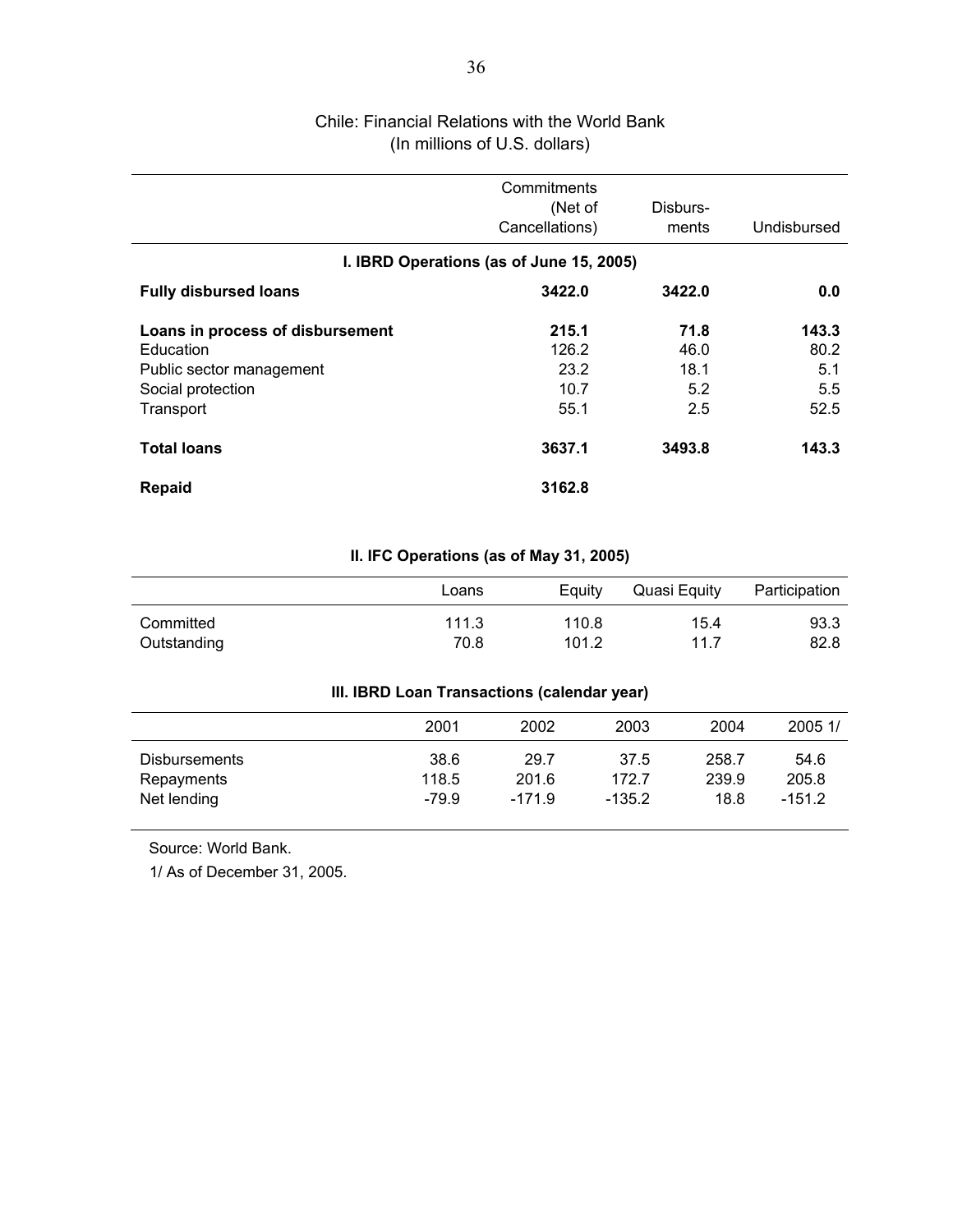#### **APPENDIX III. CHILE: STATISTICAL ISSUES**

**Economic and financial data are timely, of good quality, and adequate for surveillance purposes.** Chile is in observance with the Special Data Dissemination Standards (SDDS).

#### **Monetary sector**

**Monetary and financial statistics are broadly in line with the Fund's** *Monetary and Financial Statistics Manual (MFSM).* There are only few deviations from the guidelines of the MFSM, i.e., the inclusion of nonbank financial intermediaries in the private sector, and the use of accounting valuation criteria, which are not always in line with the measurements at market prices prescribed by the MFSM. Nevertheless, for purposes of expressing in local currency, assets and liabilities in foreign currency and indexed units of account, the accounting criterion is consistent, in general terms, with the MFSM (see accounting conventions and other aspects).

#### **Real sector**

**A change to 2003 as the benchmark and base year is planned to take place in 2007.** Annual and quarterly GDP series for 1986–2003 are scheduled to be compiled in 2007. An STA mission to Chile in January 2006 found that the overall strategy, planning, and implementation of the benchmarking exercise, as well as the professional standard of the methods used are of a high standard when measured against similar projects in other countries and internationally recognized best practices. However, the 2003 benchmarking will not benefit from a new household expenditure survey or a census for agriculture. Currently, the BCCH compiles annual and quarterly national accounts with 1996 as the base (and benchmark) year. Following technical assistance from STA, new and more comprehensive GDP series were published by the central bank in March 2005.

**Plans are for a much improved business register to be available in 2006.** The January 2006 mission recommended that the present method for the treatment of imputed rent of owner occupied dwellings be reconsidered with a view to better reflect current market conditions.

**There is room to improve price and labor market statistics.** For the CPI, expanding the survey sample outside Santiago and updating the weights to the 2006-2007 HBS would considerably improve the index. On labor market statistics, the National Statistical Institute (INE) introduced a new household survey in 2006, modeled on the U.S. BLS surveys and in line with standards set by the International Labor Organization. The recent labor market survey of business establishments could also benefit from a similar review to improve data quality.

#### **Government finances**

**Following agreements reached with the Fund in 2002, the authorities have made substantial progress in implementing the** *GFSM 2001.* They made significant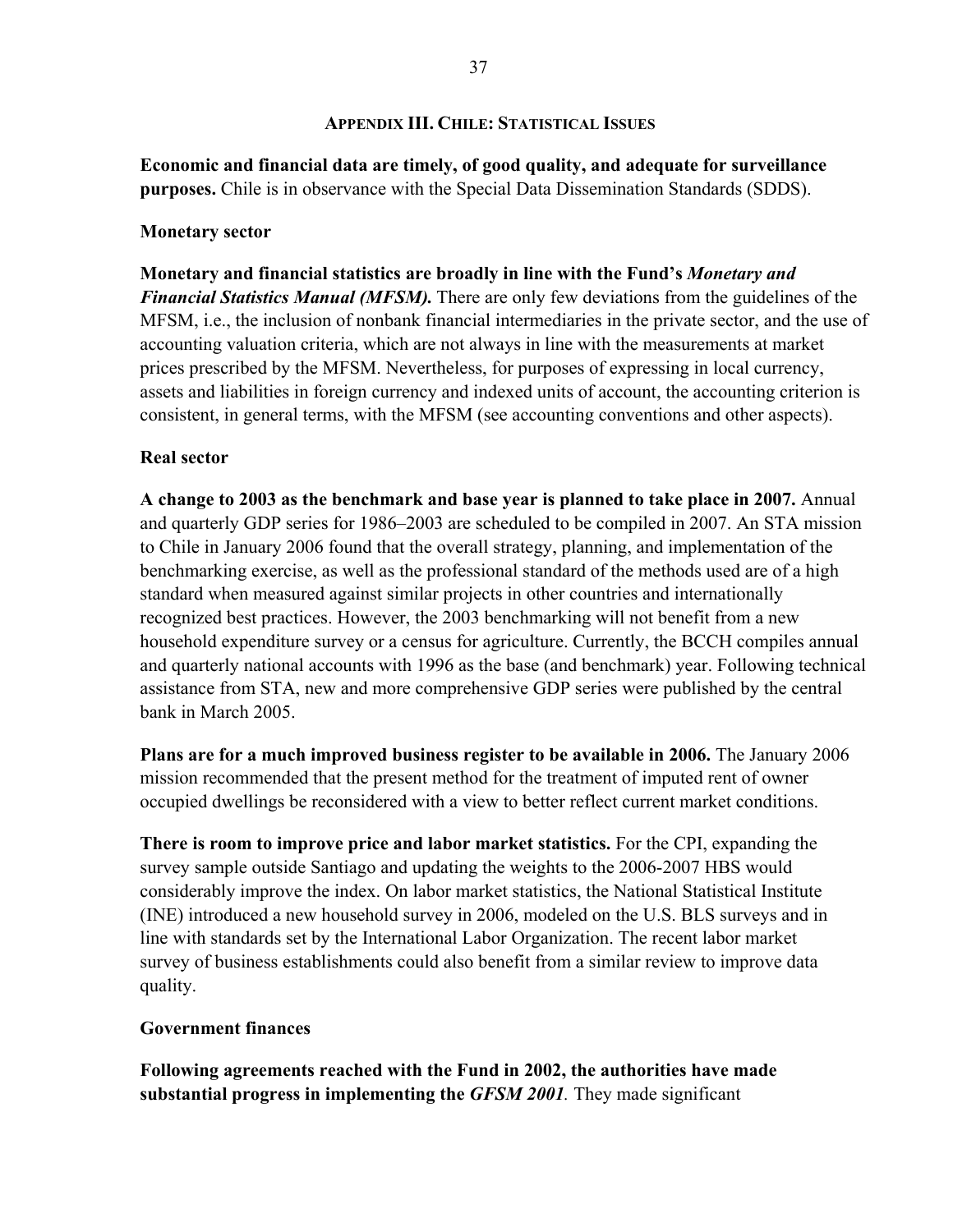improvements regarding coverage, classification, and consolidation. The authorities have developed a statement of central government operations with consolidation of extra budgetary central government units, and the reclassification of budgetary revenue and spending. A new functional classification of total outlays for the central government aligned with international standards has been disseminated. In addition separate sets of accounts were compiled for municipalities and for public corporations. A detailed description of the methodologies, institutional tables on coverage, and data for the entire public sector were made available in the October 2004 publication *Estadísticas de las Finanzas Públicas 1987-2003*.

**Progress in the fiscal accounts is ongoing**. The authorities expect to produce estimates for the consumption of fixed capital and apply accrual and cash accounting using the System of Information for the Financial Management of the Public Sector. This will permit the compilation of opening and closing balance sheets covering the central government, municipalities and public corporations.

**Following 2004 FAD recommendations to reinforce fiscal transparency, the Ministry of Finance included complementary information in the** *October 2004 Public Finance Report on the Budget Law Project***.** It includes debt liabilities and financial assets of the central government, contingent liabilities (especially government guarantees and concessions), and tax expenditures. In 2006 the government began to publish a report of investments of its assets.

**However, further improvements are needed.** The most urgent are disaggregating subsidies and grants by level of government; disseminating more detailed data on functional outlays by the level of government; disseminating data on military debt; and reconciling the recording of interest across liabilities, especially with regard to dollar-denominated bonds versus dollar-indexed bonds.

## **Balance of payments and external debt**

**The central bank compiles balance of payments and external debt statistics on a quarterly basis, and publishes selected statistics on the external sector on a weekly basis.** Beginning in 2002, the central bank has been publishing the International Investment Position consistent with the *fifth edition of the Balance of Payments* Manual (*BPM5*).

**The coverage of the military sector in the external statistics is not complete.** In particular, the accuracy of data on military imports needs to be verified, as imports that do not go through customs are estimated by the central bank. Also, if the military receives external credits, information on this may not be available to the central bank; therefore, such financing may not appear in the balance of payments or external debt statistics. Published data on military expenditure are outdated.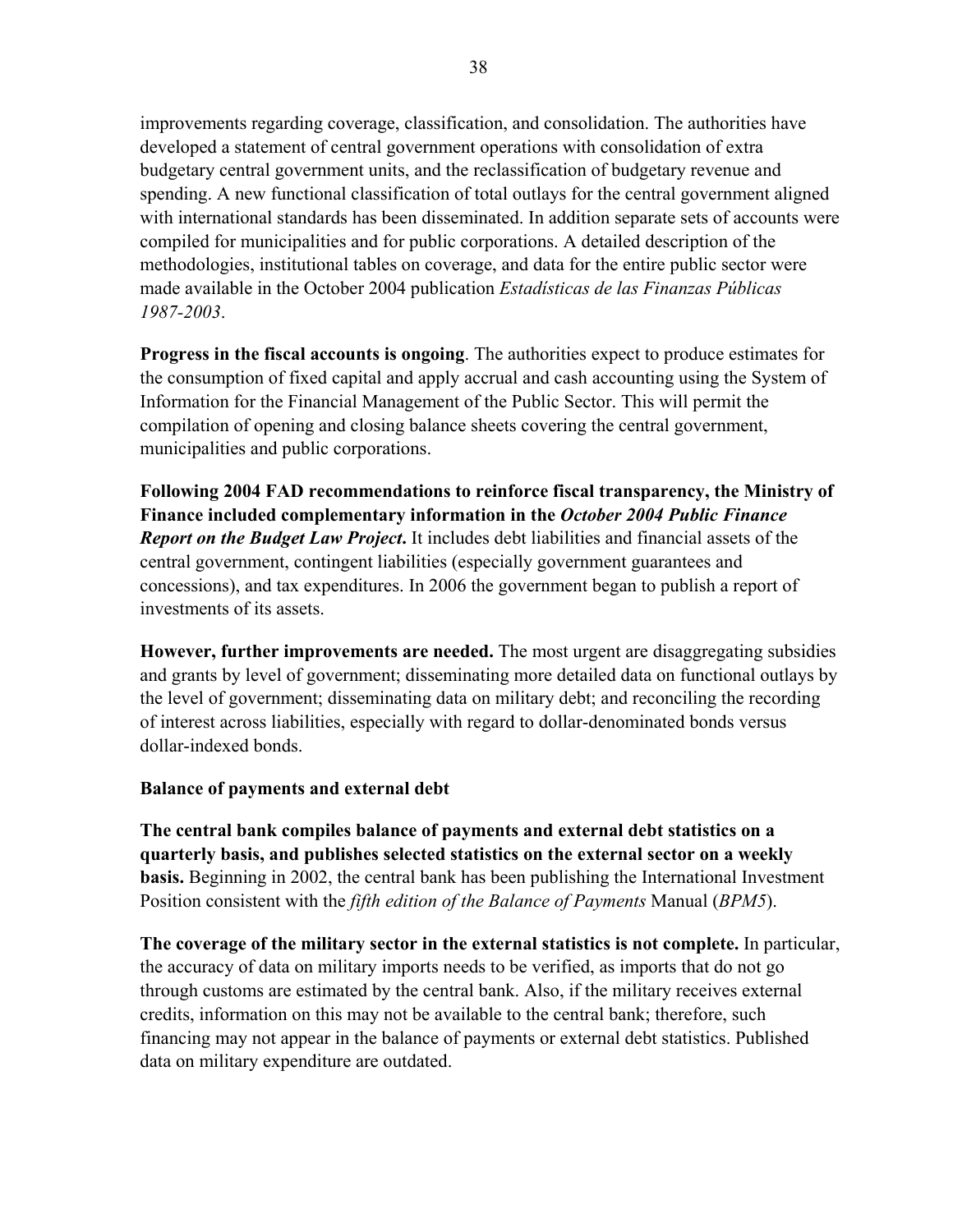CHILE: TABLE OF COMMON INDICATORS REQUIRED FOR SURVEILLANCE **REQUIRED FOR**  AS OF JUNE 23, 2006 AS OF JUNE 23, 2006

**COMMON INDICATORS** 

**SURVEILLANCE**

**CHILE: TABLE OF** 

|                                                                                                 | Date of               | Date       | Frequency               | Frequency                   | Frequency                              | Memo Items:                                           |                                                |
|-------------------------------------------------------------------------------------------------|-----------------------|------------|-------------------------|-----------------------------|----------------------------------------|-------------------------------------------------------|------------------------------------------------|
|                                                                                                 |                       |            |                         |                             |                                        |                                                       |                                                |
|                                                                                                 | observation<br>latest | received   | Data $^4$<br>$\sigma$ f | Reporting <sup>4</sup><br>ð | Publication <sup>4</sup><br>$\sigma$ f | Methodological soundness <sup>5</sup><br>Data Quality | Data Quality - Accuracy<br>and reliability $6$ |
| Exchange Rates                                                                                  | 06/15/2006            | 06/16/2006 | $\Box$                  | $\Box$                      | ≏                                      |                                                       |                                                |
| International Reserve Assets and Reserve Liabilities<br>of the Monetary Authorities             | 05/31/2006            | 06/7/2006  | Σ                       | ΣN                          | Σ                                      |                                                       |                                                |
| Reserve/Base Money                                                                              | 05/31/2006            | 06/7/2006  | Σ                       | M                           | Σ                                      | LO, LO, LO, LO                                        | LO, LO, LO, NA                                 |
| <b>Broad Money</b>                                                                              | 05/31/2006            | 06/7/2006  | Σ                       | NL                          | Σ                                      |                                                       |                                                |
| Central Bank Balance Sheet                                                                      | 05/31/2006            | 06/7/2006  | Σ                       | M                           | Σ                                      |                                                       |                                                |
| Consolidated Balance Sheet of the Banking System                                                | 04/30/2006            | 05/30/2006 | Σ                       | Σ                           | Σ                                      |                                                       |                                                |
| Interest Rates                                                                                  | 06/15/2006            | 06/16/2006 | ≏                       | ≏                           | ≏                                      |                                                       |                                                |
| Consumer Price Index                                                                            | 05/2006               | 06/05/2006 | Σ                       | M                           | Σ                                      | 0, 10, 0, 0                                           | LO, O, LO, NA                                  |
| Revenue, Expenditure, Balance and Composition of<br>Financing $^{\prime}$ – General Government  | Q1/2006               | 5/15/2006  | $\circ$                 | ℺                           | ℺                                      | 0, LNO, 0, 0                                          | LO, NA, O, NA                                  |
| Revenue, Expenditure, Balance and Composition of<br>Financing <sup>1</sup> – Central Government | 4/2006                | 05/31/2006 | Σ                       | ΣN                          | Σ                                      |                                                       |                                                |
| Stocks of Central Government Debt <sup>3</sup>                                                  | 12/2005               | 03/31/2006 | ⋖                       | ⋖                           | ⋖                                      |                                                       |                                                |
| External Current Account Balance                                                                | Q1/2006               | 05/23/2006 | $\rm \sim$              | M                           | $\mathsf{\sim}$                        | LO, LO, LO, LO                                        | 0, 0, 10, 0                                    |
| Exports and Imports of Goods and Services                                                       | 5/2006                | 06/7/2006  | Σ                       | NL                          | Σ                                      |                                                       |                                                |
| <b>GDP/GNP</b>                                                                                  | Q1/2006               | 05/23/2006 | $\rm \sim$              | M                           | Σ                                      | 0, 0, 0, 0                                            | LO, O, LO, NA                                  |
| Gross External Debt                                                                             | 04/2006               | 06/07/2006 | Σ                       | NL                          | Σ                                      |                                                       |                                                |
| i<br>E<br>É                                                                                     |                       |            |                         |                             |                                        |                                                       |                                                |

1 Foreign, domestic bank, and domestic nonbank financing. Foreign, domestic bank, and domestic nonbank financing.

<sup>2</sup>The general government consists of the central government (budgetary funds, extra budgetary funds, and social security funds), excluding municipalities. 2 The general government consists of the central government (budgetary funds, extra budgetary funds, and social security funds), excluding municipalities. Including type of instrument, maturity and type of creditor. <sup>3</sup> Including type of instrument, maturity and type of creditor..

<sup>6</sup> Daily (D), Weekly (W), Monthly (M), Twice Monthly (TM), Quarterly (Q), Annually (A); Irregular (I); Not Available (NA).<br><sup>5</sup> Reflects the assessment provided in the data ROSC published on July 30, 2001 and based on the 6 Daily (D), Weekly (W), Monthly (M), Twice Monthly (TM), Quarterly (Q), Annually (A); Irregular (I); Not Available (NA).

corresponding to the variable in each row. The assessment indicates whether international standards concerning (respectively) concepts and definitions, scope, classification/sectorization, and corresponding to the variable in each row. The assessment indicates whether international standards concerning (respectively) concepts and definitions, scope, classification/sectorization, and 5 Reflects the assessment provided in the data ROSC published on July 30, 2001 and based on the findings of the mission that took place during March 28-April 11, 2001 for the dataset basis for recording are not applicable (NA), fully observed (O), largely observed (LO), largely not observed (LNO), or not observed (NO). basis for recording are not applicable (NA), fully observed (O), largely observed (LO), largely not observed (LNO), or not observed (NO).

6 Same as footnote 5, except referring to international standards concerning (respectively) source data, statistical techniques, assessment and validation, and revision studies. 6 Same as footnote 5, except referring to international standards concerning (respectively) source data, statistical techniques, assessment and validation, and revision studies.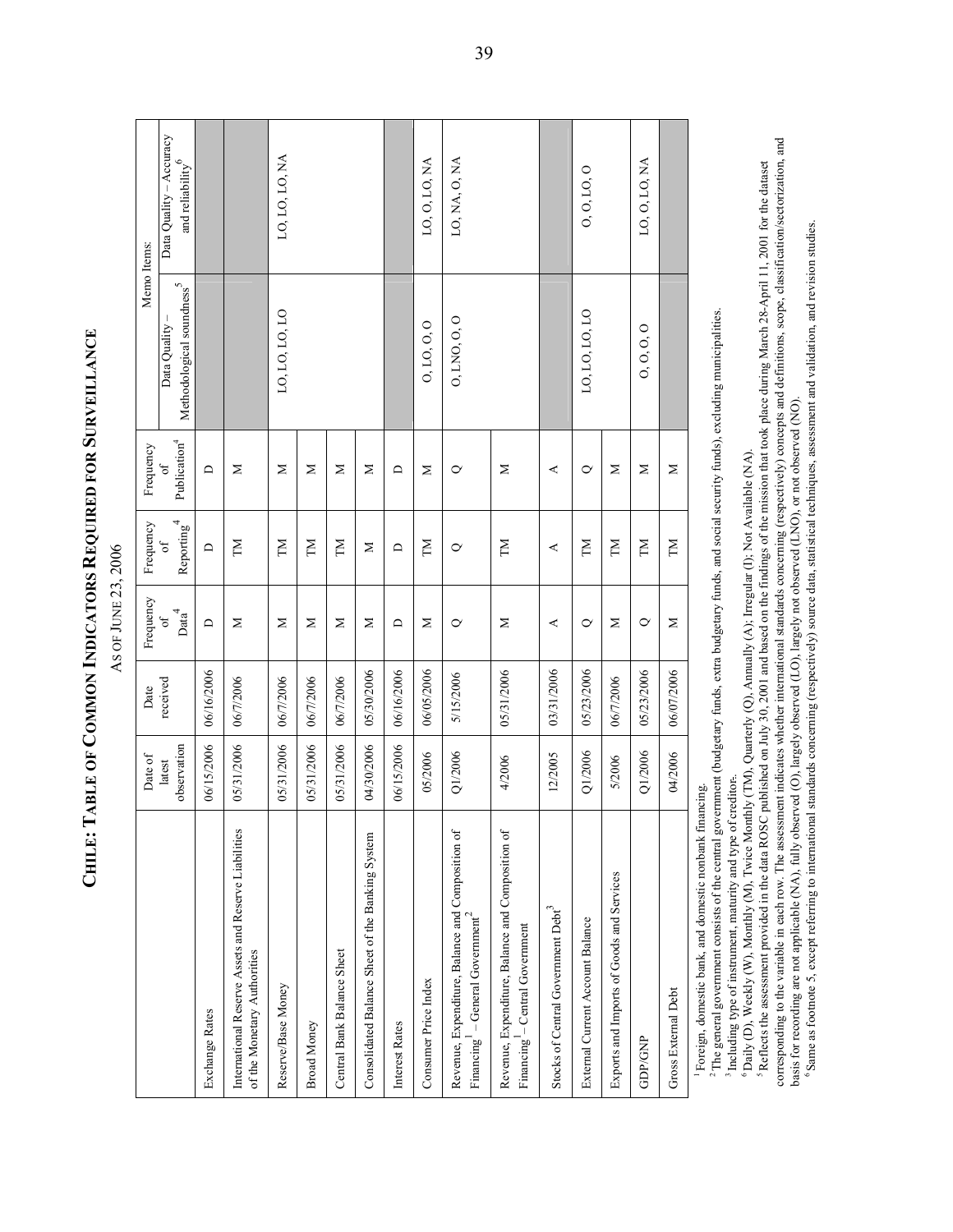**ANALYSIS (DSA)**  APPENDIX IV. CHILE: DEBT ANALYSIS (DSA) **CHILE: DEBT APPENDIX IV.**

Table 1. Public Sector (Central Government) Debt Sustainability Framework, 2001-2011<br>(In percent of GPP, unless otherwise indicated) Table 1. Public Sector (Central Government) Debt Sustainability Framework, 2001-2011

(In percent of GDP, unless otherwise indicated)

|                                                                                                                                                                                                                                                                                                                                                   |                                      |                | Actual                        |                |                                            |                                                                                         |                   |                |                | Projections                              |                                           |                    |                                         |
|---------------------------------------------------------------------------------------------------------------------------------------------------------------------------------------------------------------------------------------------------------------------------------------------------------------------------------------------------|--------------------------------------|----------------|-------------------------------|----------------|--------------------------------------------|-----------------------------------------------------------------------------------------|-------------------|----------------|----------------|------------------------------------------|-------------------------------------------|--------------------|-----------------------------------------|
|                                                                                                                                                                                                                                                                                                                                                   | <b>2001</b>                          | 2002           | 2003                          | 2004           | 2005                                       |                                                                                         |                   | 2006           | 2007           | 2008                                     | 2010<br>2009                              | 2011               |                                         |
|                                                                                                                                                                                                                                                                                                                                                   |                                      |                |                               |                |                                            |                                                                                         |                   |                |                | <b>Baseline</b>                          | Projections                               |                    | primary balance 12/<br>Debt-stabilizing |
| Public sector debt 1/                                                                                                                                                                                                                                                                                                                             | 5.0                                  | 15.7           | $\overline{3.1}$              | 10.8           |                                            |                                                                                         |                   | ທ່             | 4.7            | 2                                        |                                           |                    | έę                                      |
| o/w foreign-currency denominated                                                                                                                                                                                                                                                                                                                  | 13.9                                 | 14.7           | 11.8                          | 9.0            | ທ                                          |                                                                                         |                   | 3.7            | 2.9            | 2.0                                      | 6.5<br>1.5                                |                    |                                         |
| Change in public sector debt                                                                                                                                                                                                                                                                                                                      |                                      | $\frac{5}{9}$  |                               | $-2.3$         | $-3.3$                                     |                                                                                         |                   | $-1.9$         | $-0.8$         | $\frac{3}{2}$                            | $\frac{4}{1}$                             | $\overline{0}$ :   |                                         |
| Identified debt-creating flows (4+7+12)                                                                                                                                                                                                                                                                                                           |                                      |                |                               | $-6.3$         | $-8.7$                                     |                                                                                         |                   | $\overline{9}$ | $-6.0$         |                                          | 0.8<br>0.9                                | $-4.0$             |                                         |
| Primary deficit                                                                                                                                                                                                                                                                                                                                   | $7.8$<br>$7.8$<br>$7.7$              |                | 2 12 12 12<br>2 12 12 12      | $-4.5$         | $-7.3$<br>26.3                             |                                                                                         |                   | $-8.6$         |                | sa sa sa sa<br>sa sa sa sa<br>5<br>38001 |                                           |                    |                                         |
| Revenue and grants                                                                                                                                                                                                                                                                                                                                |                                      |                |                               | 24.1           |                                            |                                                                                         |                   |                |                |                                          |                                           |                    |                                         |
| Primary (noninterest) expenditure                                                                                                                                                                                                                                                                                                                 |                                      |                | 22.9<br>20.7                  | 19.6           |                                            |                                                                                         |                   | 27.1<br>18.5   | 982<br>982     |                                          |                                           | ၈ ဂု ဂု<br>၁ ဂု ဂု |                                         |
| Automatic debt dynamics 2.                                                                                                                                                                                                                                                                                                                        |                                      |                |                               |                |                                            |                                                                                         |                   |                |                |                                          |                                           |                    |                                         |
| Contribution from interest rate/growth differential 3/                                                                                                                                                                                                                                                                                            |                                      |                |                               |                |                                            |                                                                                         |                   | 0.6            | 3350           | n n o n<br>O O O O                       |                                           |                    |                                         |
| Of which contribution from real interest rate                                                                                                                                                                                                                                                                                                     |                                      |                |                               |                |                                            |                                                                                         |                   | $-0.2$         |                |                                          |                                           |                    |                                         |
| Of which contribution from real GDP growth                                                                                                                                                                                                                                                                                                        |                                      |                |                               |                |                                            |                                                                                         |                   | $-0.3$         |                |                                          |                                           | 5533               |                                         |
| Contribution from exchange rate depreciation 4/                                                                                                                                                                                                                                                                                                   |                                      |                |                               |                |                                            |                                                                                         |                   | ÷              | $\vdots$       | ÷                                        | ÷<br>÷                                    | $\cdot$            |                                         |
| Other identified debt-creating flows                                                                                                                                                                                                                                                                                                              |                                      |                |                               |                |                                            |                                                                                         |                   | $\overline{0}$ | $\frac{0}{2}$  | $\rm ^{0}$                               | $\overline{0}$<br>$\overline{0}$          | $\frac{0}{2}$      |                                         |
| r.<br>Residual, including asset changes (2-3)                                                                                                                                                                                                                                                                                                     |                                      |                |                               |                | 4000000000                                 |                                                                                         |                   | 7.3            | 51             | 4.8                                      | 4.0<br>4.3                                | $\frac{1}{4}$      |                                         |
| Public sector debt-to-revenue ratio 1/                                                                                                                                                                                                                                                                                                            | <b>32.6</b>                          | 67.5           | 56.9                          | 4.7            | 28.0                                       |                                                                                         |                   | 20.6           | 18.1           | $^{24.4}$                                | $\frac{31.3}{2}$<br>28.9                  | 32.0               |                                         |
| Gross financing need 6/                                                                                                                                                                                                                                                                                                                           | 1.5                                  |                | $\frac{8}{1}$                 | $\overline{Q}$ | $-1.8$                                     |                                                                                         |                   |                | نې             | $\overline{c}$                           | $-0.3$<br>$\overline{c}$                  | $-0.7$             |                                         |
| in billions of U.S. dollars                                                                                                                                                                                                                                                                                                                       |                                      | 2.0            | $\frac{3}{2}$                 | Ğ              | $\tilde{2}1$                               | 10-Year                                                                                 | 10-Year           | $-5.5$<br>-7.7 | က္             | $\overline{c}$                           | $-0.5$<br>$\overline{c}$                  | $-1.2$             |                                         |
|                                                                                                                                                                                                                                                                                                                                                   |                                      |                |                               |                |                                            | Historical                                                                              | Standard          |                |                |                                          |                                           |                    | Projected                               |
| Key Macroeconomic and Fiscal Assumptions                                                                                                                                                                                                                                                                                                          |                                      |                |                               |                |                                            | Average                                                                                 | Deviation         |                |                |                                          |                                           |                    | Average                                 |
| Real GDP growth (in percent)                                                                                                                                                                                                                                                                                                                      |                                      |                |                               |                | 6.3                                        | 4.3                                                                                     | 2.3               |                |                | 5.4                                      | 5.1                                       | 5.0<br>5.0         | 5.2                                     |
| Average nominal interest rate on public debt (in percent) 7/                                                                                                                                                                                                                                                                                      | $3.\overline{7}$<br>$3.\overline{7}$ | $2.4$<br>$3.4$ | 3.7                           | 6.2<br>3.8     | 4.0                                        |                                                                                         | $\overline{0}$ .3 | 5.2<br>6.1     | 5.5<br>6.5     | ဖ<br>7.9                                 | 6.8<br>Q,                                 | 6.9                | 6.9                                     |
| Average real interest rate (nominal rate minus change in GDP deflator, in percent)                                                                                                                                                                                                                                                                | $-0.1$<br>12.7                       |                | $-2, 8$<br>$-1, 8$<br>$-6, 8$ | 377940         | co a 4 ro L'<br>0 0 0 0 0 0<br>0 0 0 0 0 0 | $\begin{array}{c} 0.7 & 0.7 & 0.7 \\ 0.7 & 0.7 & 0.7 \\ 0.9 & 0.7 & 0.9 \\ \end{array}$ | 10.1              | $-2.8$         | 9.7            | ທ່<br>12.5                               | $\overline{5}$<br>rU                      | $\frac{1}{4}$      | 5.7                                     |
| in percent)<br>Nominal appreciation (increase in US dollar value of local currency,                                                                                                                                                                                                                                                               |                                      |                |                               |                |                                            |                                                                                         |                   | $\vdots$       |                | $\vdots$                                 | $\vdots$<br>$\vdots$                      | $\vdots$           | $\vdots$                                |
| Inflation rate (GDP deflator, in percent)                                                                                                                                                                                                                                                                                                         | 3<br>3 3 4<br>3 4                    |                |                               |                |                                            |                                                                                         | 1.6               | 8.9            | $-3.2$         | $-4.6$                                   | $\frac{7}{1}$<br>1.5                      | 2.8                | 1.2                                     |
| Growth of real primary spending (deflated by GDP deflator, in percent)                                                                                                                                                                                                                                                                            |                                      |                | $-1,8$                        |                |                                            |                                                                                         | $4.8$<br>2.0      | 0.80           | 13.9           | $11.5$<br>$-3.8$                         | 1.8                                       | $\frac{6}{1}$      | 5.3                                     |
| Primary deficit                                                                                                                                                                                                                                                                                                                                   |                                      |                |                               |                |                                            |                                                                                         |                   |                |                |                                          | 240                                       | 3.9                | $-4.9$                                  |
|                                                                                                                                                                                                                                                                                                                                                   |                                      |                |                               |                |                                            |                                                                                         |                   |                |                | Stress Tests for Public Debt Ratio       |                                           |                    | Debt-stabilizing                        |
| A. Alternative Scenarios                                                                                                                                                                                                                                                                                                                          |                                      |                |                               |                |                                            |                                                                                         |                   |                |                |                                          |                                           |                    | primary balance 12/                     |
| A1. Key variables are at their historical averages in 2005-10 8/                                                                                                                                                                                                                                                                                  |                                      |                |                               |                |                                            |                                                                                         |                   | 6<br>6.6       | 7.3<br>2.3     | 2.9                                      | 10.2<br>စ် ဗို                            | 10.8               | -0.5                                    |
| A2. No policy change (constant primary balance) in 2005-10                                                                                                                                                                                                                                                                                        |                                      |                |                               |                |                                            |                                                                                         |                   |                |                | $\frac{3}{2}$                            | 10.2                                      | 14.6               | ្ឆ                                      |
| <b>B.</b> Bound Tests                                                                                                                                                                                                                                                                                                                             |                                      |                |                               |                |                                            |                                                                                         |                   |                |                |                                          |                                           |                    |                                         |
| B1. Real interest rate is at historical average plus two standard deviations in 2005 and 2006                                                                                                                                                                                                                                                     |                                      |                |                               |                |                                            |                                                                                         |                   | ဖ<br>ທ່        | 4.3            | ဖ<br>ų<br>ıó,                            | 6.8<br>0 0<br>Q                           | 6.5                | ۵                                       |
| B2. Real GDP growth is at historical average minus one standard deviations in 2005 and 2006 10/                                                                                                                                                                                                                                                   |                                      |                |                               |                |                                            |                                                                                         |                   | 5.6            | <u>ိ</u>       | 11.6                                     | 15.4                                      | 21.6               | ្នុ                                     |
| iations in 2005 and 2006<br>B3. Primary balance is at historical average minus two standard dev                                                                                                                                                                                                                                                   |                                      |                |                               |                |                                            |                                                                                         |                   | <b>.</b><br>.  | 11.8           | 18.4                                     | 19.8<br>19.3                              | 19.8               | ဒို ဒို                                 |
| B4. Combination of B1-B3 using one standard deviation shocks                                                                                                                                                                                                                                                                                      |                                      |                |                               |                |                                            |                                                                                         |                   |                | $\overline{5}$ | 13.6                                     | 15.5                                      | 15.8               |                                         |
| B5. One time 30 percent real depreciation in 2005 11/                                                                                                                                                                                                                                                                                             |                                      |                |                               |                |                                            |                                                                                         |                   |                | 6.0            | $7.4$<br>16.9                            | $\overline{8}$<br>4 8 5<br>4 8 5<br>4 8 5 | 8.8                | Ş                                       |
| B6. 10 percent of GDP increase in other debt-creating flows in 2005                                                                                                                                                                                                                                                                               |                                      |                |                               |                |                                            |                                                                                         |                   |                | 14.7           |                                          | 18.2                                      | 18.2               | ್ಷ                                      |
| 1/ Gross debt of the central government. The forceast for the debt stock innivitiby includes the effect of the redemption of recognition bonds (amortizations amount to around 1% percent of GDP annually in the forceast hori<br>if the fiscal surplus is not large enough to cover the entire financing needs for the ye<br><b>CALL ANTICAL</b> |                                      |                |                               |                |                                            |                                                                                         |                   |                |                |                                          |                                           |                    |                                         |

exchange rate depreciation 2/ Derived as [(1+r)]/(1+g+p+gp)) times previous period debt ratio, with r = interest rate; p = growth rate of GDP deflator, g = real GDP growth rate; a = share of foreign-currency dentation debt, and s = nominal exchange nominal 2) Derived as [ir - p(1+g) - g + ae(1+ip)/(1+g+p+gp)) times previous period debt ratio. with r = interest rate; p = growth rate of GDP deflator; g = real GDP growth rate; a = streative previous period of U.S. dollar).<br>Imea

(measured by increase in local currency value of U.S. dollar). 3/ The real interest rate contribution is derived from the denominator in footnote 2/ as r - π (1+g) and the real growth contribution as -g.

4/ The exchange rate contribution is derived from the numerator in footnote 2/ as ae(1+r).

5/ For projections, this line includes exchange rate changes.

6/ Defined as public sector deficit, plus amortization of medium and long-term public sector debt, plus short-term debt at end of previous period.

7/ Derived as nominal interest expenditure divided by previous period debt stock.

8/ The key variables include real GDP growth; real interest rate; and primary balance in percent of GDP. 9/ The implied change in other key variables under this scenario is discussed in the text.

10/ The two-standard deviation estimate is from 1996-2004, because of the exceptional growth rate in 1995 (10 percent) distorts the results.

11/ Real depreciation is defined as nominal depreciation (measured by percentage fall in dollar value of local currency) minus domestic inflation (based on GDP deflator).

12/ Assumes that key variables (real GDP growth, real interest rate, and other identified debt-creating flows) remain at the level of the last projection year.

40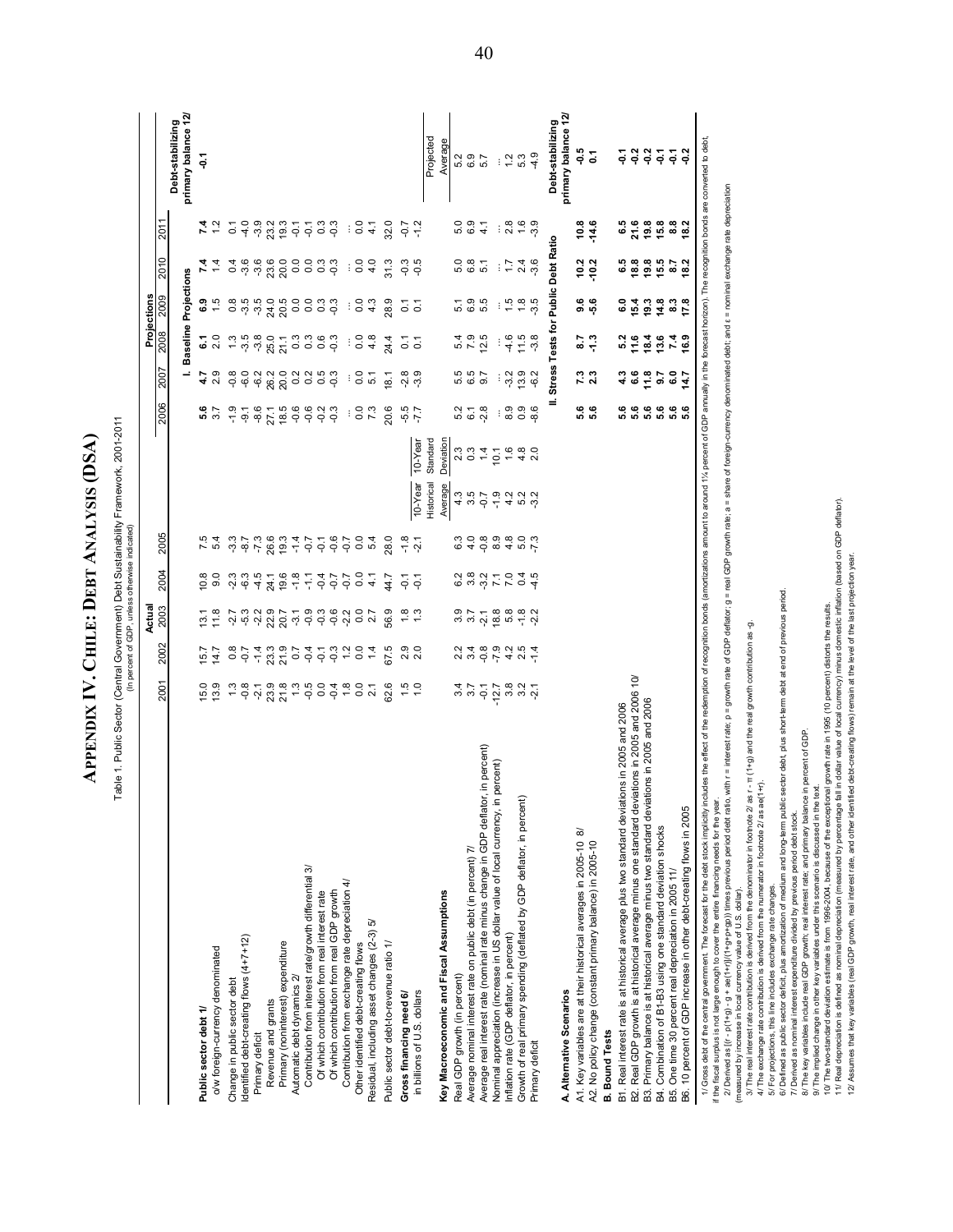|                                                                                                                                                                                                                                                                                                                                                                                                                                                                        |                                                                                                                                                        |                                                                                                                                                                                                                                                                                                                                                                                                                             | Actual                                                                                                                                                                                                      |                                                                                                   |                                           |                                                                |                    |                              |                                                   |                      | Projections                          |                                                                              |                                                                                                                                                                                     |                                    |
|------------------------------------------------------------------------------------------------------------------------------------------------------------------------------------------------------------------------------------------------------------------------------------------------------------------------------------------------------------------------------------------------------------------------------------------------------------------------|--------------------------------------------------------------------------------------------------------------------------------------------------------|-----------------------------------------------------------------------------------------------------------------------------------------------------------------------------------------------------------------------------------------------------------------------------------------------------------------------------------------------------------------------------------------------------------------------------|-------------------------------------------------------------------------------------------------------------------------------------------------------------------------------------------------------------|---------------------------------------------------------------------------------------------------|-------------------------------------------|----------------------------------------------------------------|--------------------|------------------------------|---------------------------------------------------|----------------------|--------------------------------------|------------------------------------------------------------------------------|-------------------------------------------------------------------------------------------------------------------------------------------------------------------------------------|------------------------------------|
|                                                                                                                                                                                                                                                                                                                                                                                                                                                                        | 2001                                                                                                                                                   | 2002                                                                                                                                                                                                                                                                                                                                                                                                                        | 2003                                                                                                                                                                                                        | 2004                                                                                              | 2005                                      |                                                                |                    | 2006                         | 2007                                              | 8002                 | 2009                                 | 2010                                                                         | $201 -$                                                                                                                                                                             |                                    |
|                                                                                                                                                                                                                                                                                                                                                                                                                                                                        |                                                                                                                                                        |                                                                                                                                                                                                                                                                                                                                                                                                                             |                                                                                                                                                                                                             |                                                                                                   |                                           |                                                                |                    |                              |                                                   |                      | I. Baseline Projections              |                                                                              |                                                                                                                                                                                     | Debt-stabilizing<br>non-interest   |
| External debt                                                                                                                                                                                                                                                                                                                                                                                                                                                          | 56.2                                                                                                                                                   | 60.2                                                                                                                                                                                                                                                                                                                                                                                                                        | 58.4                                                                                                                                                                                                        | 45.6                                                                                              | 38.9                                      |                                                                |                    | œ<br>జ                       | 35.1                                              | 35.7                 | 34.8                                 | 33.8                                                                         | 32.3                                                                                                                                                                                | current account 7/<br>$-10.9$      |
| Change in external debt                                                                                                                                                                                                                                                                                                                                                                                                                                                | 6.8                                                                                                                                                    |                                                                                                                                                                                                                                                                                                                                                                                                                             |                                                                                                                                                                                                             | 9 8 8 9 9<br>구 2 7 9 9                                                                            | $-6.7$                                    |                                                                |                    | -5.1                         |                                                   | ဓံ ထုံ               | $-7.6$                               |                                                                              |                                                                                                                                                                                     |                                    |
| Identified external debt-creating flows (4+8+9)                                                                                                                                                                                                                                                                                                                                                                                                                        |                                                                                                                                                        |                                                                                                                                                                                                                                                                                                                                                                                                                             | $-18.9$<br>$-18.9$                                                                                                                                                                                          |                                                                                                   |                                           |                                                                |                    | $-11.9$                      | 2527                                              | 8708<br>0870         |                                      | $-1$ $-1$ $-1$ $-1$ $-1$ $-1$                                                |                                                                                                                                                                                     |                                    |
| Current account deficit, excluding interest payments<br>Deficit in balance of goods and services                                                                                                                                                                                                                                                                                                                                                                       | $-0.9$                                                                                                                                                 |                                                                                                                                                                                                                                                                                                                                                                                                                             |                                                                                                                                                                                                             |                                                                                                   |                                           |                                                                |                    | $-3.1$<br>$-11.8$            |                                                   | Ņ                    | $\frac{0}{1}$<br>$-1.9$              |                                                                              |                                                                                                                                                                                     |                                    |
| Exports                                                                                                                                                                                                                                                                                                                                                                                                                                                                |                                                                                                                                                        |                                                                                                                                                                                                                                                                                                                                                                                                                             |                                                                                                                                                                                                             |                                                                                                   |                                           |                                                                |                    |                              |                                                   |                      |                                      | 38.6                                                                         |                                                                                                                                                                                     |                                    |
| Imports                                                                                                                                                                                                                                                                                                                                                                                                                                                                | $-5, 7, 2, 8$<br>$-5, 7, 2, 8$                                                                                                                         |                                                                                                                                                                                                                                                                                                                                                                                                                             |                                                                                                                                                                                                             |                                                                                                   |                                           |                                                                |                    |                              | $\begin{array}{c} 48,0 \\ 28,0 \\ 10 \end{array}$ | 9<br>99<br>99<br>99  | 38 38 40<br>38 40 40                 |                                                                              |                                                                                                                                                                                     |                                    |
| Net non-debt creating capital inflows (negative)                                                                                                                                                                                                                                                                                                                                                                                                                       |                                                                                                                                                        |                                                                                                                                                                                                                                                                                                                                                                                                                             |                                                                                                                                                                                                             | $40.3$<br>$75.9$<br>$75.9$<br>$75.9$                                                              |                                           |                                                                |                    | $37 - 89$<br>$37 - 89$       |                                                   |                      |                                      | $36.7$<br>$8.9$                                                              | $\vec{r}$ $\vec{r}$ $\vec{q}$ $\vec{q}$ $\vec{q}$ $\vec{q}$ $\vec{q}$ $\vec{q}$ $\vec{q}$ $\vec{q}$ $\vec{q}$ $\vec{q}$ $\vec{q}$ $\vec{q}$ $\vec{q}$ $\vec{q}$ $\vec{q}$ $\vec{q}$ |                                    |
| Automatic debt dynamics 1/                                                                                                                                                                                                                                                                                                                                                                                                                                             | 7.3                                                                                                                                                    |                                                                                                                                                                                                                                                                                                                                                                                                                             |                                                                                                                                                                                                             |                                                                                                   |                                           |                                                                |                    |                              | $-0.8$                                            |                      | $\frac{0}{10}$                       |                                                                              |                                                                                                                                                                                     |                                    |
| Contribution from nominal interest rate                                                                                                                                                                                                                                                                                                                                                                                                                                |                                                                                                                                                        |                                                                                                                                                                                                                                                                                                                                                                                                                             |                                                                                                                                                                                                             |                                                                                                   | $\frac{1}{2}$ $\frac{1}{4}$ $\frac{1}{9}$ |                                                                |                    | $\mathbb{Z}$                 | $\mathbb{U}$                                      | $7.8$<br>$-1.9$      | $\overline{0.7}$                     | $7.5$<br>$-1.5$                                                              | 0.4                                                                                                                                                                                 |                                    |
| Contribution from real GDP growth                                                                                                                                                                                                                                                                                                                                                                                                                                      |                                                                                                                                                        |                                                                                                                                                                                                                                                                                                                                                                                                                             |                                                                                                                                                                                                             |                                                                                                   |                                           |                                                                |                    | ZV-                          | $-1.9$                                            |                      | ζŀ.                                  |                                                                              |                                                                                                                                                                                     |                                    |
| Contribution from price and exchange rate changes 2/<br>Residual, ind. change in gross foreign assets (2-3) 3/                                                                                                                                                                                                                                                                                                                                                         |                                                                                                                                                        | $\begin{array}{l} \mathbf{d} \mathbf{u} \mathbf{u} \mathbf{u} \mathbf{u} \mathbf{u} \mathbf{u} \mathbf{u} \mathbf{u} \mathbf{u} \mathbf{u} \mathbf{u} \mathbf{u} \mathbf{u} \mathbf{u} \mathbf{u} \mathbf{u} \mathbf{u} \mathbf{u} \mathbf{u} \mathbf{u} \mathbf{u} \mathbf{u} \mathbf{u} \mathbf{u} \mathbf{u} \mathbf{u} \mathbf{u} \mathbf{u} \mathbf{u} \mathbf{u} \mathbf{u} \mathbf{u} \mathbf{u} \mathbf{u} \mathbf$ | $\frac{1}{4}$ $\frac{1}{8}$ $\frac{1}{8}$ $\frac{1}{9}$ $\frac{1}{9}$ $\frac{1}{9}$ $\frac{1}{10}$ $\frac{1}{10}$ $\frac{1}{10}$ $\frac{1}{10}$ $\frac{1}{10}$ $\frac{1}{10}$ $\frac{1}{10}$ $\frac{1}{10}$ | $\frac{3}{4}$ $\frac{3}{4}$ $\frac{3}{4}$ $\frac{3}{4}$ $\frac{3}{4}$ $\frac{3}{4}$ $\frac{3}{4}$ | 10.2                                      |                                                                |                    | 6.8<br>÷                     | 12.0                                              | ÷<br>8.7             | 6.6                                  | 6.7<br>÷                                                                     | ÷<br>6.1                                                                                                                                                                            |                                    |
| External debt-to-exports ratio (in percent)                                                                                                                                                                                                                                                                                                                                                                                                                            | 172.0                                                                                                                                                  | 179.5                                                                                                                                                                                                                                                                                                                                                                                                                       | 161.6                                                                                                                                                                                                       | 113.1                                                                                             | 93.9                                      |                                                                |                    | 78.7                         | 85.6                                              | O.<br>ട്             | 5.06                                 | 87.4                                                                         | 84.0                                                                                                                                                                                |                                    |
|                                                                                                                                                                                                                                                                                                                                                                                                                                                                        |                                                                                                                                                        |                                                                                                                                                                                                                                                                                                                                                                                                                             |                                                                                                                                                                                                             |                                                                                                   |                                           |                                                                |                    |                              |                                                   |                      |                                      |                                                                              |                                                                                                                                                                                     |                                    |
| Gross external financing need (in billions of US dollars) 4/                                                                                                                                                                                                                                                                                                                                                                                                           | $9.0$<br>$13.1$                                                                                                                                        | $11.3$<br>16.8                                                                                                                                                                                                                                                                                                                                                                                                              | $11.6$<br>15.7                                                                                                                                                                                              | 13.7                                                                                              | $11.7$<br>$10.2$                          |                                                                |                    | $23$<br>8.8                  | $\frac{8}{7.1}$                                   | ထု တု<br>$rac{1}{2}$ | $\omega$ 4<br>ള' ∞                   | $0.8$<br>$6.4$                                                               | $0.7$<br>$5.9$                                                                                                                                                                      |                                    |
| in percent of GDP                                                                                                                                                                                                                                                                                                                                                                                                                                                      |                                                                                                                                                        |                                                                                                                                                                                                                                                                                                                                                                                                                             |                                                                                                                                                                                                             |                                                                                                   |                                           | Historical<br>8-Year                                           | Standard<br>8-Year |                              |                                                   |                      |                                      |                                                                              |                                                                                                                                                                                     | Projected                          |
| Key Macroeconomic Assumptions                                                                                                                                                                                                                                                                                                                                                                                                                                          |                                                                                                                                                        |                                                                                                                                                                                                                                                                                                                                                                                                                             |                                                                                                                                                                                                             |                                                                                                   |                                           | Average                                                        | Deviation          |                              |                                                   |                      |                                      |                                                                              |                                                                                                                                                                                     | Average                            |
|                                                                                                                                                                                                                                                                                                                                                                                                                                                                        |                                                                                                                                                        |                                                                                                                                                                                                                                                                                                                                                                                                                             |                                                                                                                                                                                                             |                                                                                                   |                                           |                                                                |                    |                              |                                                   |                      |                                      |                                                                              |                                                                                                                                                                                     |                                    |
| Real GDP growth (in percent)<br>Nominal GDP (US dollars)                                                                                                                                                                                                                                                                                                                                                                                                               | 68.6<br>3.4                                                                                                                                            |                                                                                                                                                                                                                                                                                                                                                                                                                             |                                                                                                                                                                                                             |                                                                                                   | $15.3$<br>$6.3$<br>$8.9$                  |                                                                |                    | 140.1                        |                                                   | 37.3                 | $145.1$<br>5.1                       | 153.7                                                                        |                                                                                                                                                                                     |                                    |
| Exchange rate appreciation (US dollar value of local currency, change in percent)                                                                                                                                                                                                                                                                                                                                                                                      | $-15.0$                                                                                                                                                |                                                                                                                                                                                                                                                                                                                                                                                                                             |                                                                                                                                                                                                             |                                                                                                   |                                           |                                                                |                    |                              |                                                   | $\frac{6}{4}$ 9      |                                      | 0.8                                                                          |                                                                                                                                                                                     |                                    |
| GDP deflator (change in domestic currency)                                                                                                                                                                                                                                                                                                                                                                                                                             |                                                                                                                                                        |                                                                                                                                                                                                                                                                                                                                                                                                                             |                                                                                                                                                                                                             |                                                                                                   |                                           |                                                                |                    |                              |                                                   |                      |                                      |                                                                              |                                                                                                                                                                                     |                                    |
| GDP deflator in US dollars (change in percent)                                                                                                                                                                                                                                                                                                                                                                                                                         | 3.8                                                                                                                                                    |                                                                                                                                                                                                                                                                                                                                                                                                                             |                                                                                                                                                                                                             |                                                                                                   |                                           |                                                                |                    |                              |                                                   |                      |                                      |                                                                              |                                                                                                                                                                                     |                                    |
| Nominal external interest rate (in percent)                                                                                                                                                                                                                                                                                                                                                                                                                            | 4.6                                                                                                                                                    |                                                                                                                                                                                                                                                                                                                                                                                                                             |                                                                                                                                                                                                             |                                                                                                   |                                           |                                                                |                    |                              |                                                   |                      |                                      |                                                                              |                                                                                                                                                                                     |                                    |
| Growth of exports (US dollar terms, in percent)                                                                                                                                                                                                                                                                                                                                                                                                                        |                                                                                                                                                        |                                                                                                                                                                                                                                                                                                                                                                                                                             |                                                                                                                                                                                                             |                                                                                                   |                                           |                                                                |                    |                              | $-6.0$                                            |                      |                                      |                                                                              |                                                                                                                                                                                     |                                    |
| Growth of imports (US dollar terms, in percent)                                                                                                                                                                                                                                                                                                                                                                                                                        |                                                                                                                                                        |                                                                                                                                                                                                                                                                                                                                                                                                                             |                                                                                                                                                                                                             |                                                                                                   |                                           |                                                                |                    |                              |                                                   |                      |                                      |                                                                              |                                                                                                                                                                                     |                                    |
| Current account balance, excluding interest payments<br>Net non-debt creating capital inflows                                                                                                                                                                                                                                                                                                                                                                          | စ္က လ စ စ<br>ကို လ စ စ်                                                                                                                                | $P$ $\alpha$ $\mu$ $4$ $4$ $\omega$ $\alpha$ $\phi$ $\mu$ $\omega$ $\omega$ $\omega$ $\omega$                                                                                                                                                                                                                                                                                                                               | $\begin{array}{c} 7.9494777744 \\ 7.9494777744 \end{array}$                                                                                                                                                 |                                                                                                   | $44.777878888$                            | $\begin{array}{c} 0.4444 \\ 0.44444 \\ 0.04444 \\ \end{array}$ |                    |                              | $7.36$<br>$7.8$                                   |                      |                                      | 7.887809                                                                     |                                                                                                                                                                                     |                                    |
|                                                                                                                                                                                                                                                                                                                                                                                                                                                                        |                                                                                                                                                        |                                                                                                                                                                                                                                                                                                                                                                                                                             |                                                                                                                                                                                                             |                                                                                                   |                                           |                                                                |                    |                              |                                                   |                      |                                      |                                                                              |                                                                                                                                                                                     | Debt-stabilizing                   |
| A. Alternative Scenario                                                                                                                                                                                                                                                                                                                                                                                                                                                |                                                                                                                                                        |                                                                                                                                                                                                                                                                                                                                                                                                                             |                                                                                                                                                                                                             |                                                                                                   |                                           |                                                                |                    |                              | Ξ                                                 |                      | Stress Tests for External Debt Ratio |                                                                              |                                                                                                                                                                                     | current account 7/<br>non-interest |
| A1. Key variables are at their historical averages in 2005-09 5/                                                                                                                                                                                                                                                                                                                                                                                                       |                                                                                                                                                        |                                                                                                                                                                                                                                                                                                                                                                                                                             |                                                                                                                                                                                                             |                                                                                                   |                                           |                                                                |                    | œ<br>జే                      | 4<br>æ                                            | 32.1                 | ب<br>ನಿ                              | Q<br>$\overline{28}$                                                         | 26.2                                                                                                                                                                                | $-7.3$                             |
| <b>B.</b> Bound Tests                                                                                                                                                                                                                                                                                                                                                                                                                                                  |                                                                                                                                                        |                                                                                                                                                                                                                                                                                                                                                                                                                             |                                                                                                                                                                                                             |                                                                                                   |                                           |                                                                |                    |                              |                                                   |                      |                                      |                                                                              |                                                                                                                                                                                     |                                    |
| s in 2005 and 2006<br>B1. Nominal interest rate is at historical average plus two standard deviation                                                                                                                                                                                                                                                                                                                                                                   |                                                                                                                                                        |                                                                                                                                                                                                                                                                                                                                                                                                                             |                                                                                                                                                                                                             |                                                                                                   |                                           |                                                                |                    |                              |                                                   |                      |                                      |                                                                              |                                                                                                                                                                                     |                                    |
| B2. Real GDP growth is at historical average minus two standard deviations in 2005 and 2006                                                                                                                                                                                                                                                                                                                                                                            |                                                                                                                                                        |                                                                                                                                                                                                                                                                                                                                                                                                                             |                                                                                                                                                                                                             |                                                                                                   |                                           |                                                                |                    |                              | $36.1$<br>$37.5$<br>$42.4$                        |                      |                                      |                                                                              | 34.3<br>35.8                                                                                                                                                                        | $7.3$<br>$7.3$<br>$7.7$            |
| B3. Change in US dollar GDP deflator is at historical average minus two star                                                                                                                                                                                                                                                                                                                                                                                           | ndard deviations in 2005 and 2006                                                                                                                      |                                                                                                                                                                                                                                                                                                                                                                                                                             |                                                                                                                                                                                                             |                                                                                                   |                                           |                                                                |                    |                              |                                                   |                      |                                      |                                                                              | 44.1                                                                                                                                                                                |                                    |
| B4. Non-interest current account is at historical average minus two standard                                                                                                                                                                                                                                                                                                                                                                                           | deviations in 2005 and 2006                                                                                                                            |                                                                                                                                                                                                                                                                                                                                                                                                                             |                                                                                                                                                                                                             |                                                                                                   |                                           |                                                                |                    |                              | 40.2                                              |                      |                                      |                                                                              |                                                                                                                                                                                     |                                    |
| B5. Combination of B1-B4 using one standard deviation shocks<br>B6. One time 30 percent nominal depreciation in 2005                                                                                                                                                                                                                                                                                                                                                   |                                                                                                                                                        |                                                                                                                                                                                                                                                                                                                                                                                                                             |                                                                                                                                                                                                             |                                                                                                   |                                           |                                                                |                    | 8 8 8 8 8 8 8<br>8 8 8 8 8 8 | 42.1<br>49.2                                      |                      | 9<br>9994444                         | 8 2 4 <del>8 8 8 8</del><br>8 2 <del>2 8 8 8</del><br>8 2 <del>2 8 8 8</del> | 38.4<br>38.4<br>42.5                                                                                                                                                                | $7.3$<br>$7.3$<br>$7.3$            |
|                                                                                                                                                                                                                                                                                                                                                                                                                                                                        |                                                                                                                                                        |                                                                                                                                                                                                                                                                                                                                                                                                                             |                                                                                                                                                                                                             |                                                                                                   |                                           |                                                                |                    |                              |                                                   |                      |                                      |                                                                              |                                                                                                                                                                                     |                                    |
| 2/ The contribution from price and exchanger ate changes is defined as [-(1++p](1+p]++p+++p+++p1++p1) +p=(1++p](1+p++p+++a(1++p)(1+00) defact) defact) and as [-(1+9) + ea(1++p](1+0) and tas is defined on GDP defactor)<br>e = nominal appreciation (increase in dollar value of domestic currency), and a = share of domestic-currency denominated debt in total external debt<br>1/ Derived as $[r - g - r(1 + g) + e$ a(1+r)]/(1+g+r+gr) times previous period de | bt stock, with r = nominal effective interest rate on external debt; r = change in domestic GDP deflator in US dollar terms, g = real GDP growth rate, |                                                                                                                                                                                                                                                                                                                                                                                                                             |                                                                                                                                                                                                             |                                                                                                   |                                           |                                                                |                    |                              |                                                   |                      |                                      |                                                                              |                                                                                                                                                                                     |                                    |
| 4/ Defined as current account deficit, plus amortization on medium- and long-term debt, plus short-term debt at end of previous period<br>3/ For projection, line includes the impact of price and exchange rate changes.                                                                                                                                                                                                                                              |                                                                                                                                                        |                                                                                                                                                                                                                                                                                                                                                                                                                             |                                                                                                                                                                                                             |                                                                                                   |                                           |                                                                |                    |                              |                                                   |                      |                                      |                                                                              |                                                                                                                                                                                     |                                    |
| ed in the text<br>5/ The key variables include real GDP growth; nominal interest rate; dollar<br>6/ The implied change in other key variables under this scenario is discuss                                                                                                                                                                                                                                                                                           | deflator growth; and both non-interest current account and non-debt inflows in percent of GDP.                                                         |                                                                                                                                                                                                                                                                                                                                                                                                                             |                                                                                                                                                                                                             |                                                                                                   |                                           |                                                                |                    |                              |                                                   |                      |                                      |                                                                              |                                                                                                                                                                                     |                                    |
| 7/ Long-run, constant balance that stabilizes the debt ratio assuming that key variables (real GDP prowth, nominal interest rate, dollar deflator growth, and non-debt inflows in percent of GDP) remain at their levels of th                                                                                                                                                                                                                                         |                                                                                                                                                        |                                                                                                                                                                                                                                                                                                                                                                                                                             |                                                                                                                                                                                                             |                                                                                                   |                                           |                                                                |                    |                              |                                                   |                      |                                      |                                                                              |                                                                                                                                                                                     |                                    |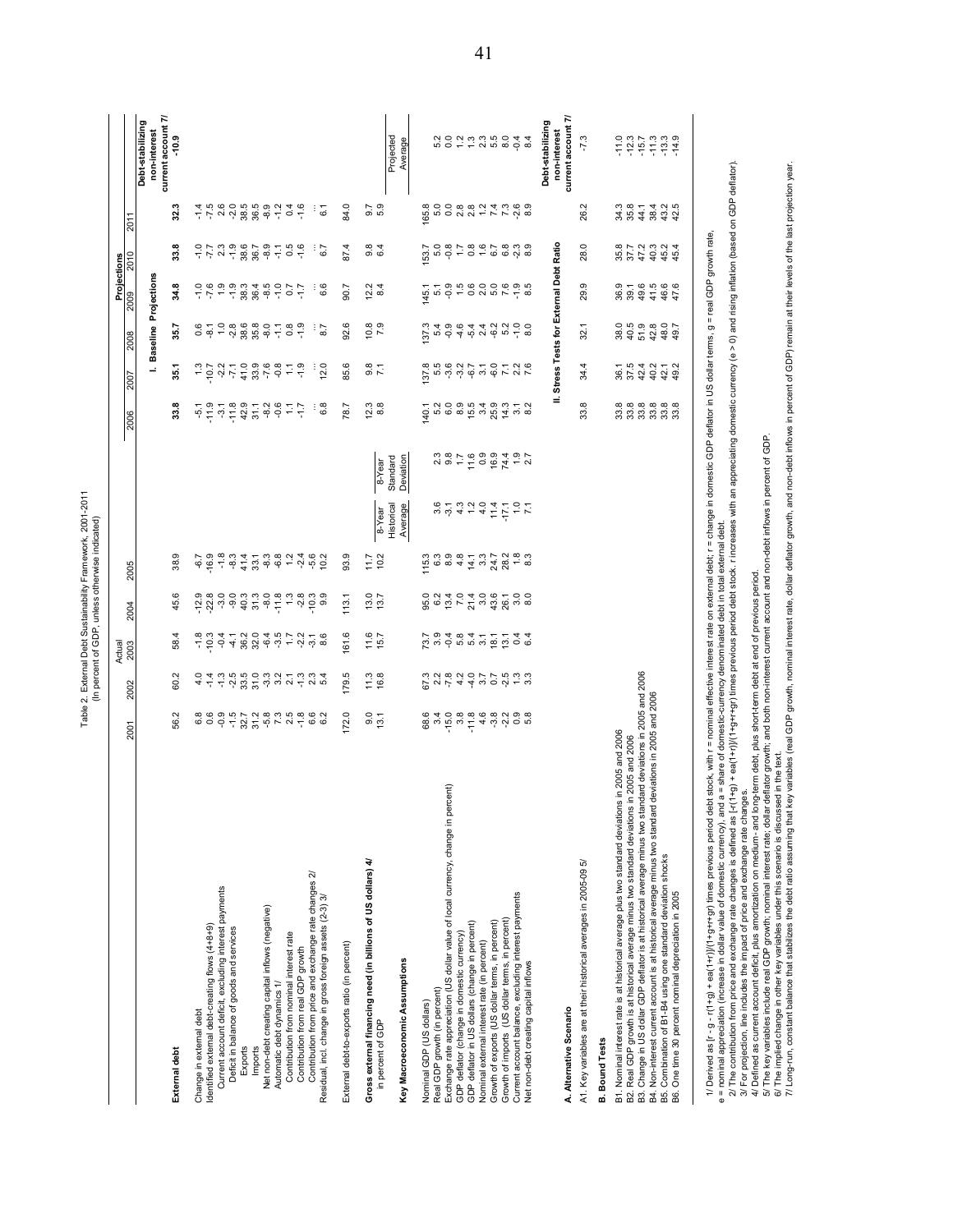#### INTERNATIONAL MONETARY FUND

# CHILE

# **Staff Report for the 2006 Article IV Consultation Supplementary Information**

Prepared by the Western Hemisphere and Policy Development and Review Departments

Approved by Markus Rodlauer and Adrienne Cheasty

July 26, 2006

This supplement provides an update of policy developments since the release of the staff report (www.imf.org). The thrust of the staff appraisal remains unchanged.

1. In its July meeting, the central bank increased its policy rate by 25 basis points (to 5.25 percent) and announced that further monetary tightening would be data-dependent and more gradual.

2. The presidential commission appointed to suggest proposals for the reform of the pension system presented its findings on July 6, 2006. The report recommends the creation of a solidarity pillar guaranteeing a basic universal pension for the poor, introducing a requirement for the self-employed to contribute, streamlining and liberalizing the pension fund investment regime, and separating account and investment management functions. In the coming months, the government is expected to decide how to go forward with the pension reform, including which proposals of the commission to retain, and to send a draft bill to congress to that effect.

3. On July 20, the Minister of Finance announced a set of reforms aimed at encouraging entrepreneurship, improving technological competitiveness, deepening the capital markets, and continuing to build modern institutions. Some of these measures have a limited fiscal impact, which the authorities plan to accommodate under the structural surplus rule. The main measures are as follows:

- The draft fiscal responsibility law (see <u>www.imf.org</u> for details) was designated a legislative priority, to ensure its expeditious passage by congress.
- The government plans to rekindle the legislative process on the draft Capital Market II reform bill in August, and to send a revised bill to congress to ensure its prompt approval.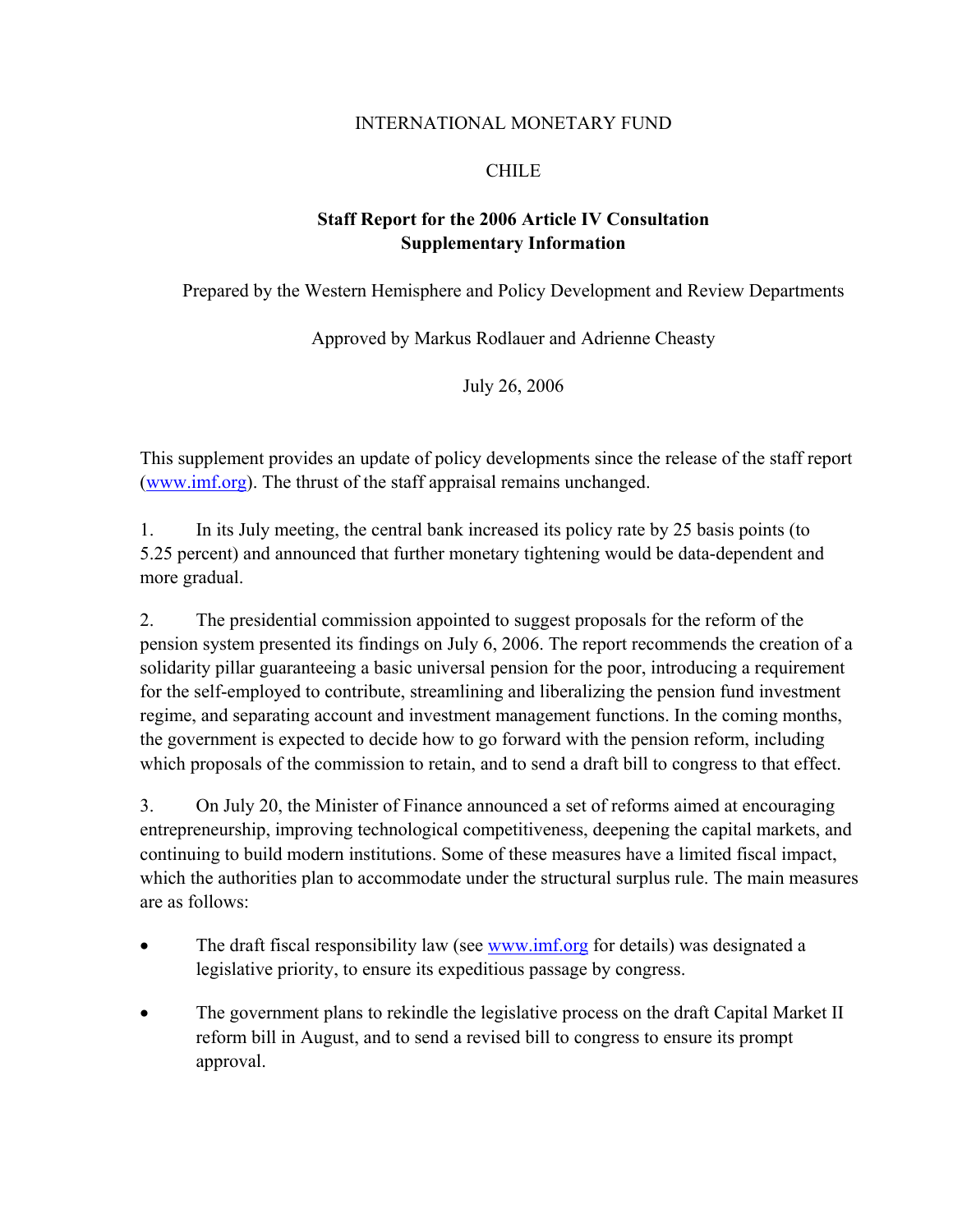- The government will seek legislative approval to streamline financial taxation, including with a proposal to gradually reduce the stamp tax rate from 1.6 percent at present to 1.2 percent by 2009 and to exempt all refinancing operations from the tax. The government also plans to issue regulations to simplify the capital gains tax and clarify the conditions for exemptions, in line with staff recommendations.
- To enhance the internationalization of the peso, the government plans to facilitate the issuance of peso bonds by foreign investors, including multilateral organizations, in both the Chilean market and abroad. The settlement and netting arrangements for derivative instruments will be brought to international standards.
- To improve technology and innovation the authorities plan to unify taxes on imported software, patents, and other technological services, at a reduced rate of 15 percent. They also plan to provide subsidies and tax exemptions for research and development spending by private companies.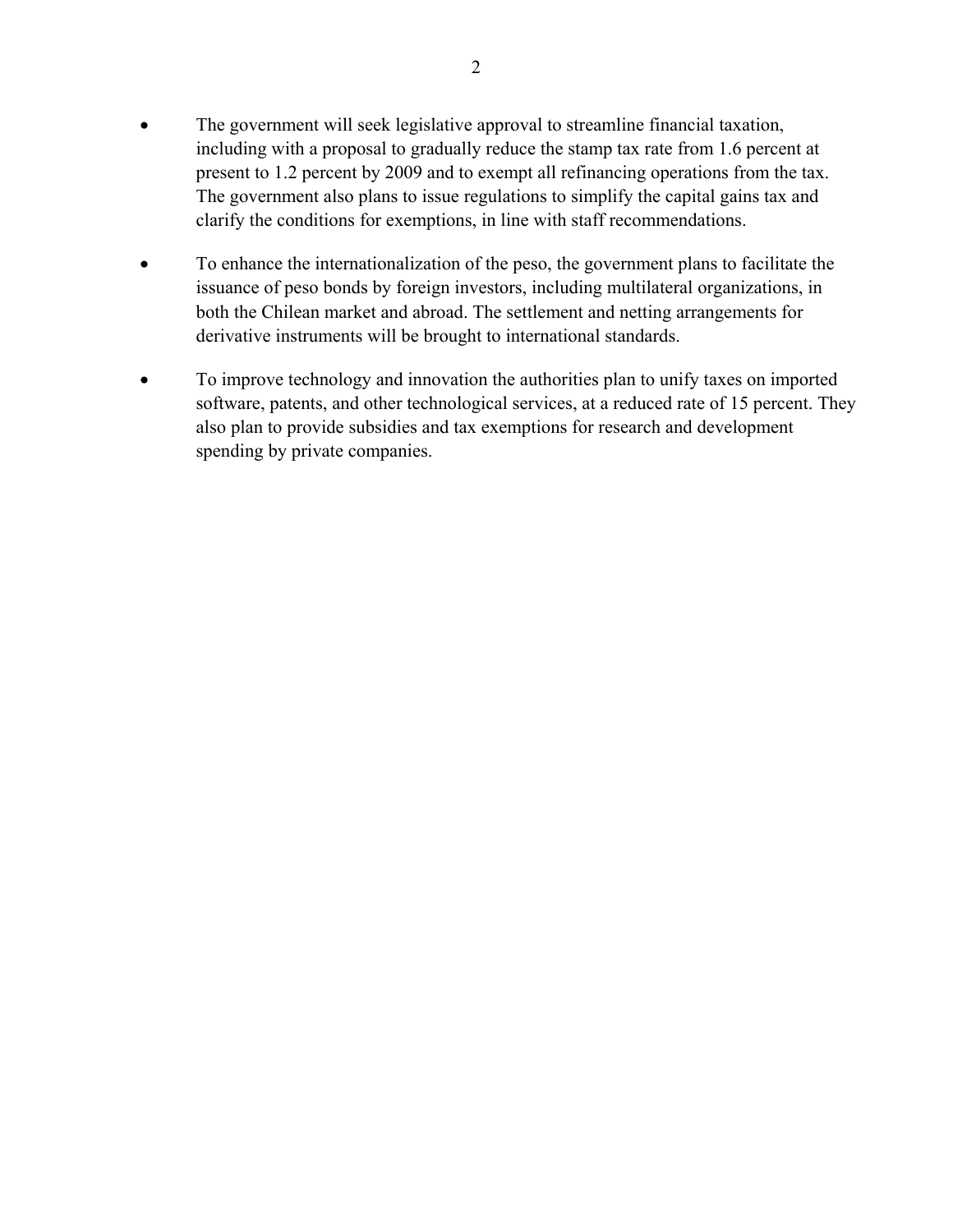

INTERNATIONAL MONETARY FUND **Public Information Notice** 

**EXTERNAL RELATIONS DEPARTMENT** 

Public Information Notice (PIN) No. 06/97 FOR IMMEDIATE RELEASE August 11, 2006

International Monetary Fund 700, 19<sup>th</sup> Street, NW Washington, D. C. 20431 USA

# **IMF Executive Board Concludes 2006 Article IV Consultation with Chile**

On August 2, the Executive Board of the International Monetary Fund (IMF) concluded the Article IV consultation with Chile.<sup>1</sup>

# **Background**

l

Over the past fifteen years, structural reforms and prudent economic policies have helped anchor Chile's successful economic performance. Since 2000, its economic strategy has been based on a fiscal policy rule, inflation targeting with a floating exchange rate, trade liberalization, and an open capital account, within a sound financial regulatory and supervisory framework. These policies have provided Chile with enviably high rates of economic growth and low inflation. During the 15–year period through 2005, growth averaged 5½ percent a year, per capita income tripled in U. S. dollar terms, and the poverty rate was cut in half, to about 18 percent. Income inequality, however, remains high.

In recent years, Chile has continued to deepen its sound macroeconomic framework, in the context of a surge in the world price of copper, its main export commodity. Chile's new administration, which assumed office in March, has reaffirmed its support for this framework. The central bank has continued to manage monetary policy prudently, in the context of the inflation targeting framework. Since September 2004, it has raised its policy rate by a total of 350 basis points, to 5.25 percent, in response to the economic recovery and the gradual closing of the output gap. Consistent with the structural surplus rule and high copper price levels, the central government registered an overall surplus of 4¾ percent of GDP in 2005, up from 2¼ percent in 2004. The ratio of Chile's net public sector debt (including the debt of the central bank and public enterprises) fell from about 13 percent of GDP in 2003 to 7½ percent in 2005.

 $1$  Under Article IV of the IMF's Articles of Agreement, the IMF holds bilateral discussions with members, usually every year. A staff team visits the country, collects economic and financial information, and discusses with officials the country's economic developments and policies. On return to headquarters, the staff prepares a report, which forms the basis for discussion by the Executive Board. At the conclusion of the discussion, the Managing Director, as Chairman of the Board, summarizes the views of Executive Directors, and this summary is transmitted to the country's authorities.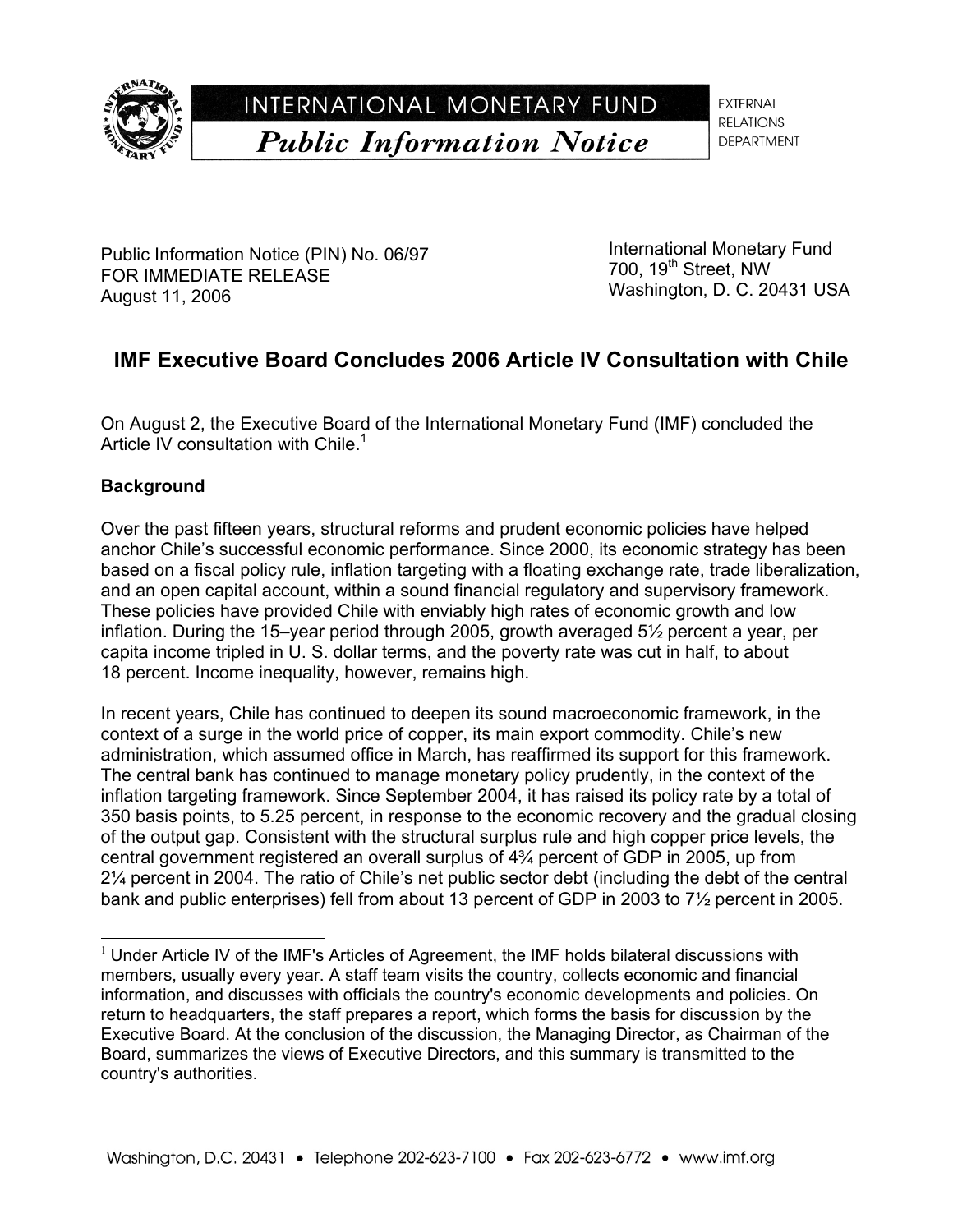The outlook for Chile remains positive, reflecting strong prospects for copper and robust domestic demand. Following growth of 6.3 percent in 2005, real GDP is projected to rise by 5-6 percent in 2006, buttressed by a favorable external environment and still supportive monetary policy. Domestic consumption growth is expected to remain buoyant, boosted by higher incomes and employment. Consistent with the structural surplus rule, and in line with projected copper prices, the central government would register an overall surplus of close to 6 percent of GDP in 2006. The current account surplus is projected at close to 2 percent of GDP in 2006, reflecting high copper prices and a moderation in capital goods imports. Inflation expectations remain well anchored and headline inflation is expected to move gradually to the middle of the 2-4 percent target range. Despite steady employment growth, the unemployment rate is still relatively high, at about 8 percent, as strong economic growth has encouraged more workers to return to the labor market.

#### **Executive Board Assessment**

Executive Directors commended the Chilean authorities for their continued exemplary implementation of sound macroeconomic policies, based on strong and well-established institutions, and reinforced by strict adherence to the structural fiscal surplus rule, a highlyregarded inflation targeting framework, increasing trade integration, and a robust financial system. These policies have yielded substantial benefits, including low inflation, sustained economic growth with an attendant significant reduction in poverty, and strengthened investor confidence and resilience to external shocks.

Directors noted that the near-term outlook appears bright, with the continuing strength of domestic consumption and exports expected to contribute to rapid economic growth, at a time when investment is returning to more sustainable levels. The risks to the outlook appear broadly balanced and the authorities have appropriately recognized the need to gear macroeconomic policies toward managing the copper price boom effectively.

Directors welcomed the authorities' strict adherence to the structural fiscal surplus rule, which calls for a structural surplus of 1 percent of GDP in the overall balance of the central government, and provides effective counter-cyclical support to the economy. They commended the authorities for keeping spending growth in check, despite higher revenues associated with the surge in copper prices. Going forward, Directors advised continued commitment to fiscal discipline, while recognizing the priorities of the government to increase social spending in health and education. They welcomed plans to use the copper windfalls prudently, by accumulating resources to cover future contingent liabilities, recapitalizing the central bank, and investing the surpluses. A few Directors suggested a faster pace of recapitalization than currently envisaged.

Directors highlighted the success of Chile's inflation targeting framework in anchoring inflation expectations. They supported the gradual tightening of monetary policy under way, and concurred that any further tightening should be largely data driven, given the difficulty of assessing the exact timing of the closing of the output gap. Directors also noted that, if the fiscal stance were to evolve differently than expected in 2007, the central bank should be ready to adjust monetary policy accordingly.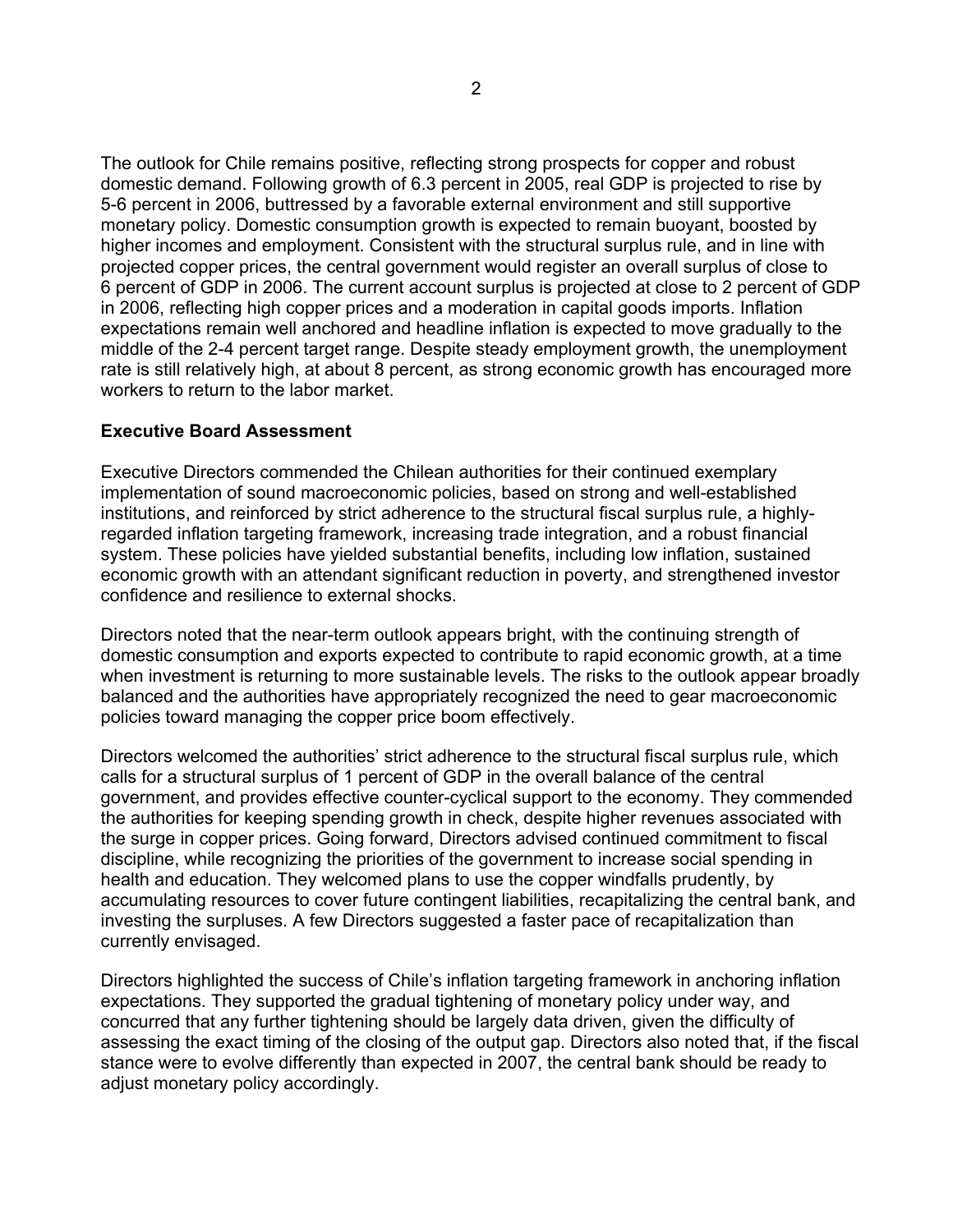Directors observed that the floating exchange rate regime has allowed the economy to adjust smoothly to external shocks. The transparent policy framework, with no central bank intervention in the foreign exchange market and supported by fiscal prudence, has helped sustain competitiveness, as evidenced by the continued strength of nontraditional exports. Directors noted that, going forward, continued fiscal restraint, together with the investing of the fiscal surpluses abroad, would help limit upward pressures on the currency.

While commending the soundness of Chile's financial sector, Directors saw room for further efficiency improvements, while maintaining sound oversight, consistent with the recommendations of the 2004 Financial System Stability Assessment. They encouraged the authorities to keep the growth in consumer lending under close scrutiny and to continue enhancing the consolidation of risk information. In this context, Directors welcomed the authorities' recent announcement to restart the legislative process towards early approval of the Capital Markets II draft law. They also supported the plans to streamline financial taxation, including the stamp tax and capital gains tax, and to reform the private pension system with a view to extending its coverage, strengthening the social safety net, improving competition in the sector, and liberalizing the investment regime of the pension funds. Directors welcomed the recent revision to the AML/CFT legislation that will enhance the ability of the Financial Intelligence Unit (FIU) to obtain information and more effectively combat money laundering.

Directors supported the authorities' medium term emphasis on promoting sustained growth and reducing income inequality. They welcomed reforms to improve pre-school coverage for lowincome groups, enhance funding for tertiary education, and promote research and development. Directors also encouraged the authorities to improve labor market flexibility further in order to increase employment opportunities and address the still high unemployment rate, especially among the young. Progress in these areas will be key to enhancing productivity and competitiveness and to supporting further economic diversification in the medium term.

Directors welcomed Chile's leadership role in opening markets through comprehensive and sustained trade and financial market liberalization. They commended the authorities for the implementation of recent bilateral free trade agreements and for their strong commitment to multilateral trade liberalization.

*Public Information Notices (PINs)* form part of the IMF's efforts to promote transparency of the IMF's views and analysis of economic developments and policies. With the consent of the country (or countries) concerned, PINs are issued after Executive Board discussions of Article IV consultations with member countries, of its surveillance of developments at the regional level, of post-program monitoring, and of ex post assessments of member countries with longer-term program engagements. PINs are also issued after Executive Board discussions of general policy matters, unless otherwise decided by the Executive Board in a particular case.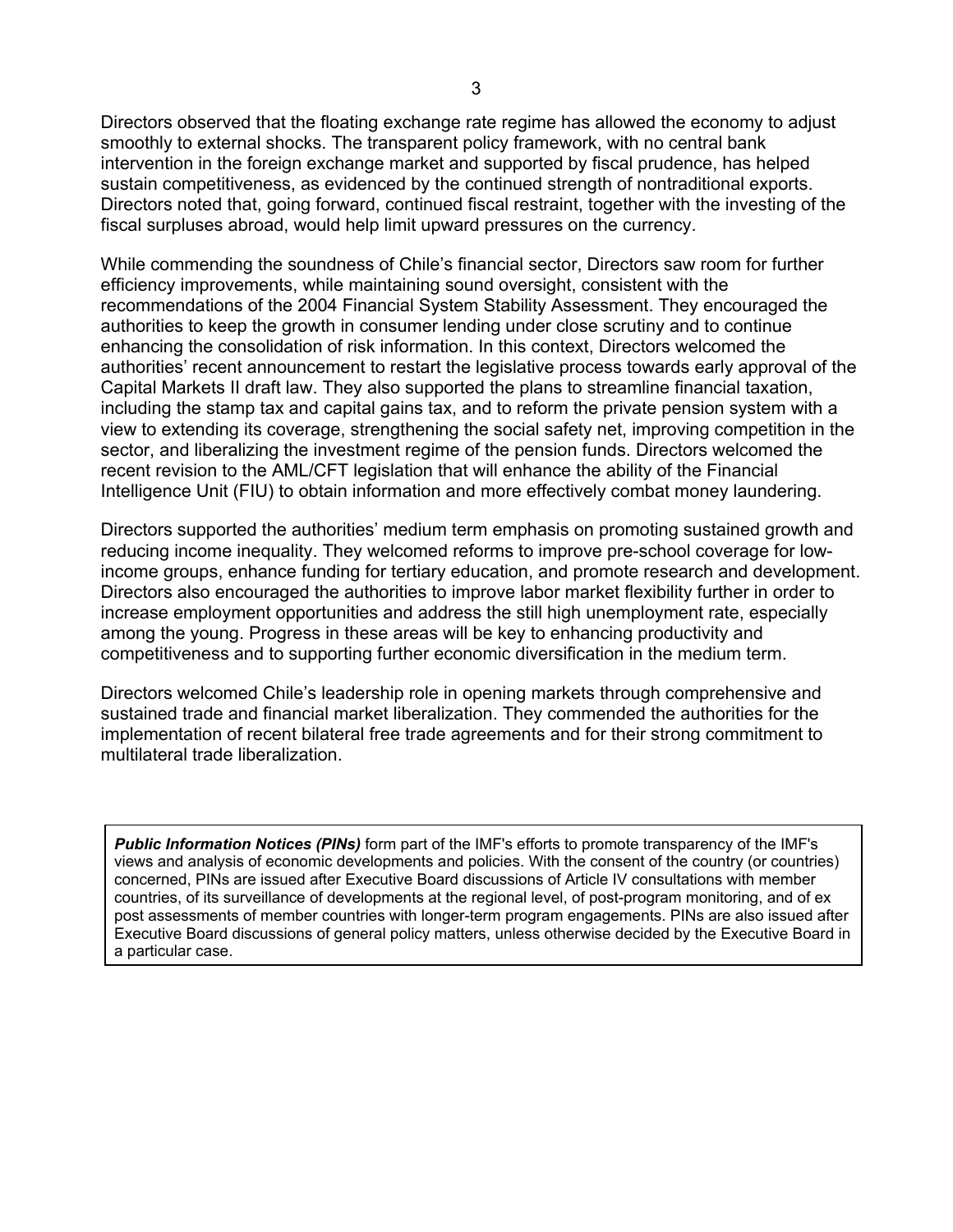|                                                  | 2000                                                | 2001           | 2002           | 2003           | 2004           | 2005           |
|--------------------------------------------------|-----------------------------------------------------|----------------|----------------|----------------|----------------|----------------|
|                                                  | (Annual percentage change)                          |                |                |                |                |                |
| <b>Production and prices</b>                     |                                                     |                |                |                |                |                |
| Real GDP                                         | 4.5                                                 | 3.4            | 2.2            | 3.9            | 6.2            | 6.3            |
| Total domestic demand                            | 6.0                                                 | 2.4            | 2.4            | 4.9            | 8.1            | 11.4           |
| Consumption<br>Investment                        | 3.6<br>14.0                                         | 2.9<br>0.8     | 2.5<br>2.2     | 4.0<br>7.8     | 6.1<br>14.3    | 7.6<br>22.2    |
| Fixed                                            | 8.9                                                 | 4.3            | 1.5            | 5.7            | 11.7           | 24.7           |
| Inventories 1/                                   | 1.2                                                 | -0.8           | 0.2            | 0.5            | 0.8            | $-0.3$         |
| Net exports 1/                                   | $-1.3$                                              | 1.0            | $-0.2$         | $-0.9$         | $-1.9$         | $-5.2$         |
|                                                  |                                                     |                |                |                |                |                |
| Consumer prices<br>End of period                 | 4.6                                                 | 2.7            | 2.9            | 1.1            | 2.5            | 3.7            |
| Average                                          | 3.8                                                 | 3.6            | 2.5            | 2.8            | 1.1            | 3.1            |
| Real wages                                       | 1.4                                                 | 1.6            | 2.0            | 0.9            | 1.8            | 1.9            |
| Unemployment rate (annual average)               | 9.2                                                 | 9.2            | 9.0            | 8.5            | 8.8            | 8.0            |
| Money, credit, and interest rates                |                                                     |                |                |                |                |                |
| Broad money                                      | 5.3                                                 | 4.9            | 3.3            | 2.3            | 11.7           | 22.1           |
| Credit to the private sector                     | 12.1                                                | 8.1            | 9.6            | 11.4           | 14.8           | 15.4           |
| Three-month interest rate 2/                     | 10.8                                                | 7.2            | 3.9            | 2.8            | 1.8            | 3.5            |
|                                                  | (Billions U.S. dollars, unless otherwise indicated) |                |                |                |                |                |
| <b>Balance of Payments</b>                       |                                                     |                |                |                |                |                |
| Current account                                  | $-0.9$                                              | $-1.1$         | $-0.6$         | $-1.0$         | 1.6            | 0.7            |
| In percent of GDP                                | $-1.2$                                              | $-1.6$         | $-0.9$         | $-1.3$         | 1.7            | 0.6            |
| <b>Trade Balance</b>                             | 2.1                                                 | 1.8            | 2.4            | 3.7            | 9.2            | 10.2           |
| <b>Exports of Goods</b>                          | 19.2                                                | 18.3           | 18.2           | 21.7           | 32.2           | 40.6           |
| <b>Copper Exports</b>                            | 7.3                                                 | 6.5            | 6.3            | 7.8            | 14.5           | 18.3           |
| In percent of total exports                      | 37.9                                                | 35.8           | 34.8           | 36.1           | 45.0           | 45.1           |
| <b>Agricultural Exports</b>                      | 1.7                                                 | 1.7            | 1.8            | 2.1            | 2.3            | 2.5            |
| In percent of total exports                      | 8.8                                                 | 9.5            | 9.9            | 9.8            | 7.3            | 6.1            |
| Imports of Goods                                 | 17.1                                                | 16.4           | 15.8           | 18.0           | 23.0           | 30.4           |
| Oil Imports                                      | 2.0                                                 | 1.6            | 1.5            | 2.0            | 2.7            | 3.6            |
| In percent of total imports                      | 11.7                                                | 10.0           | 9.7            | 11.2           | 11.9           | 11.8           |
|                                                  | (Annual percentage change)                          |                |                |                |                |                |
| Exports                                          | 11.9                                                | $-4.9$         | $-0.5$         | 19.2           | 48.7           | 25.9           |
| Imports                                          | 16.0                                                | $-3.9$         | $-3.9$         | 13.8           | 28.0           | 32.0           |
| Terms of trade                                   | 4.5                                                 | $-7.2$         | 3.7            | 9.7            | 20.7           | 12.5           |
| Real effective exchange rate 3/                  | $-2.9$                                              | $-10.1$        | $-6.9$         | 13.4           | $-3.7$         | 11.9           |
| Net Foreign Direct Investment                    | $-85.9$                                             | 196.5          | $-14.8$        | 22.4           | 109.0          | $-19.9$        |
| In percent of GDP                                | 1.2                                                 | 3.8            | 3.3            | 3.7            | 5.9            | 3.9            |
|                                                  | (In percent of GDP)                                 |                |                |                |                |                |
| Saving and investment                            |                                                     |                |                |                |                |                |
| Gross domestic investment                        | 21.9                                                | 22.1           | 21.7           | 21.9           | 21.4           | 23.0           |
| Public                                           | 2.7                                                 | 2.6            | 2.6            | 2.3            | 2.1            | 2.1            |
| Private                                          | 19.1                                                | 19.5           | 19.1           | 19.6           | 19.2           | 20.9           |
| National savings                                 | 20.7                                                | 20.5           | 20.8           | 20.6           | 23.0           | 23.6           |
| Public 4/                                        | 2.0                                                 | 2.4            | 1.6            | 2.5            | 4.9            | 7.7            |
| Private                                          | 18.6<br>1.2                                         | 18.2<br>1.6    | 19.1<br>0.9    | 18.2<br>1.3    | 18.1<br>$-1.7$ | 15.9<br>$-0.6$ |
| <b>External savings</b>                          |                                                     |                |                |                |                |                |
| <b>Public sector finance</b>                     |                                                     |                |                |                |                |                |
| Net debt                                         |                                                     | 10.9           | 11.0           | 13.1           | 10.8           | 7.7            |
| Excluding public enterprises                     | $\cdots$                                            | 6.4            | 5.5            | 7.2            | 5.5            | 2.6            |
| Gross debt 5/                                    | 40.9                                                | 41.9           | 42.8           | 44.6           | 39.4           | 31.7           |
| Central government<br>Central government balance | 13.7<br>$-0.7$                                      | 15.0<br>$-0.5$ | 15.7<br>$-1.2$ | 13.1<br>$-0.5$ | 10.8<br>2.2    | 7.5<br>4.7     |
|                                                  |                                                     |                |                |                |                |                |
| <b>External Debt</b>                             |                                                     |                |                |                |                |                |
| Gross external debt                              | 49.4                                                | 56.2           | 60.2           | 58.4           | 45.8           | 39.0           |
| Public                                           | 8.0                                                 | 8.9            | 10.7           | 12.6           | 10.3           | 8.3            |
| Private                                          | 41.4                                                | 47.3           | 49.5           | 45.8           | 35.5           | 30.7           |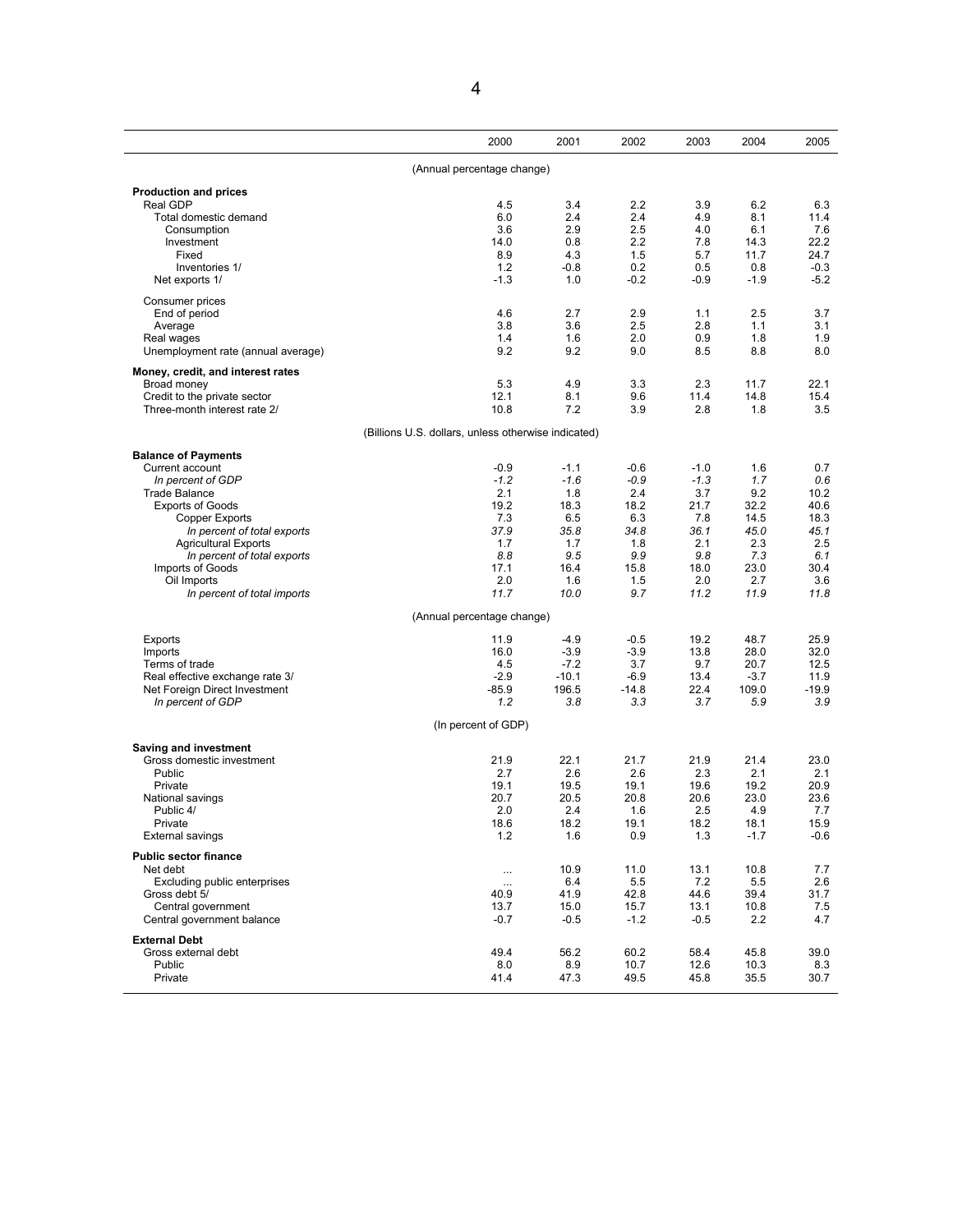**Statement by Javier Silva-Ruete, Alternate Executive Director for Chile and Eduardo López-Escobedo, Senior Advisor to Executive Director August 2, 2006** 

# **Key Points**

- *Against the backdrop of the continuing favorable external environment, Chile's GDP and domestic demand growth are expected to be around 5 to 6 percent in 2006-07, approximately in line or slightly above potential output growth. Although headline inflation is at the top of the target range due to high fuel prices, core inflation measures and expectations are well-anchored around the middle of the range over the policy time horizon.*
- *Thanks to prudent management of the copper price boom, the credibility of the macro-financial policy framework and the favorable external outlook, the risks to macroeconomic and financial stability are limited.*
- *Chile's new government has focused its policy agenda on ensuring conditions for sustained growth while guaranteeing a wide network of social protection for citizens. To meet such goals several policy initiatives have been proposed.*

Our authorities would like to thank the IMF staff for another comprehensive and useful report, and for continuing the tradition of a collaborative policy dialogue with Chile's authorities. We look forward to conveying the results of this Board discussion to our authorities.

## **Recent Economic Developments, Outlook and Risks**

1. **The external environment relevant for the Chilean economy remains very favorable**. In a context of high and more balanced growth of the global economy, copper and oil prices have reached record-high levels during the first half of 2006. Notwithstanding the recent correction of stock and commodity prices in the global market, Chile's external conditions are clearly supportive.

2. Coherent with the transitory nature of these positive developments in terms of trade, **the current account will post a surplus this and next year**. In line with this evaluation of external conditions and following the gradual normalization of monetary policy, **domestic demand and GDP** growth have moderated in the first two quarters of 2006, getting closer to their medium-term growth path. Moreover, during the second half of the year, latest output indicators point toward a somewhat lower increase in growth rates than what was previously considered around the time of IMF mission to Chile. Meanwhile, **wage-based employment**  continues to increase relatively vigorously, but our authorities are aware that drawing strong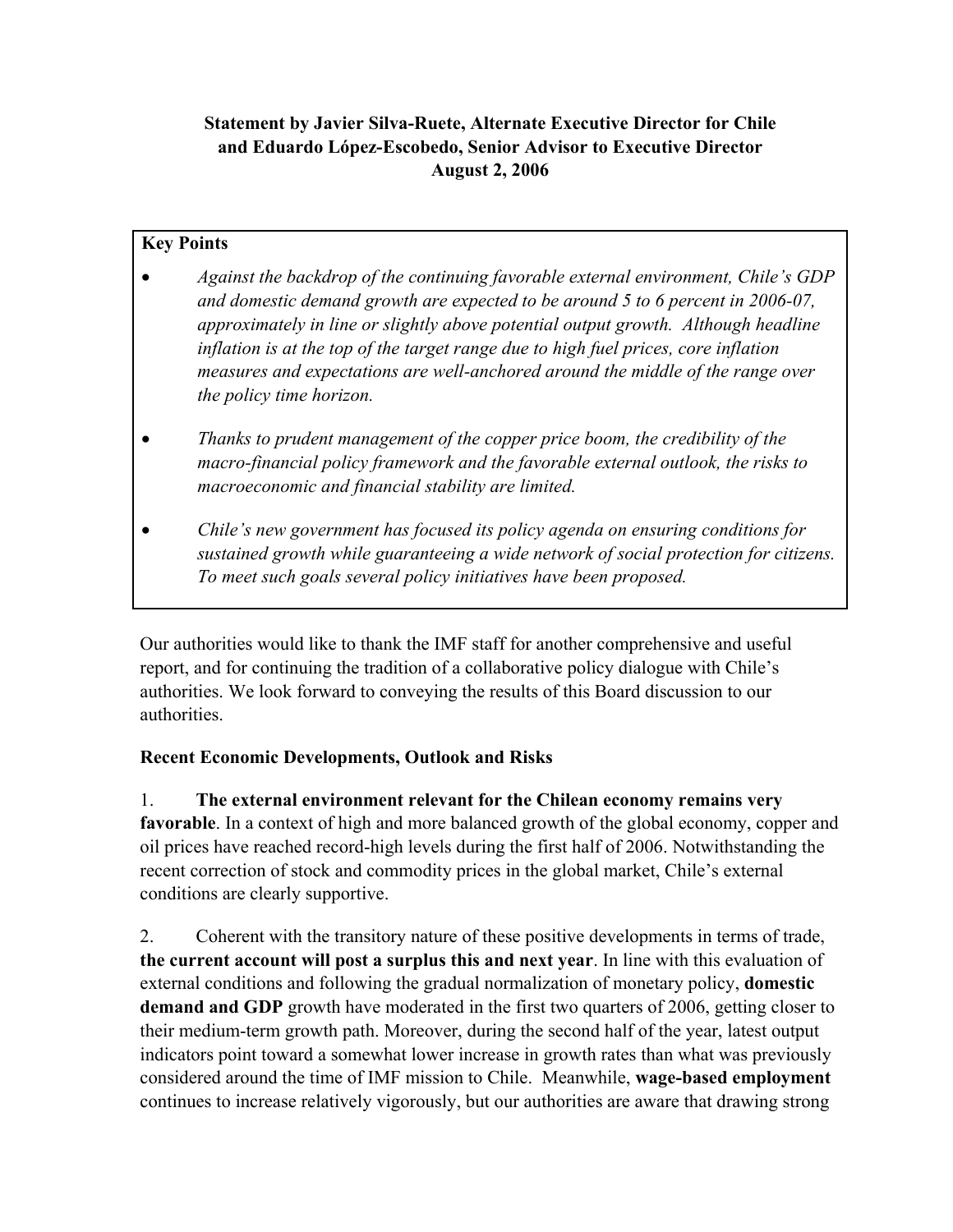conclusions on unemployment trends, employment growth, productivity and unit labor costs is very difficult at the time, due to methodological changes in the official labor survey implemented during the first half of 2006. Nevertheless, Chile's National Institute of Statistics (INE) is working on methodologies to make the data comparable.

3. Headline **inflation** is currently at the top of the target range, and the Central Bank considers that it will converge to the center a few quarters ahead, once one-off higher fuel prices effects fade away. Measures of core inflation ―that exclude fuels, perishables and some regulated utilities— and of inflation expectations are well-anchored around 3 percent. While fuel prices have continued on the rise, the rate of increase in aggregate **wages** has eased in 2006, bringing about well behaved unit labor costs pressures.

4. The external environment, coupled with Chile's strong monetary and fiscal fundamentals, should continue to support growth in 2006-2007. The Chilean economy is widely expected to grow in the range of 5 to 6 percent over the next two years – roughly in line or slightly above with the expansion in potential output. In this respect, the key **risks for the outlook** of the Chilean economy remain largely external and broadly balanced, related, on the downside, to the uncertainty in commodity prices ―specially further oil price increases―, abrupt increases in international interest rates and its subsequent negative effects on emerging market investors sentiment; and the uncertainty regarding the evolution of house prices in some important industrial economies. On the upside, a more favorable development could result from growth of the global economy and the continuation of high copper prices. In addition to these risks, the staff also suggests that disruptions in the gas supply from Argentina could lead to an upward adjustment of production costs, with negative implications for domestic demand and growth. However, our authorities consider that the extensive conversion process to alternative energy sources that has taken place, plus the recent negotiations with Argentine authorities, ensure a moderated impact.

5. Against the backdrop of domestic financial conditions still expansionary, our authorities' assessment is that the **risks for the financial stability** are reduced. First, Chile's financial system is profitable, well-capitalized with historically low levels of non performing loans, and effectively supervised and regulated. Second, the corporate sector and households' balance sheets are in solid position. And third, the risks of accessing to external funding are low, since Chile's economy has no external financing needs in 2006-07, the external debt ratio has continued its improvement in the first half of 2006, while corporate and banking sectors have appropriately hedged their currency risks. Moreover, the Central Bank of Chile's (CBC) foreign reserve adequacy ratios, together with the external assets accumulated by the government due to high copper prices, provide an additional buffer against external shocks.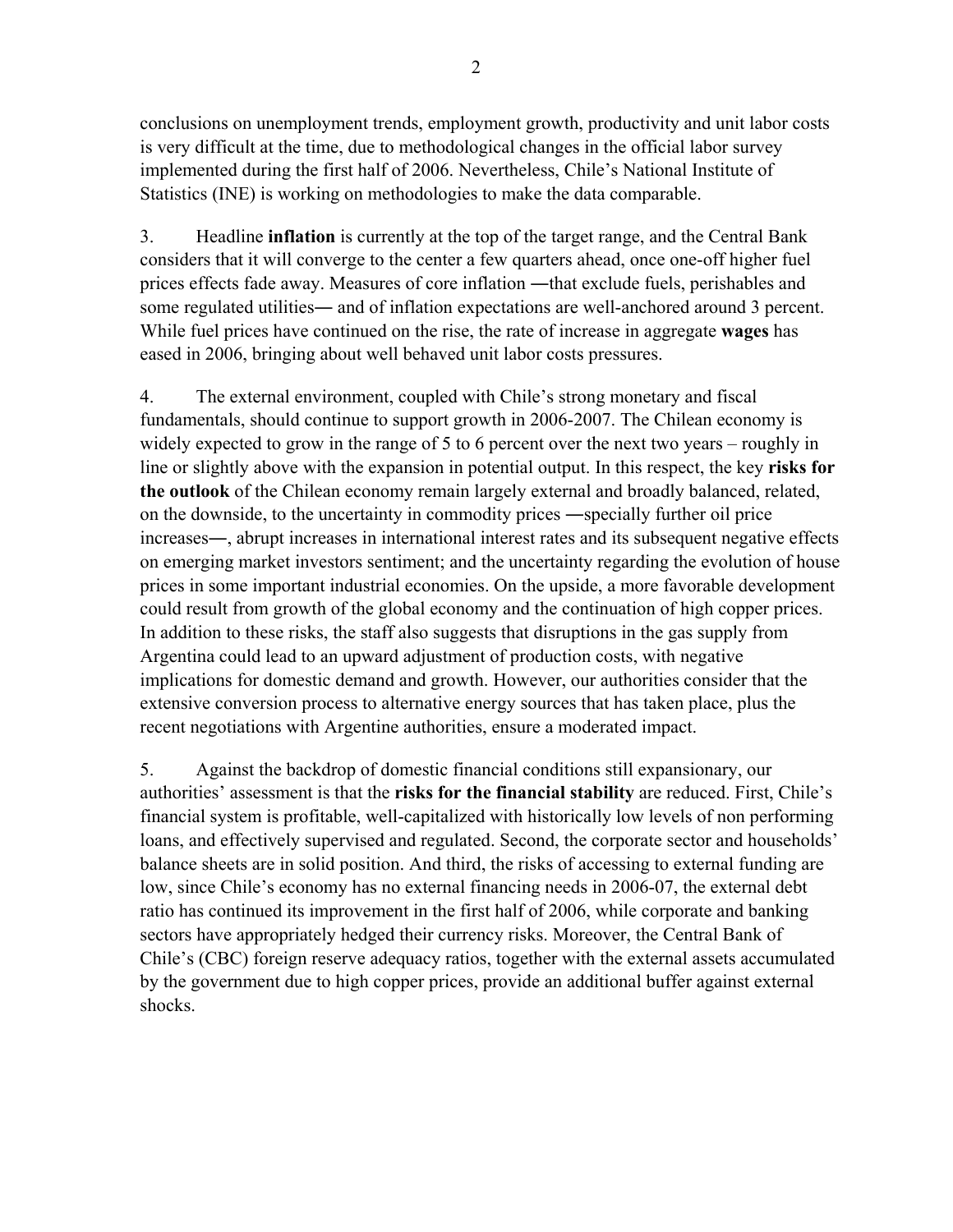#### **Macroeconomic Policy Stance**

6. Chile's **monetary policy** framework –a target of 3 percent  $\pm 1$  percent for the inflation rate, together with a floating exchange rate– continues to serve the economy well. The CBC has pursued a cautious and pragmatic approach by withdrawing monetary stimulus, consistent with the goal of maintaining inflation around 3 percent over the policy horizon of 12 to 24 months. Since September 2004, the CBC has raised its policy rate by 350 basis points to 5¼ percent. Given its view that the economy is presently operating with little or almost no slack, the CBC considers that, in the most likely scenario, further gradual rate hikes would likely be necessary to bring inflation closer to the target, but new policy rate changes will be data-dependent and will probably be less frequent than in previous quarters. The monetary policy stance is clearly understood by the private sector, as it is reflected in, foremost, well anchored inflation expectations around 3 percent, and widespread expectations that further gradual rate hikes lie ahead. The market remains divided on the frequency and extent of further interest rate adjustments, with some participants arguing that the monetary tightening cycle might be coming close to an end.

7. Thanks to the copper price windfall and the adherence to the rule of structural surplus, **fiscal policy** is expected to reach a significant increase in the surplus in 2006 to around 6 percent of the GDP. This will allow further reduction of both the government's gross and net debt ratios to levels compared favorably with those of economies with similar sovereign risk grade. The strong position of public finances provides the economy enough flexibility to adjust quickly in the face of possible deterioration of the external environment. As the staff has explained in their report, government authorities are mindful of the expansive effect on spending of high cooper prices in 2007 and are committed to manage this revenue windfall prudently. In particular, to avoid Dutch-disease like effect, the authorities are planning to give priority in the 2007 budget to spending recomposition towards spending outlays with high tradable content.

## **Government's Structural Goals**

8. After twenty years of continued high expansion of GDP per capita averaging around 4.1 percent per year during 1991-2005 to reach about US\$ 7 thousand per person, Chile has registered significant distributive and poverty changes in the last fifteen years, which is mainly reflected in a reduction of poverty incidence from 45 percent in 1987 to 19 percent in 2003. Nevertheless, Chile still belongs to the group of middle-income emerging economies which face vulnerabilities from external shocks. Mindful on this reality, the new administration has emphasized that Chile faces two challenges looking forward: ensuring conditions for **sustained growth** in an increasingly flexible economy while guaranteeing a wide network of **social protection** for citizens.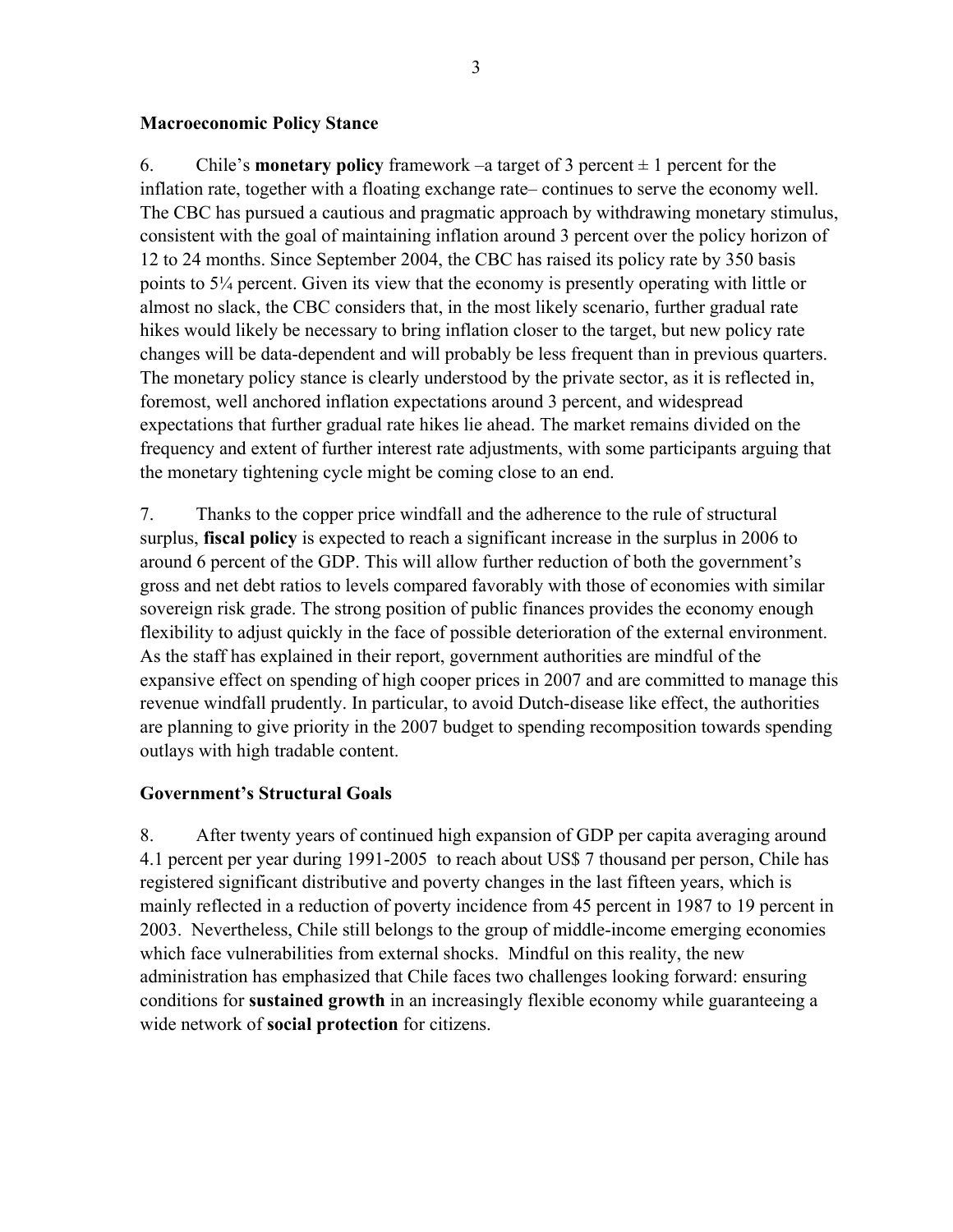#### **Boosting Productivity and Growth**

9. In order to maintain and to deepen Chile's favorable economic outlook beyond for 2006-07 and reach sustained growth in the long-term, it is important to build up and consolidate appropriate conditions for the **entrepreneurship**, with a special emphasis on the development of small and medium size enterprises (SME). This will lead to more investment and job creation while reducing social inequalities. Our authorities have taken concrete initiatives such as a tax debt relief for SMEs reaching up to 80 percent of interest and penalties, a gradual reduction of the stamp tax on debt reschedulings that take into account revenue collection, the establishment of a simplified tax system for SMEs, strengthening of the *Fondo de Garantia para Pequeñas Empresas* (FOGAPE) ―a government fund that provides guarantees on bank loans to SMEs―by adding US\$ 10 million to allow 46 percent more government-guaranteed loans to this sector, the enlargement of SME base of BancoEstado, Chile's state-owned bank to reach 300 thousand customers by 2008, specific measures to strengthen the liquidity position of SMEs, the development of the risk and venture capital industry through the congressional approval of the Capital Market Reform (MKII) package.

10. Our authorities believe that strengthening **innovation** is also crucial to Chile's longterm development. Macroeconomic stability, market-friendly FDI and trade regimes constitute important conditions for promoting innovation. But, Chile's innovation activities are driven and funded by the public sector through a fragmented National Innovation System, which result in R&D spending of only around 0.7 percent of GDP. To overcome this drawback, our authorities intend to put in practice the recommendations of the National Innovation Council set up during the former administration, financed with the resources from the mining royalty which are estimated to reach US\$ 150 million a year in steady state. In that direction, the government is committed to establish a 15 percent flat tax on the software and technology imports, and also has submitted to Congress a draft bill that establishes a 35 percent subsidy on R&D spending carried out by companies together with universities and research centers.

11. Chile's performance over the past decade is due to a large extent to the strengthening of pro-competition regulation in place. Taking further steps to **promote market competition** is another important challenge to boost productivity. In this area, the initiatives to be taken are related to strengthening the governance framework for free competition, by allocating more resources to the Office of the National Economic Attorney and the Court of Free Competition, setting up a new merger policy with penalties which discourage the risks of market collusion.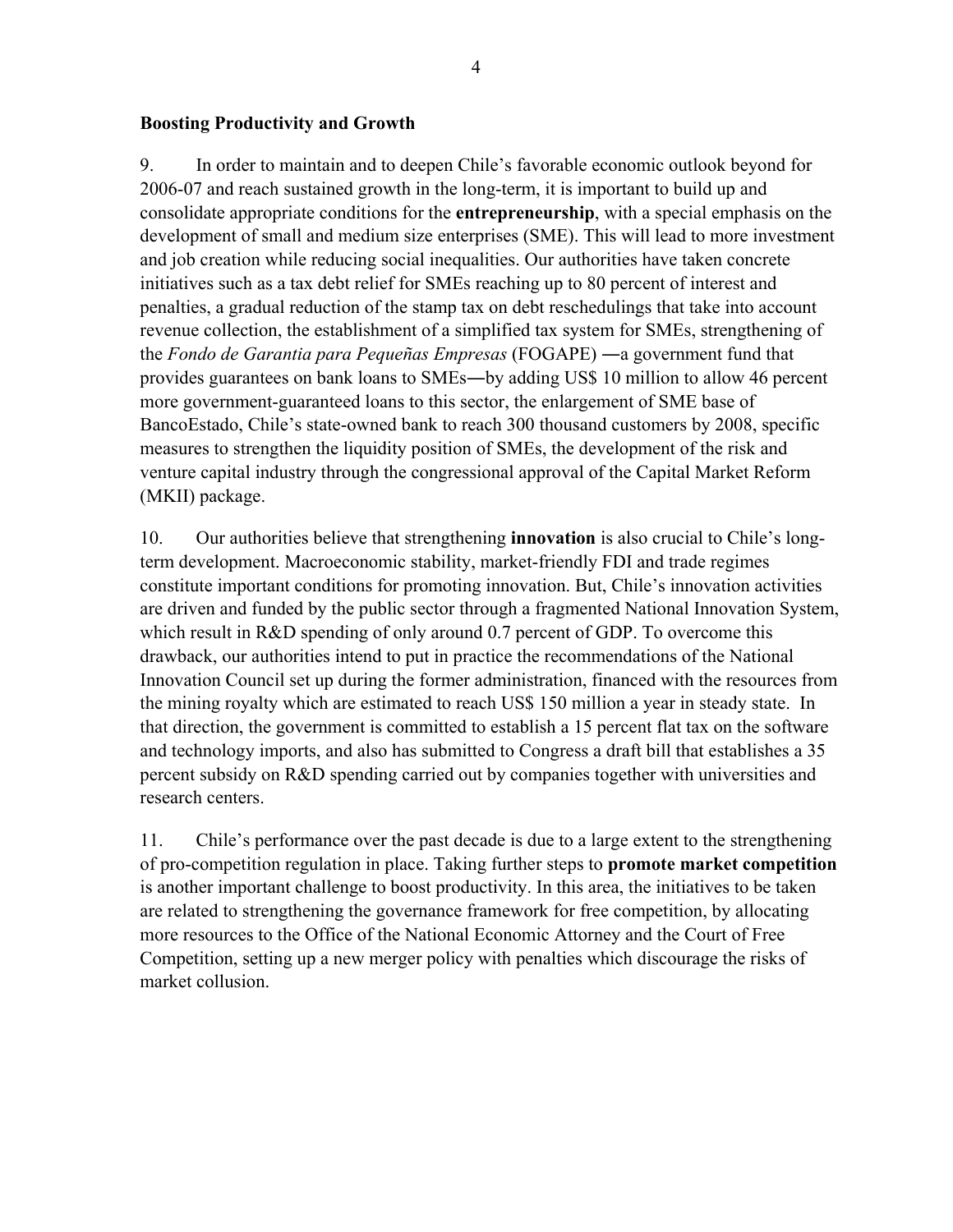#### **Building a Social Safety Net**

12. The new administration is committed to developing an economic institutional framework that assures citizens a social safety net so as to complement steadily the efforts oriented to boost innovation and entrepreneurship. This protection framework is intended to be built upon two pillars. First, a macroeconomic policy framework oriented to strengthen the resilience of the economy against shocks. Second, a social policy focused on the creation of a social safety net.

13. Alongside the prudent management of the terms of trade boom and the reduced cost of external financing, **the monetary, exchange rate ―which includes the possibility of interventions in exceptional circumstances― and fiscal policy framework** in place provides adequate shock absorbers that limit the economic and financial impact of a possible abrupt reversion of external conditions, particularly over the last several years, when the economy has been subject to a series of shocks, notably sharp increases in commodity prices and a significant appreciation of the exchange rate, all in the context of continuing global growth.

14. The government is fully committed to **fiscal prudence**, explicitly based on a target for the central government structural surplus of 1 percent of GDP, which has contributed in strengthening Chile's credibility in the international financial markets, reducing the spread at which residents can borrow abroad, and allowing automatic stabilizers to function. Furthermore, our authorities are committed to **strengthen fiscal transparency and accountability**, reflected in the Law of Fiscal Responsibility, which is expected to be approved by Congress during the second half of 2006. The initiative contemplates the legal obligation for future governments to set forth the basis for their fiscal policy during the first 90 days of their administration. In addition, it includes other initiatives such as the creation of a new Economic and Social Stabilization Fund as described in the staff report; the creation and regulation of the Pension Reserve Fund, which will accumulate resources guaranteeing future payments of minimum and assistance pensions due to rise as of 2016; the establishment of rules for the management and reporting of resources from both Funds, and the authorization for the government to make capital contributions to the Central Bank on account of actual surplus.

15. Building on the progress made by former administrations, the new government has emphasized that the focus of it social policy is on both protecting citizens over their life cycle and raising living standards. This safety net starts with **childhood protection** by removing inequities at birth, enhancing the coverage and facilitating the access to childcare centers, which may result in promoting women's labor participation. The government has already increased preschool education coverage for 20 thousand children by opening 800 childcare centers. Furthermore, the recommendations of the Advisory Committee for Childhood will be considered in the design of a new childhood protection policy, which will be brought to Congress for its legislative discussion.